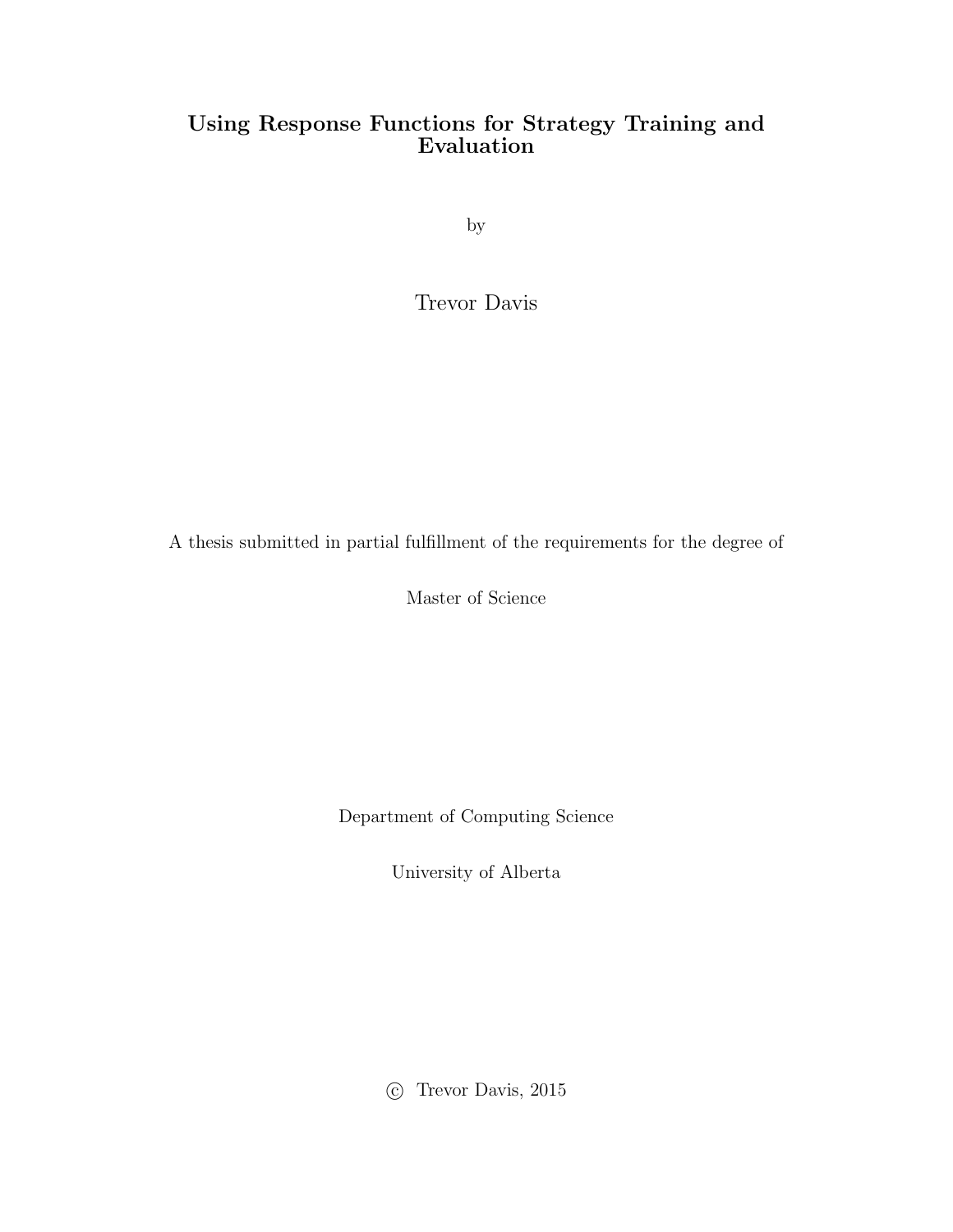# Abstract

Extensive-form games are a powerful framework for modeling sequential multiagent interactions. In extensive-form games with imperfect information, Nash equilibria are generally used as a solution concept, but computing a Nash equilibrium can be intractable in large games. Instead, a variety of techniques are used to find strategies that approximate Nash equilibria. Traditionally, an approximate Nash equilibrium strategy is evaluated by measuring the strategy's worst-case performance, or exploitability. However, because exploitability fails to capture how likely the worst-case is to be realized, it provides only a limited picture of strategy strength, and there is extensive empirical evidence showing that exploitability can correlate poorly with one-on-one performance against a variety of opponents. In this thesis, we introduce a class of adaptive opponents called pretty-good responses that exploit a strategy but only have limited exploitative power. By playing a strategy against a variety of counter-strategies created with pretty-good responses, we get a more complete picture of strategy strength than that offered by exploitability alone. In addition, we show how standard no-regret algorithms can me modified to learn strategies that are strong against adaptive opponents. We prove that this technique can produce optimal strategies for playing against pretty-good responses. We empirically demonstrate the effectiveness of the technique by finding static strategies that are strong against Monte Carlo opponents who learn by sampling our strategy, including the UCT Monte Carlo tree search algorithm.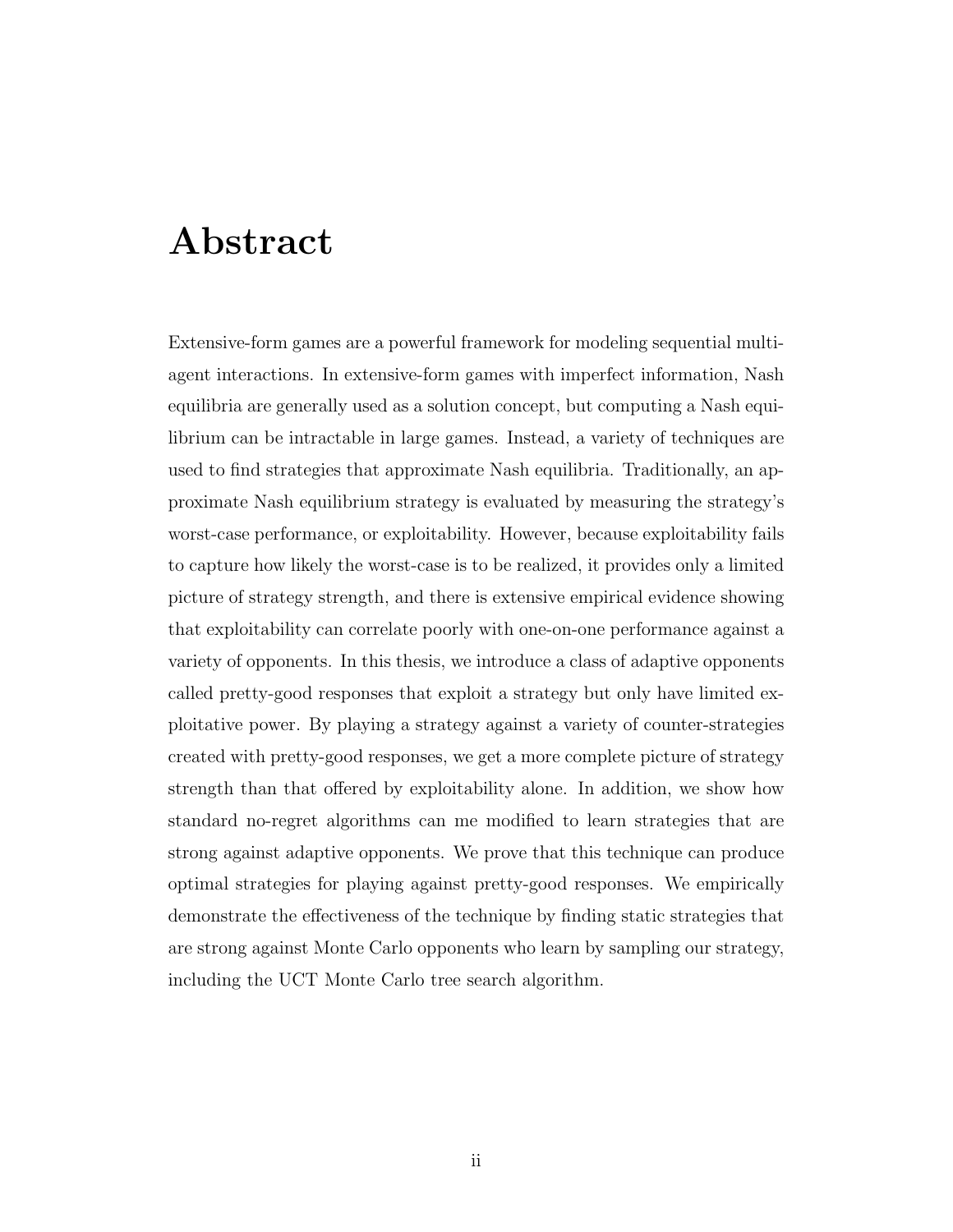# Preface

Portions of this thesis were previously published in "Using Response Functions to Measure Strategy Strength" at AAAI 2014 [\[9\]](#page-73-0).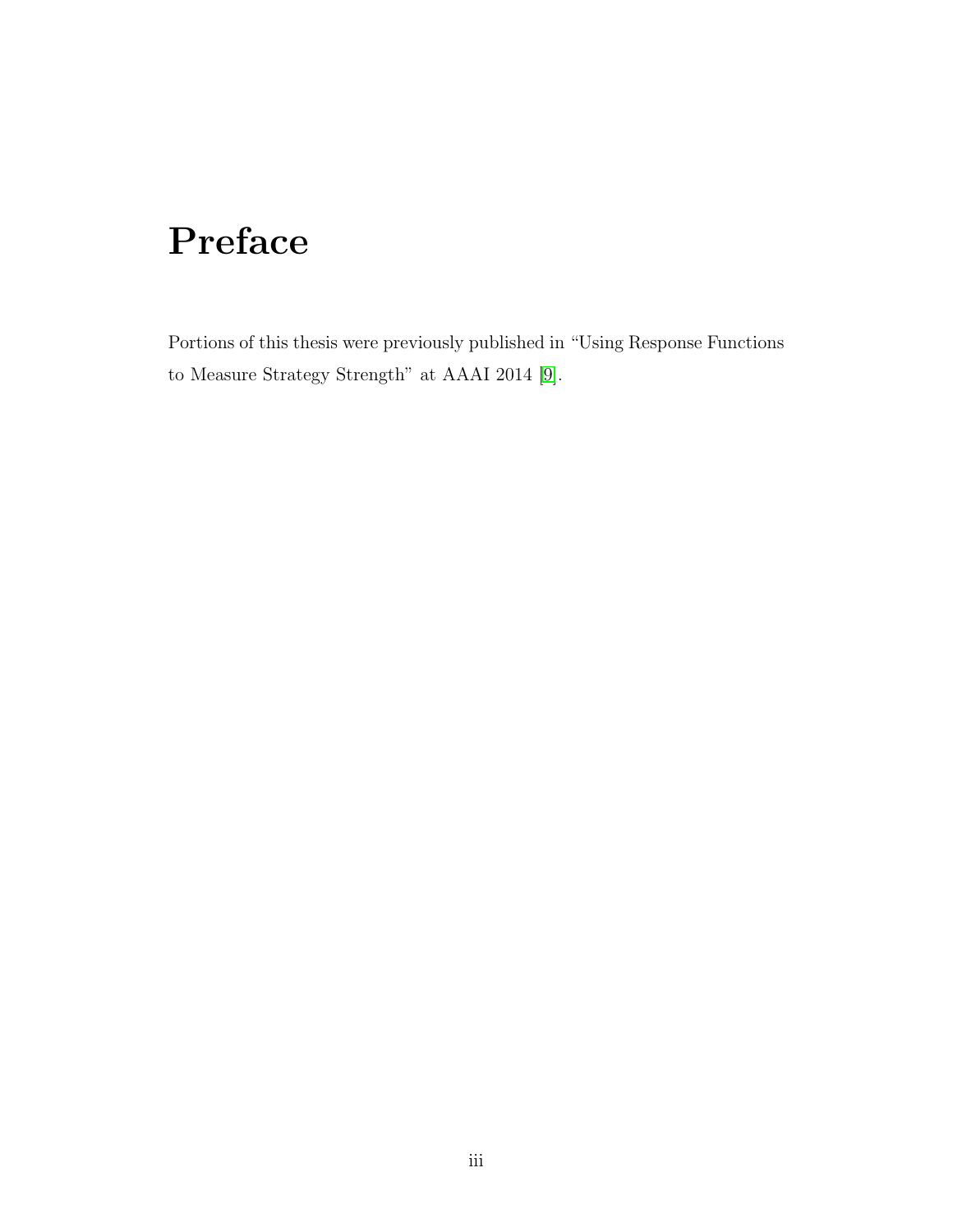# Acknowledgements

First, I want to thank my supervisor, Dr. Michael Bowling. His guidance and support were instrumental to me developing as a researcher and writer, and at the same time he gave me the freedom to explore topics which I found interesting. I am perhaps most grateful for his easygoing personality, which helped me stay calm even at the most stressful of times.

Second, I want to thank my peers in the Computer Poker Research Group. In particular, I thank **Neil Burch** for guiding me along my first complete research project, from formation of a research problem to design of an algorithmic solution and finally to writing a paper that was ultimately accepted at AAAI. That research project led to this thesis, which wouldn't exist in its current form without Neil's assistance. I also want to give special thanks to Michael Johanson and Richard Gibson for giving me invaluable advice and assistance with the CPRG code base when I was first starting my research. All of the CPRG - Nolan Bard, Josh Davidson, Johnny Hawkin, Parisa Mazrooi, Dustin Morrill, as well as Dr. Christopher Archibald, Dr. Rob Holte, and Dr. Duane Szafron - has provided a wonderful environment for doing research and for getting feedback on my ideas.

Third, I want to thank the University of Alberta and Alberta Innovates - Technology Futures for awarding me with generous scholarships that supported by graduate studies, allowing me to focus on my research. In addition, I thank WestGrid and Compute Canada for the computation resources that they provided me and the rest of the CPRG on their supercomputer clusters. Without their support, many of the experiments in this thesis wouldn't have been possible.

Finally, I want to thank my parents Bruce and Mary. Without their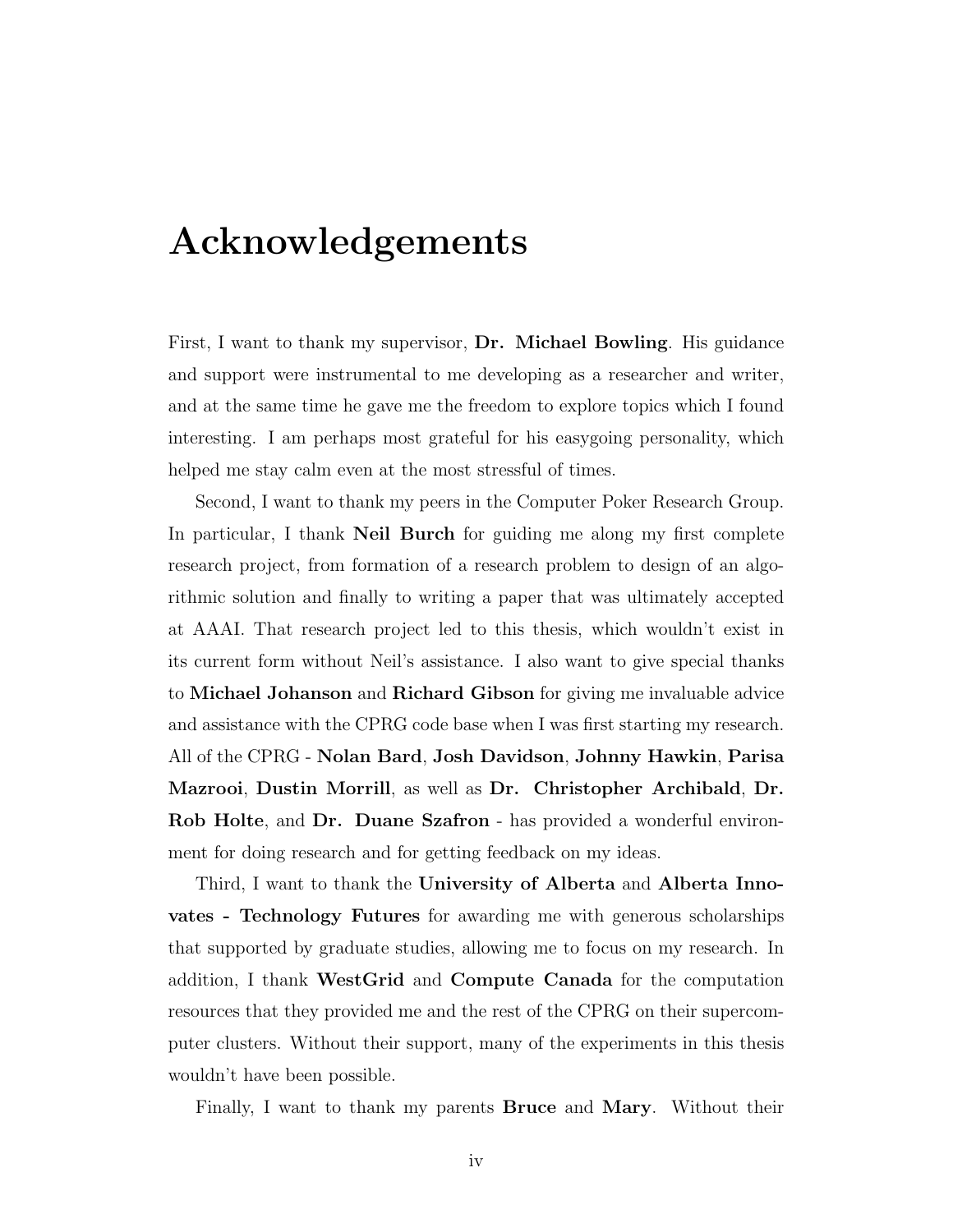support and encouragement, I never would have been able to pursue graduate studies in the first place.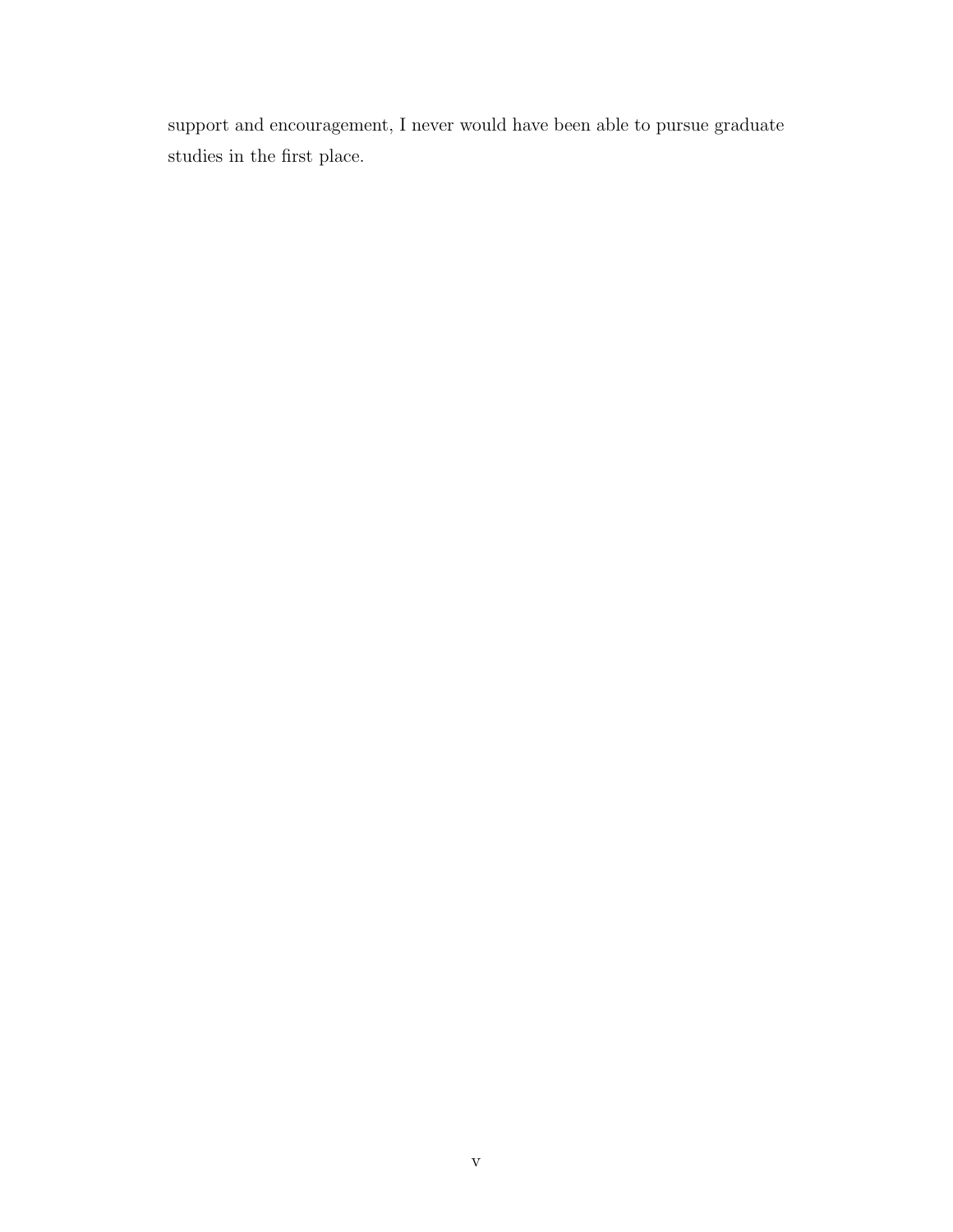# **Contents**

| $\mathbf{1}$     | 1.1                      | Introduction                                                                                                                                                                                                                        | $\mathbf{1}$<br>$\sqrt{2}$          |
|------------------|--------------------------|-------------------------------------------------------------------------------------------------------------------------------------------------------------------------------------------------------------------------------------|-------------------------------------|
|                  | 1.2                      | Thesis Structure                                                                                                                                                                                                                    | $\overline{3}$                      |
| $\boldsymbol{2}$ | 2.1                      | <b>Background</b><br>2.1.1                                                                                                                                                                                                          | $\bf 5$<br>$\bf 5$<br>$\frac{5}{7}$ |
|                  | 2.2                      | 2.2.1<br>2.2.2                                                                                                                                                                                                                      | 9<br>10<br>11                       |
|                  | 2.3                      | $\dot{T}$ wo-Player Zero-Sum Games<br>2.3.1                                                                                                                                                                                         | 12<br>13                            |
|                  | 2.4                      | 2.4.2                                                                                                                                                                                                                               | 13<br>15<br>17                      |
|                  | 2.5                      | Solution Concepts in Abstractions<br>2.5.1                                                                                                                                                                                          | 18<br>20                            |
|                  | 2.6                      | Responding to an Opponent Model                                                                                                                                                                                                     | 21                                  |
| 3                | 3.1<br>3.2<br>3.3<br>3.4 | <b>Strategy Evaluation</b><br>Using Exploitability to Evaluate Strategies<br>Other Evaluation Techniques<br>A Generalized Evaluation Framework: Pretty-Good Responses<br>An Example Showing the Power of Pretty-Good Responses      | 23<br>24<br>26<br>28<br>30          |
| 4                | 4.1<br>4.2               | Using Pretty Good Responses to Train Strategies<br>Regret Minimization with Pretty-Good Responses<br>Response Functions that Deviate from Pretty-Good<br>4.2.1 Bounded Utility Deviations<br>Stochastic Response Functions<br>4.2.2 | 34<br>35<br>37<br>38<br>40          |
|                  | 4.3                      | A Generalization of Restricted Nash<br>Regret Minimization and Best-Responses<br>4.3.1                                                                                                                                              | 43<br>46                            |
| $\bf{5}$         | 5.1                      | Empirical Results: Learning to Beat Opponents that Learn<br>Monte Carlo Tree Search in Leduc Hold'em<br>5.1.1<br>5.1.2                                                                                                              | 52<br>53<br>54<br>54                |
|                  | 5.2                      | Frequentist Best-Response in Texas Hold'em<br>5.2.1<br>Training with CFR-FBR<br>5.2.2<br>5.2.3                                                                                                                                      | 57<br>$58\,$<br>58<br>61            |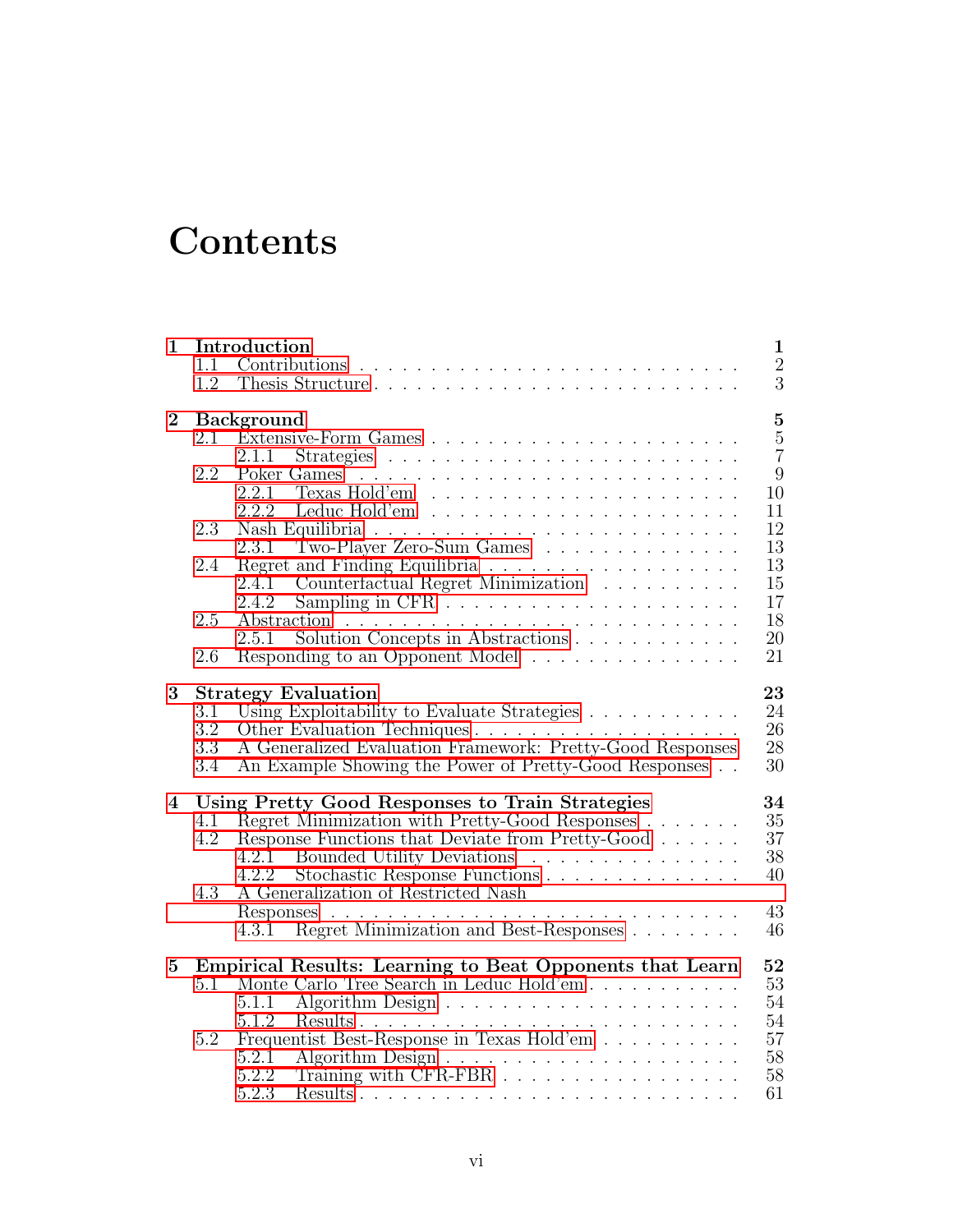|                     |  | 6 Conclusion | 63 |  |  |
|---------------------|--|--------------|----|--|--|
| <b>Bibliography</b> |  |              |    |  |  |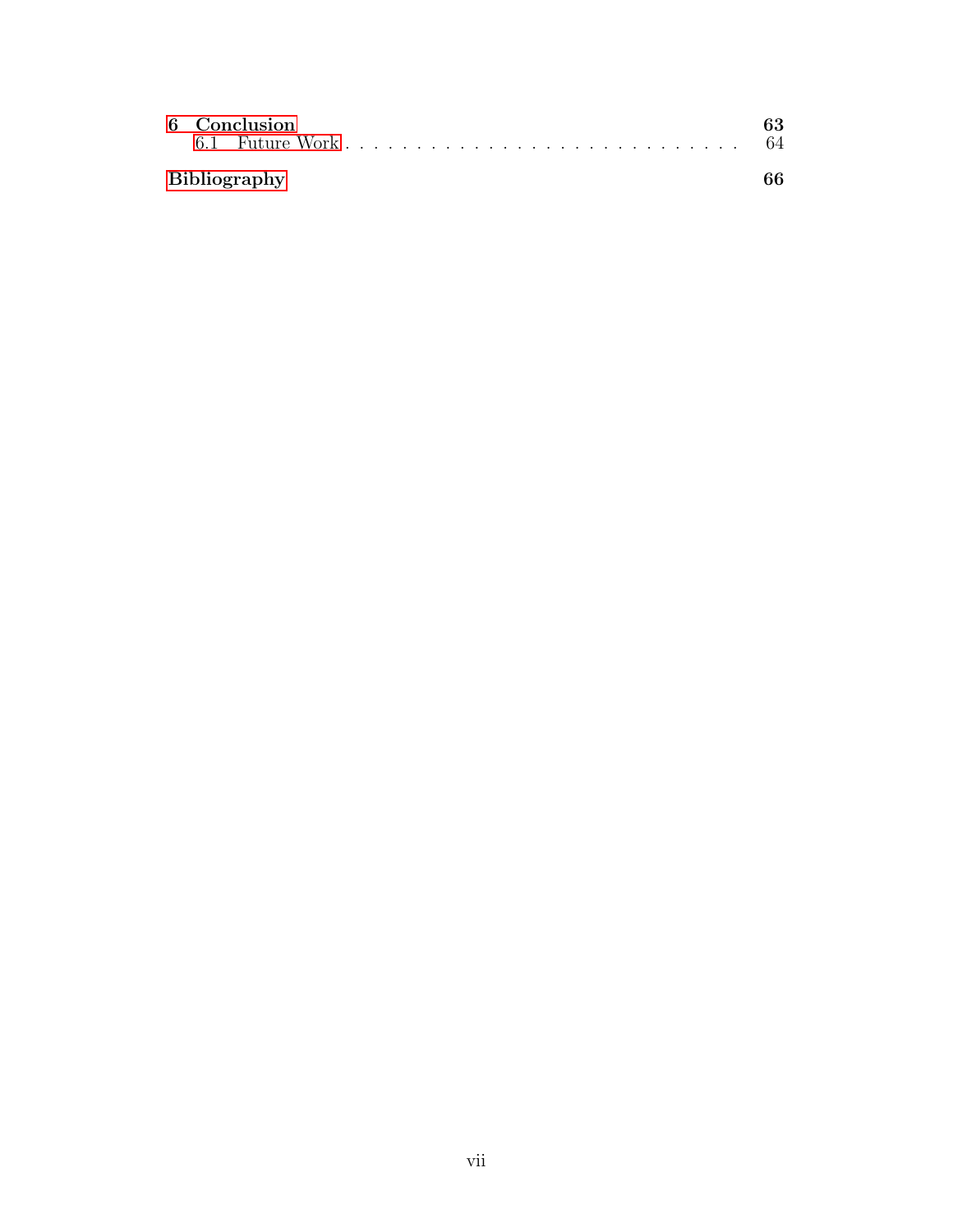# List of Figures

| 3.1 | Comparison of a CFR strategy and a CFR-BR strategy using<br>various abstract game best-responses                               | 32 |
|-----|--------------------------------------------------------------------------------------------------------------------------------|----|
|     | 5.1 Performance of CFR-UCT- $n$ strategies and a CFR strategy<br>against UCT-n counter-strategies, as the counter-strategy $n$ |    |
|     | value is increased                                                                                                             | 55 |
|     | 5.2 Performance of CFR-UCT- $n$ strategies against a variety of op-                                                            |    |
|     |                                                                                                                                | 56 |
| 5.3 | Performance of CFR-FBR-10 $k$ and CFR during training as mea-                                                                  |    |
|     | sured by value against a FBR-10 $k$ adversary                                                                                  | 59 |
| 5.4 | Abstract game exploitability of CFR-FBR-10 $k$ during training                                                                 |    |
|     |                                                                                                                                | 60 |
| 5.5 | Performance of CFR-FBR- $n$ strategies and a CFR strategy against                                                              |    |
|     | FBR- <i>n</i> counter-strategies, as the counter-strategy <i>n</i> value is in-                                                |    |
|     |                                                                                                                                |    |
|     |                                                                                                                                |    |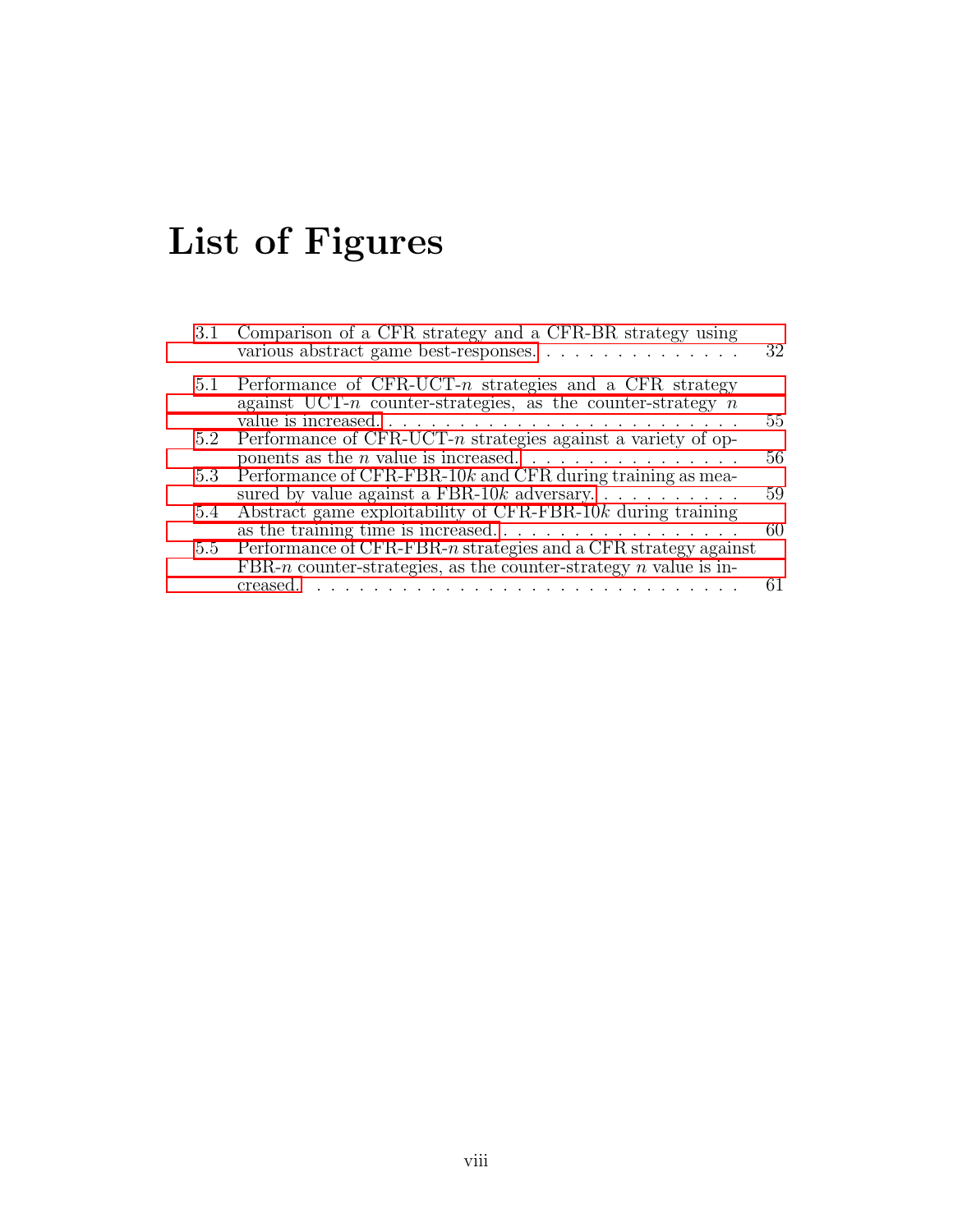# <span id="page-8-0"></span>Chapter 1 Introduction

Extensive-form games are a natural representation for sequential decisionmaking tasks. By incorporating multiple agents, stochastic outcomes, and hidden information, they provide a powerful framework for modeling realworld situations and also generalize other popular models of decision making such as simultaneous games and (finite-horizon) partially observable Markov decision processes. This generality makes extensive-form games valuable as a domain for developing and testing artificial intelligence techniques.

In extensive-form games with imperfect information, Nash equilibrium strategies are generally used as a solution concept. Efficient algorithms exist for finding Nash equilibria in two-player zero-sum games, but even with these tools finding Nash equilibria is intractable in the large games that often result from human interaction. For example, there exist commonly played poker variants in which directly applying the most efficient algorithms for finding Nash equilibria would require more bytes of RAM than there are atoms in the observable universe [\[22\]](#page-74-0).

In order to create agents in these large games, a variety of techniques have been employed, often resulting in a static strategy that an agent can use to play the game with simple table lookups. The most successful method turns the large game into a smaller, abstract game by artificially preventing the players from observing some information, and then uses state-of-the-art algorithms to find a Nash equilibrium in the abstract game. One way to evaluate these techniques is to measure how close the resulting strategy is to a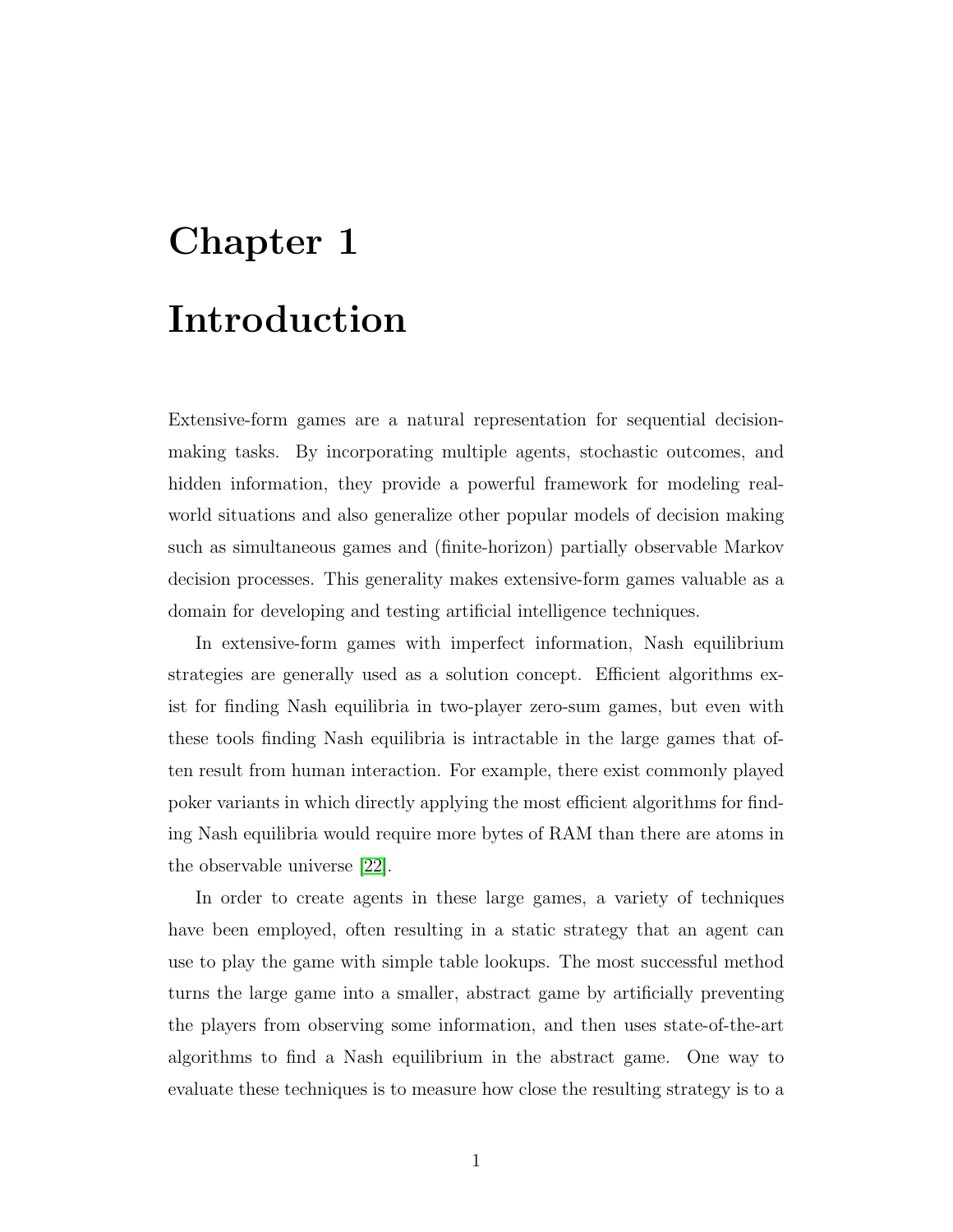Nash equilibrium for the full game, but this raises the question of how such a similarity should be measured, especially when no Nash equilibrium is known.

In two-player zero-sum games, Nash equilibrium strategies are guaranteed to minimize worst-case losses. In other words, if a player must face an adversarial opponent who both always knows her strategy and can perfectly respond to it to maximize his own expected utility, she cannot do better than to play a Nash equilibrium strategy. Because of this relation, the worst-case performance, or exploitability, of a strategy is often used to measure its distance from a Nash equilibrium and thus evaluate its strength [\[33,](#page-75-0) [24,](#page-74-1) [14\]](#page-74-2).

Unfortunately, as [Ganzfried et al.](#page-74-2) previously identified, there are conceptual issues with exploitability as an evaluation technique as well as computational limitations which prevent its use in very large games [\[14\]](#page-74-2). In addition, empirical results have shown limited correlation between exploitability and actual one-on-one performance [\[32,](#page-75-1) [24,](#page-74-1) [4\]](#page-73-1). This leads us to propose two related questions which motivate the work presented in this thesis:

- 1. How do we evaluate strategies in large extensive-form games?
- 2. Given an evaluation metric, how do we efficiently find a strategy that performs well when evaluated by the metric?

# <span id="page-9-0"></span>1.1 Contributions

This thesis makes the following contributions:

- A class of strategy evaluation metrics which make use of "pretty-good responses" to generate counter-strategies. These metrics generalize existing evaluation techniques such as exploitability and expected utility against a static opponent.
- A family of computational techniques called CFR-f which find strategies which are strong when evaluated by a particular response function f. When f is a pretty-good response, CFR-f converges to an optimal strategy as evaluated by f.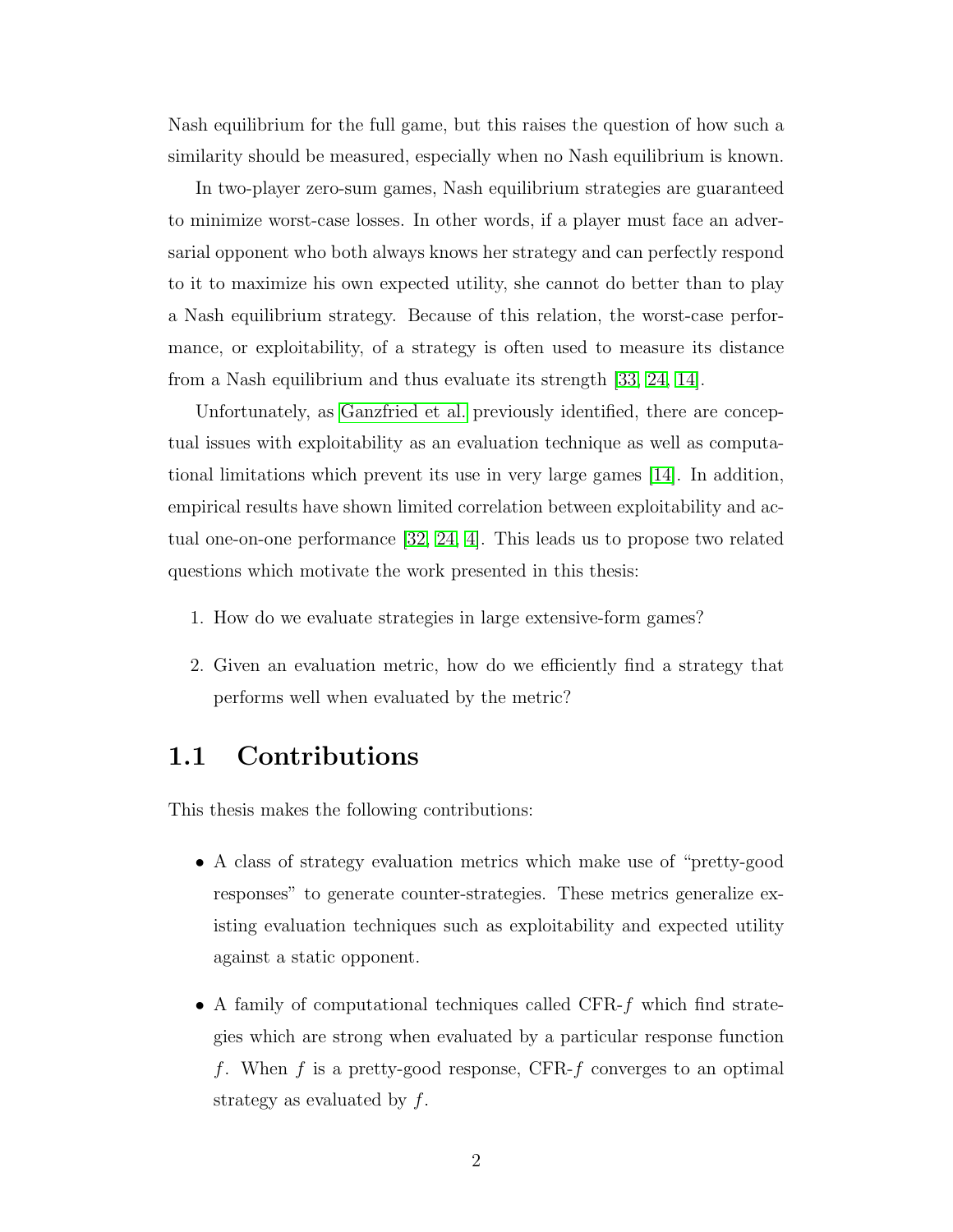• Experimental results which demonstrate the effectiveness of evaluating strategies with our generalized metrics as well as the effectiveness of CFR-f at finding strategies which are strong against adaptive opponents.

### <span id="page-10-0"></span>1.2 Thesis Structure

In Chapter [2](#page-12-0) of this thesis, we formalize the notion of extensive-form games, introduce poker games as testbeds for extensive-form game techniques, and present the necessary background in game theory and game-solving for us to motivate and present our original contributions.

In Chapter [3,](#page-30-0) we examine methods for evaluating strategies in extensiveform games. By looking at accumulated results from previous work, we argue that exploitability fails to offer a complete picture of strategy strength. We then propose a new class of evaluation metrics, which use techniques called pretty-good response functions to find a counter-strategy to the strategy being evaluated and measure the performance of the strategy against the counterstrategy. Instead of the absolute worst-case opponent used in calculating exploitability, pretty-good responses generate "bad-case" opponents for different degrees of "bad." By comparing the results of different pretty-good response evaluations, we can get a picture of not only a strategy's worst-case performance, but also how often the worst case is realized; in other words, not just how exploitable a strategy is, but how difficult it is for an opponent to exploit it. We conclude by showing empirically that pretty-good responses can measure dimensions of strategy strength not captured by exploitability.

In Chapter [4,](#page-41-0) we turn to question  $#2$  and look at using our new evaluation metrics to learn strong strategies. Any regret minimization algorithm can be modified such that the opponent formulates his strategy as a response to the player's (regret-minimizing) strategy. When the adaptive agent is a prettygood response, we prove that the regret minimization algorithm will converge to a strategy that is optimal when evaluated by the pretty-good response. We further prove a bound on the optimality of the resulting strategy for the cases where we can bound the adaptive player's deviation from a pretty-good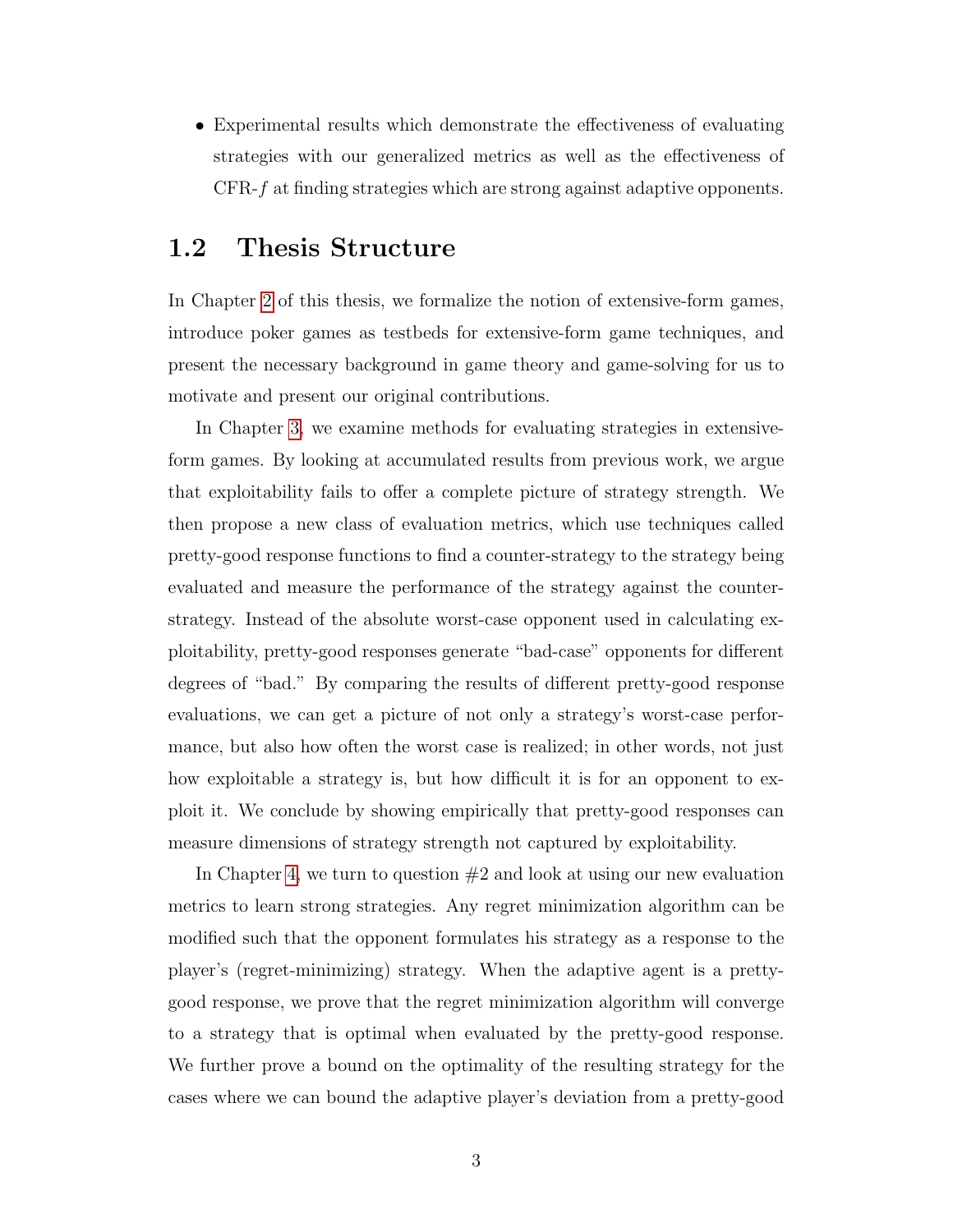response, including for stochastic responses. Finally, we show how an existing framework for creating strategies that make a tradeoff between exploitation and exploitability can be generalized using pretty-good responses.

In Chapter [5,](#page-59-0) we empirically test our algorithm for finding static strategies which are optimal against adaptive opponents. In particular, we train against opponents that use Monte Carlo sampling techniques to learn how to play well against our strategy. In a small poker game, we learn to play against UCT, a Monte Carlo tree search algorithm [\[28\]](#page-75-2) which is used in strong agents in complex games such as Go [\[15\]](#page-74-3). We show that we are able to generate strategies which perform better against UCT opponents than a Nash equilibrium does against the same opponents. We also test how our technique scales to large poker games by training against Frequentist Best-Responses, a Monte Carlo technique for quickly approximating a best-response which has been previously applied to poker [\[23,](#page-74-4) [21\]](#page-74-5).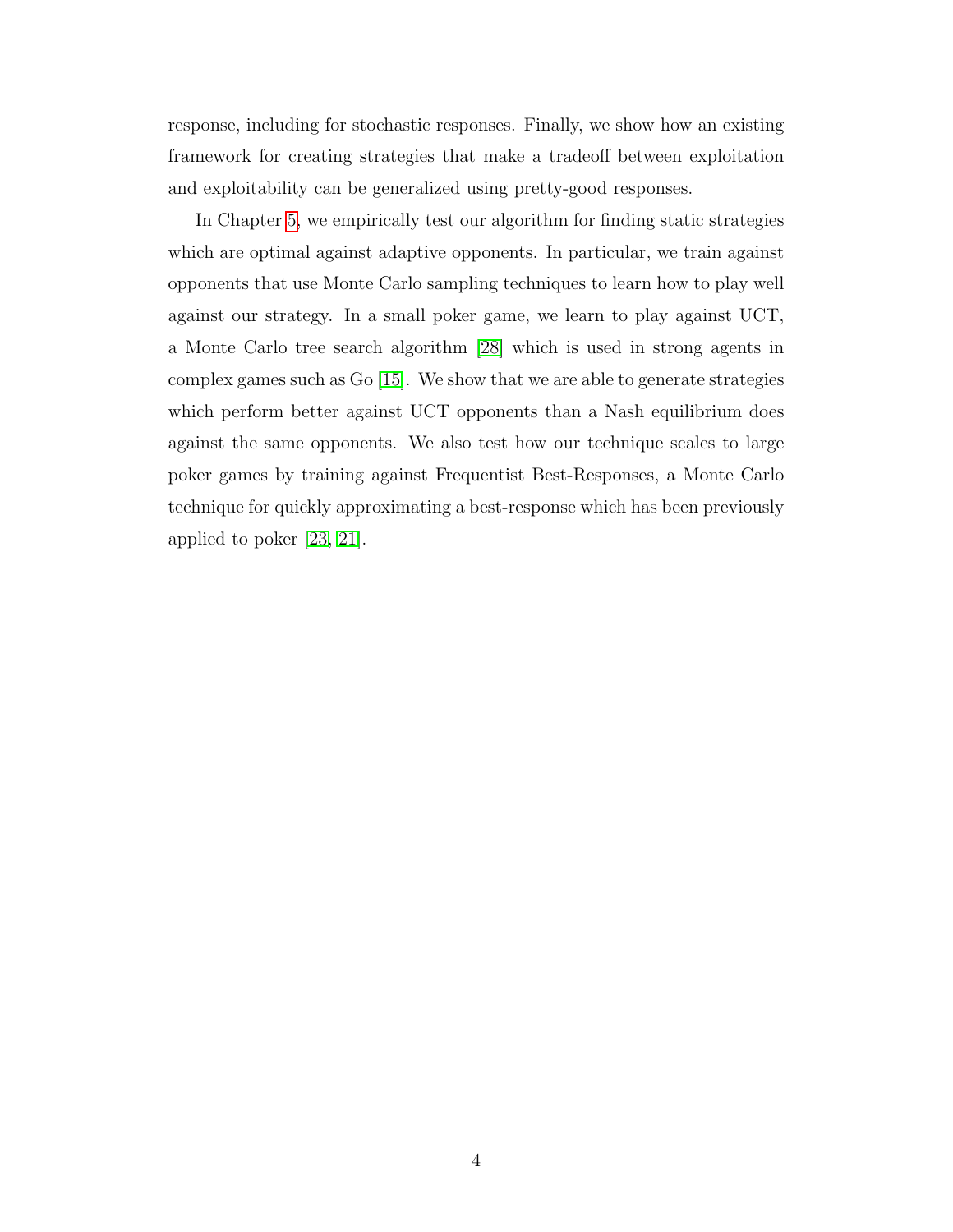# <span id="page-12-0"></span>Chapter 2 Background

In this chapter we will present the notation and concepts that will be used in this thesis, and we will examine some previous work that our contributions build on. In section [2.1](#page-12-1) we formalize the notion of extensive-form games, and in section [2.2](#page-16-0) we describe the poker games that we will use in this thesis to test our techniques. Sections [2.3,](#page-19-0) [2.4,](#page-20-1) [2.5,](#page-25-0) and [2.6](#page-28-0) describe solution concepts and algorithms used in previous work.

# <span id="page-12-1"></span>2.1 Extensive-Form Games

We can model any finite sequential, multi-agent interaction by using a game tree. Each node represents a state of the game, with interaction beginning at the root. At each internal node of the tree, one of the agents must choose an action, represented by an edge, which results in a new game state corresponding to the child node. At the tree's leaves, the game ends with each agent assigned a utility for this outcome. Stochastic events in the game are represented by chance nodes, where each edge is taken with a predefined probability.

In many interactions of note, the agents can't perfectly observe the state of the game. For example, in poker games a player cannot observe the cards held by her opponent, which are the outcome of a chance node. Games of this type are said to exhibit imperfect information. We model them by partitioning the game states of an extensive-form game into information sets, where the acting player can only distinguish two game states if they are in different information sets. We can model this formally as an extensive-form game.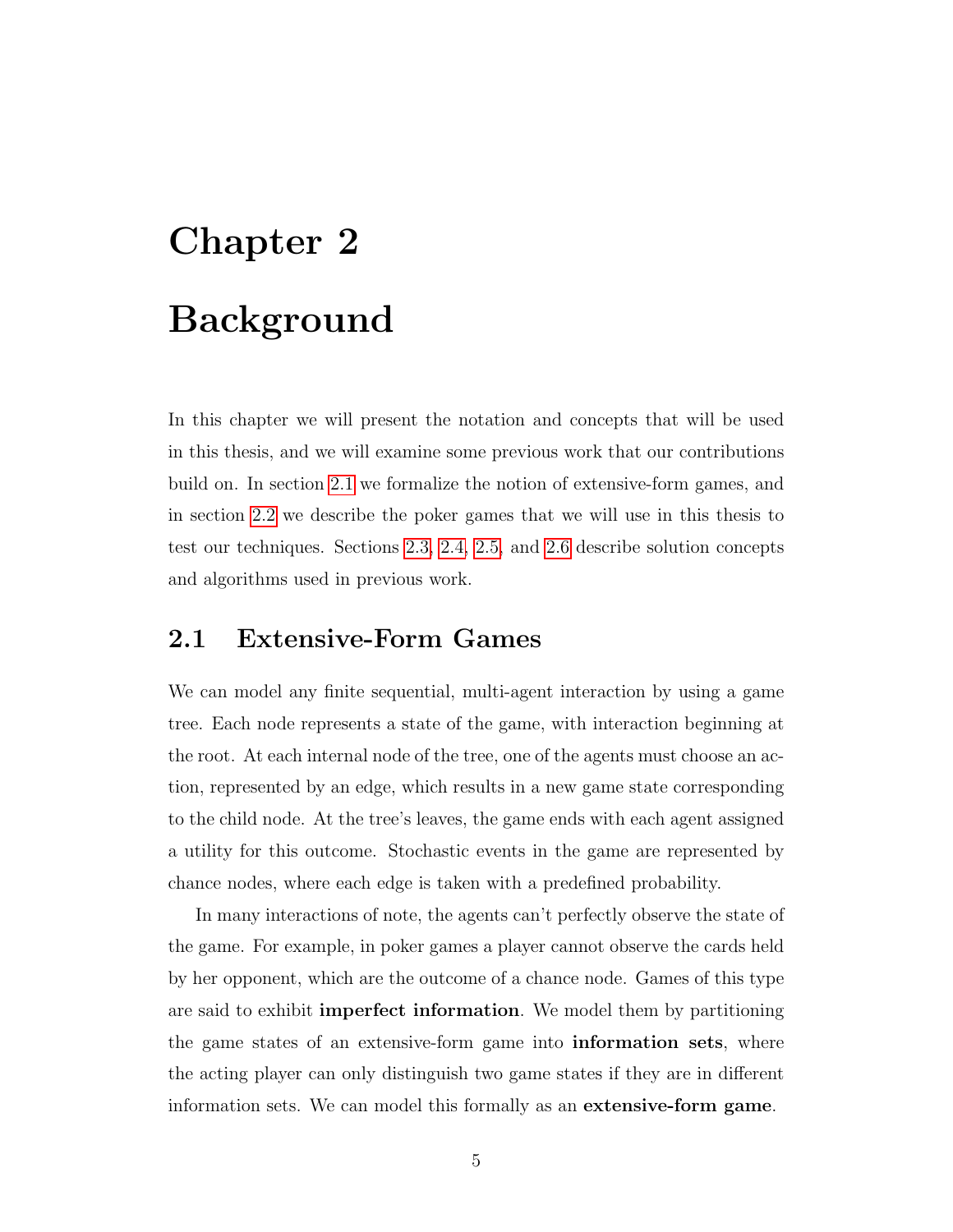Definition 1. A finite extensive form game  $\Gamma$  consists of:

- A finite set  $N$  of players.
- A finite set H of **histories**. H contains sequences of actions. For  $h, h' \in H$ , we write  $h \sqsubseteq h'$  if h is a prefix of h'. For all sequences  $h \in H$ , any  $h_0 \subseteq h$  is also in H. Thus H contains the empty sequence. Define  $Z \subseteq H$  to be the set of **terminal histories**. Thus  $z \in Z$  if and only if there is no  $h \in H$  such that  $z \subset h$  ( $z \subseteq h$  and  $z \neq h$ ). For  $h \in H$ , define  $A(h) = \{a : (h, a) \in H\}$  to be the set of actions available at h, where  $(h, a)$  is the sequence that appends a to h.  $A(h)$  is the **action set**.
- A player function  $P: H \backslash Z \to N \cup \{c\}$ .  $P(h)$  is the player who chooses the action at h. If  $P(h) = c$  then chance chooses the action. We define  $H_i = \{ h \in H : P(h) = i \}$  for all  $i \in N \cup \{ c \}.$
- A chance function  $\sigma_c$  which assigns a probability distribution over actions at every  $h \in H_c$ . We write  $\sigma_c(\cdot|h)$  for the distribution and  $\sigma_c(a|h)$ for the probability that  $a \in A(h)$  occurs at history h. Since  $\sigma_c(\cdot|h)$  is a probability distribution,  $\sum_{a \in A(h)} \sigma_c(a|h) = 1$ .
- For each player  $i \in N$ , a **utility function**  $u_i: Z \to \mathbb{R}$ . When the game reaches a terminal history  $z \in Z$ , each player i receives payoff  $u_i(z)$  and the game is over. If  $N = \{1,2\}$  and  $u_1(z) = -u_2(z)$  for all  $z \in Z$  then we call the game **zero-sum**.
- For each player  $i \in N$ , an information partition  $\mathcal{I}_i$  of  $H_i$ . If  $I_i \in \mathcal{I}_i$  we call  $I_i$  an information set for player i. The partition must satisfy the property that if  $h, h' \in I_i$ , then  $A(h) = A(h')$ . We define  $A(I_i) = A(h)$ and  $P(I_i) = i$ .

Any information partition results in a legal extensive-form game, but many partitions result in unnatural models where a player can know something about the current game state, but then forget that information in a later game state. To avoid these complications, we assume an additional property known as perfect recall, which requires that no player forgets information. For every history h where there is some  $g \subset h$  such that  $P(g) = P(h)$ , define  $D(h)$  to be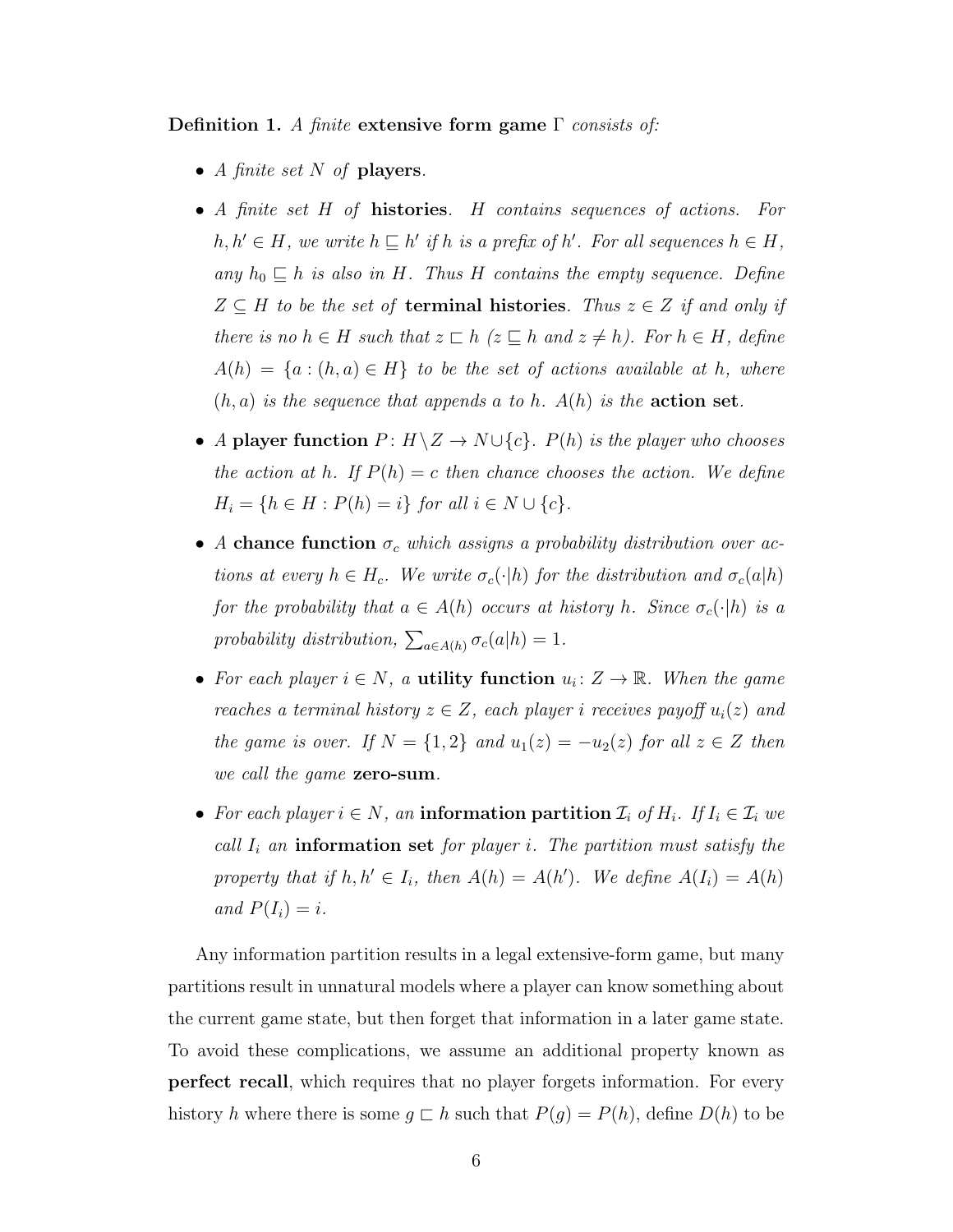the last predecessor of h where  $P(h)$  acted. Formally, let  $D(h)$  be the unique history such that  $D(h) \subset h$ ,  $P(D(h)) = P(h)$  and there is no g such that  $D(h) \sqsubset g \sqsubset h$  and  $P(g) = P(h)$ .

Definition 2. An extensive form game exhibits perfect recall if for any two histories h, h' in the same information set I, either  $D(h)$  and  $D(h')$  are both undefined, or they are both defined and

- $D(h), D(h') \in I$  for some  $I \in \mathcal{I}_i$  where  $i = P(h)$ .
- For any  $a \in A(D(h)), (D(h), a) \sqsubseteq h$  if and only if  $(D(h'), a) \sqsubseteq h'$ .

If an extensive form game does not exhibit perfect recall, it is said to exhibit imperfect recall.

By inducting backward, we see that perfect recall implies that a player remembers each of his previous information sets, as well as the action she took at each information set. This thesis will only consider games which exhibit perfect recall.

#### <span id="page-14-0"></span>2.1.1 Strategies

Informally, a strategy is a player's plan for how to play a game. A **pure** strategy specifies a single deterministic action at each of a player's decision points. For an extensive-form game, this takes the form of a function that maps each of a player's information sets to a legal action at that information set. A mixed strategy is a probability distribution over pure strategies. In extensive-form games with perfect recall, there is a one-to-one correspondence between mixed strategies and **behavioral strategies**, which specify a probability distribution over actions at every information set.

Definition 3. We call  $\sigma_i$  a behavioral strategy for player i if  $\sigma_i(\cdot|I_i)$  is a probability distribution over  $A(I_i)$  for every  $I_i \in \mathcal{I}_i$ . We denote the probability that  $\sigma_i$  chooses  $a \in A(I_i)$  at information set  $I_i$  by  $\sigma_i(a|I)$ . We label the set of all behavioral strategies for player i as  $\Sigma_i$ .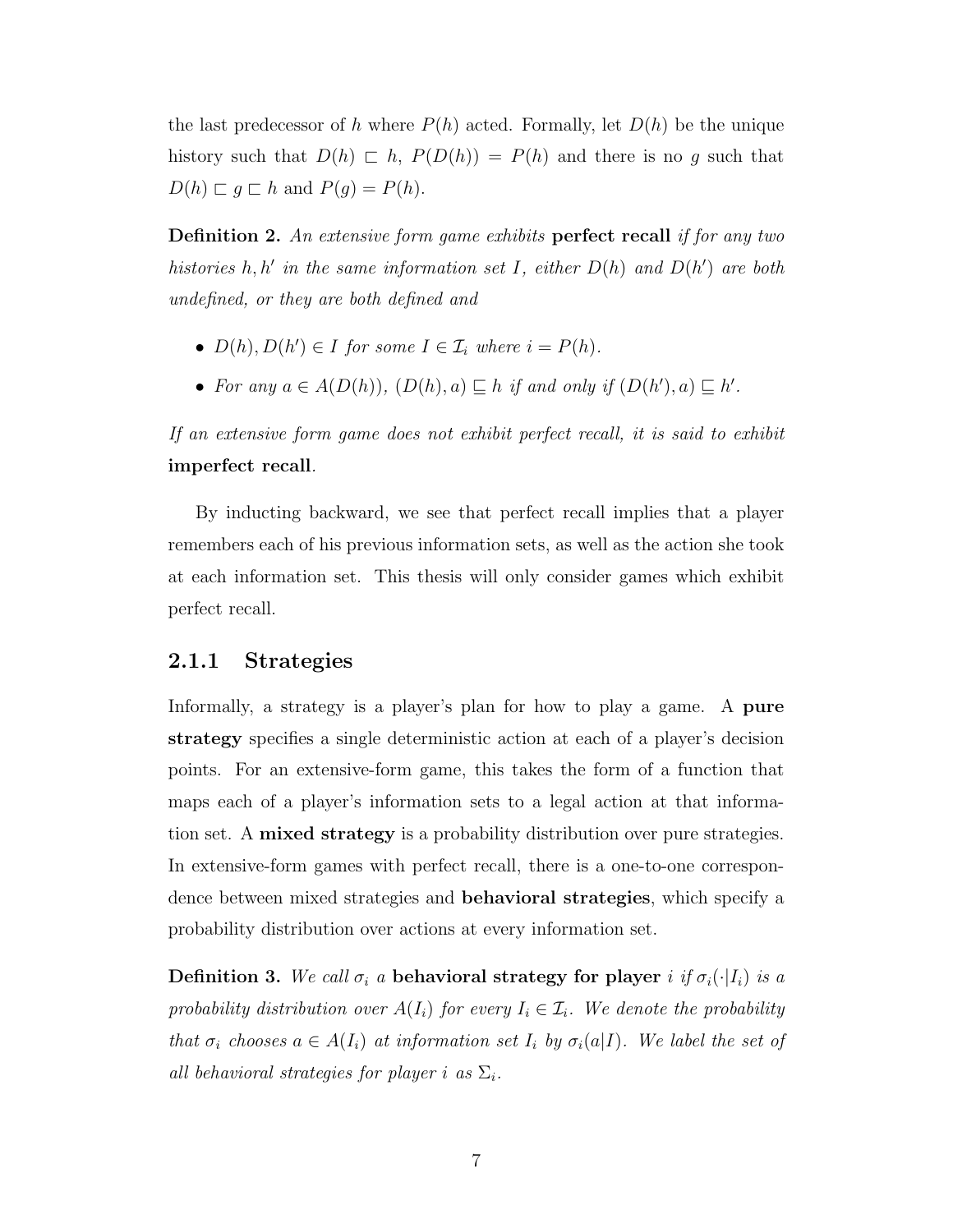Because any pure or mixed strategy for a perfect recall extensive-form game can be represented as a behavioral strategy, this thesis will deal strictly with behavioral strategies unless otherwise specified. When we refer to a strategy, we specifically mean a behavioral strategy.

A set of strategies for each player  $i \in N$  is called a **strategy profile** and labelled  $\sigma$ . We label the set of all strategy profiles as  $\Sigma$ . The set of strategies in  $\sigma$  except for that of player i is labelled  $\sigma_{-i}$ . We define  $u_i(\sigma)$  to be the expected utility of player i if all players play according to  $\sigma$ , and  $u_i(\sigma_i, \sigma_{-i})$  to be the expected utility for player i if she plays according to  $\sigma_i$  and all other players play according to  $\sigma_{-i}$ .

Define  $\pi^{\sigma}(h)$  to be the **reaching probability** for history h. This is equal to the probability of history h occuring if all players play according to  $\sigma \in \Sigma$ . This probability can be decomposed  $\pi^{\sigma}(h) = \prod_{i \in N \cup \{c\}} \pi_i^{\sigma}(h)$  where  $\pi_i^{\sigma}(h)$  is the probability that player  $i$  takes the necessary actions to reach  $h$ , irrespective of the other players. Define  $\pi_{-i}^{\sigma}(h)$  to be the contribution to  $\pi^{\sigma}(h)$  from chance and all players except player *i*. Also define  $\pi^{\sigma}(h, h')$  to be the probability of reaching  $h'$  from  $h$ .

Define  $\overline{\sigma}^T$  to be the strategy profile that averages over the profiles  $\sigma^1, ..., \sigma^T$ . This can be defined at each information set:

Definition 4. [\[36\]](#page-75-3) The average strategy for player i is

$$
\overline{\sigma}_i^T(a|I) = \frac{\sum_{t=1}^T \pi_i^{\sigma^t}(I)\sigma^t(a|I)}{\sum_{t=1}^T \pi_i^{\sigma^t}(I)}
$$
\n(2.1)

where  $\pi_i^{\sigma^t}$  $\tilde{g}^{\sigma^t}_i(I)$  is the compound probability that player i takes each of the actions necessary to reach I (under  $\sigma_i^t$ ).

It is easy to show that in perfect recall games, for any set of opponent strategies, this average strategy has expected utility equal to the mixed strategy that randomly selects between each of  $\sigma^1, ..., \sigma^T$  at the start of the game. This can be stated formally as

$$
\frac{1}{T} \sum_{t=1}^{T} u_i(\sigma_i^t, \sigma_{-i}) = u_i(\overline{\sigma}_i^T, \sigma_{-i})
$$
\n(2.2)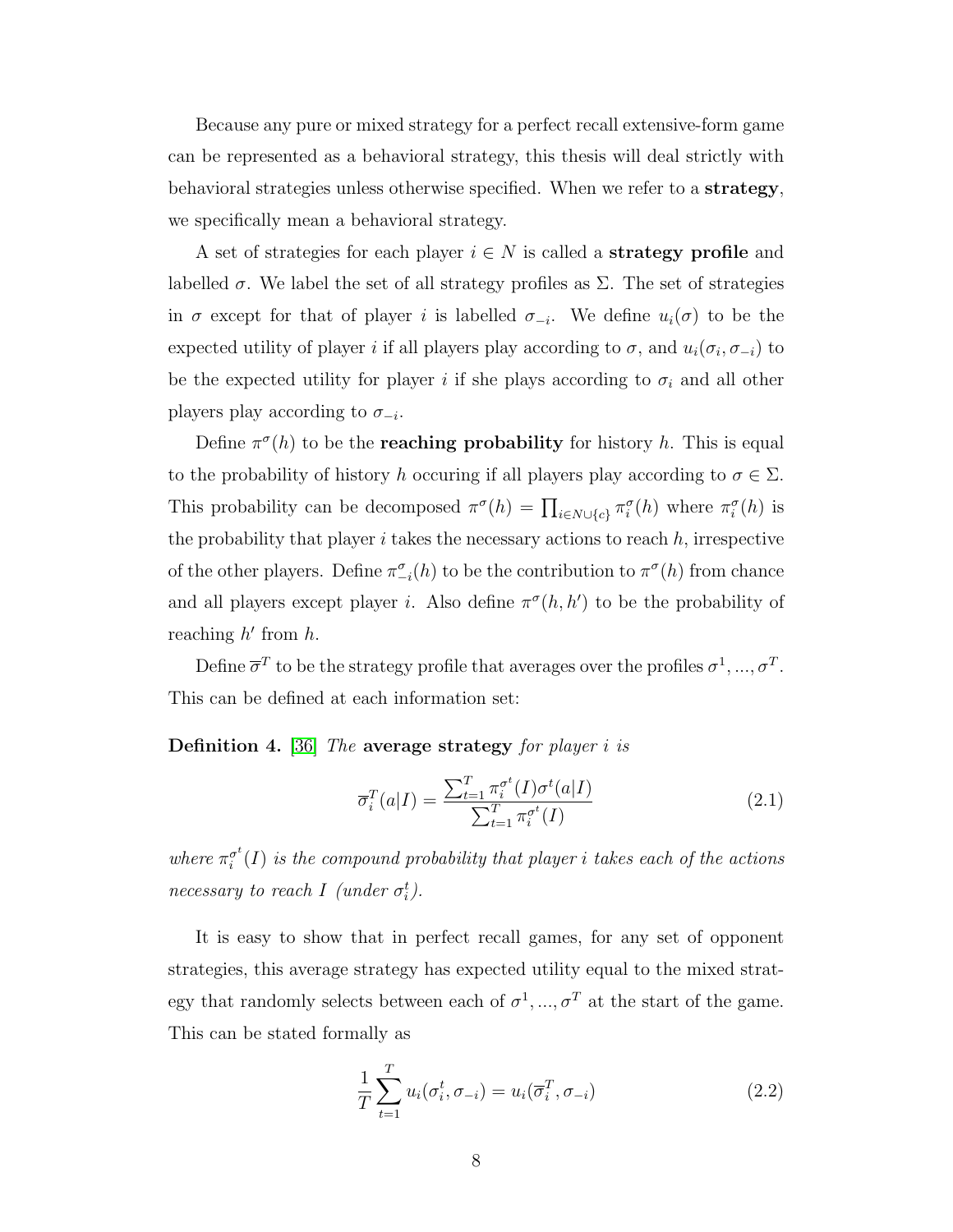## <span id="page-16-0"></span>2.2 Poker Games

When we design techniques for extensive-form games, we need example games in which to test the techniques. For much of the research community, poker games fulfill this purpose, and this thesis will also make use of them. Poker games have several key advantages:

- Poker games incorporate chance events (dealing cards from a random deck) and imperfect information (hands of cards each visible to only one player). They thus make use of extensive-game features that don't exist in other common games like chess and go.
- Poker games allow for a range of payoffs. This means that poker agents must not only be concerned with whether they beat their opponents), but also with how much they win from them. This opens research avenues to create poker agents which are specifically designed to exploit certain opponents, which is a feature not found in other extensive-form games like liar's dice.
- Poker games are commonly played by humans. This means that there is a wealth of domain information for researchers to draw on, there is public interest in poker-related research, and researchers can test their agents by playing against human experts.
- Poker games are easily customizable depending on the focus of the technique being tested. The number and branching factor of chance events can be changed by modifying the size of the deck and the number of cards dealt, the number and branching factor of player nodes can be changed by modifying the number of betting rounds and the set of legal bet sizes, and the games can be easily extended to allow for any number of players.

In this thesis, we will concentrate on two poker games: **Texas Hold'em** and Leduc Hold'em. We will concern ourselves with the versions of these games that are two-player (also known as heads-up) and (fixed)-limit, which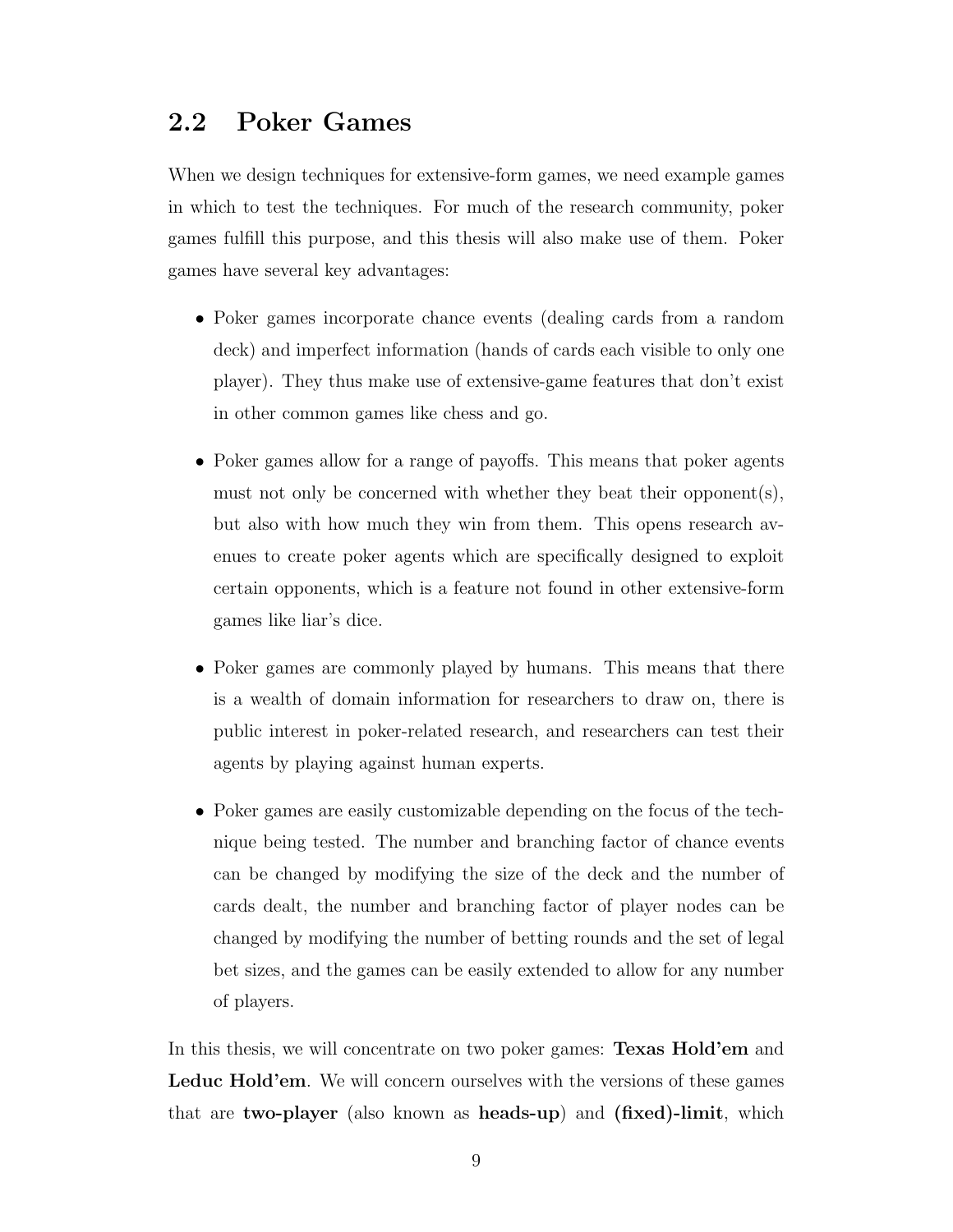means that the number of bets per round is limited and all bets are of a predefined size.

#### <span id="page-17-0"></span>2.2.1 Texas Hold'em

Two-player limit Texas Hold'em is the smallest poker game commonly played by humans. Because of this, it has been the focus of the majority of artificial intelligence research in poker so far, and has been used as a format in the Annual Computer Poker Competition since its inception in 2006 [\[1\]](#page-73-2).

Texas Hold'em is played with a standard fifty-two card deck of playing cards, containing cards of thirteen different ranks in each of four suits. At the end of each discrete game (called a hand in poker terminology), each player will hold two private cards (also called a hand) and there be will five community cards face up and visible to each player. Each player forms the best possible five card poker hand from among the seven cards comprised of his private cards and the community cards. Poker hands define a total ordering (with ties) on the set containing all possible subsets of five cards. Whichever player has the hand which ranks highest by this ordering wins the pot, which is the sum total of all chips bet during the game. If there is a tie, the players evenly split the pot.

The actions during Texas Hold'em take place over a series of five betting rounds. Prior to the first betting round (called the **preflop**), the private cards are dealt (two per player). Prior to the second betting round (called the flop), the first three community cards are dealt. Prior to each of the third and fourth betting rounds (called the **turn** and **river** respectively), one additional community card is dealt.

At the start of each game, one player is designated as the dealer. In the two-player game, the dealer is also called the small blind and his opponent is called the big blind. At the start of the first betting round, the small blind places a forced bet equal to half of the predefined bet size, and the big blind places a forced bet equal to the total predefined bet size. During the first betting round, action starts with the small blind, while during the rest, it starts with the big blind. When faced with a bet, a player has three legal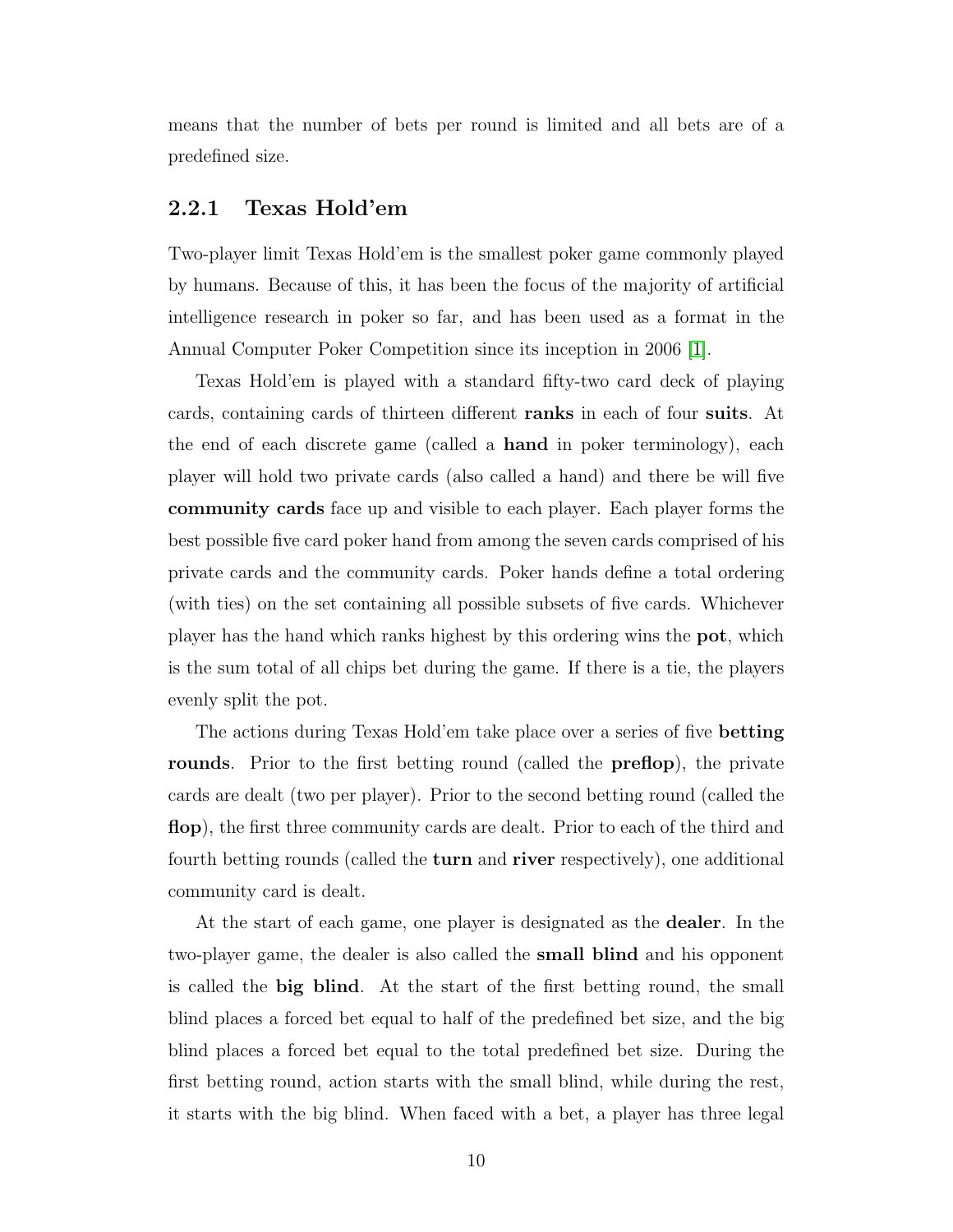decisions: they can fold, which forfeits the hand, they can call, which requires them to place chips into the pot matching the bet, or they can **raise**, which requires them to place chips into the pot matching the current bet plus an extra bet that they make which the opponent will now be required to respond to. When a player is not facing a bet, they have two legal actions: they can check, in which they decline the opportunity to take an action, or they can bet, which requires them to place chips into the pot to make a bet that must be matched by the opponent. Because they are never possible at the same decision point, we often identify check with call and raise with bet.

On each betting round, a maximum of four bet/raise actions can be made between the players; after this limit has been reached, only fold and call are legal actions. On the first betting round, the big blind's forced bet counts as the first of these bets. A betting round ends after each player has had at least one opportunity to act and the last action was a call/check. All bets/raises on a particular betting round are forced to be the same size. On the preflop and flop betting rounds, this size is equal to the size of the big blind's forced bet. On the turn and river betting rounds, the size doubles to twice the big blind's forced bet.

#### <span id="page-18-0"></span>2.2.2 Leduc Hold'em

Leduc Hold'em [\[31\]](#page-75-4) is a small poker game designed to retain many of the strategic complexities of Texas Hold'em, while allowing researchers to quickly test techniques that either don't scale to Texas Hold'em or would require more computational resources than are available. In Leduc Hold'em, the deck contains six cards, comprising three ranks and two suits. Only one private card is dealt to each player, and only one community card is dealt. The best two card poker hand wins, with a pair beating a non-pair, and highest card deciding the winner otherwise.

At the start of a game of Leduc Hold'em, each player places a forced bet of one chip called the ante and is dealt his private card. There is then a betting round (called the preflop) which is identical to a Texas Hold'em betting round except that the maximum number of bets/raises is two. Then the community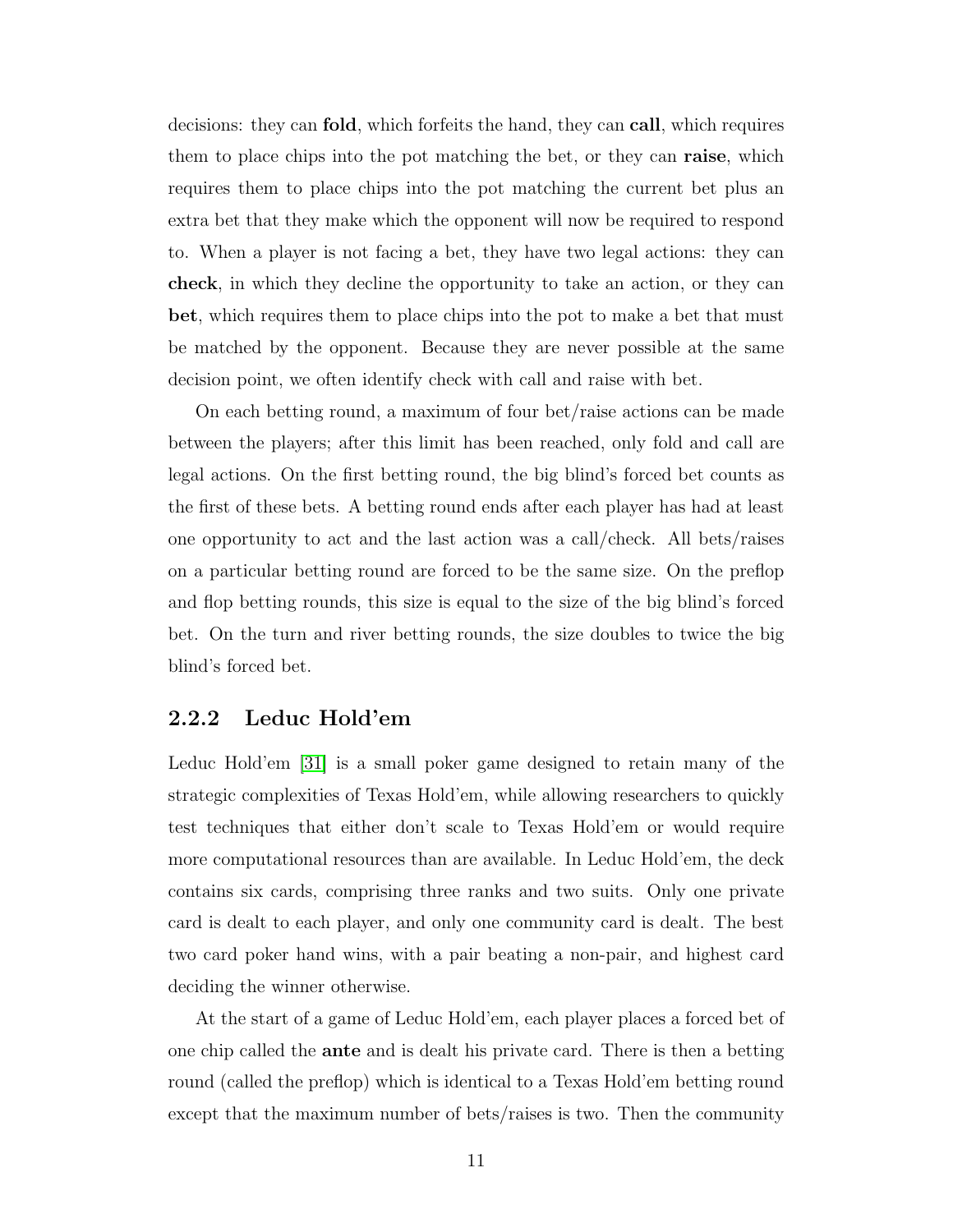card is dealt and another betting round (called the flop) takes place, after which the game is over. The bet size is two chips for the preflop round and four chips for the flop round. Like in Texas Hold'em, one player is identified as the dealer. On each of the two betting rounds, the non-dealer player acts first.

# <span id="page-19-0"></span>2.3 Nash Equilibria

In an extensive-form game, a player's goal is to maximize her expected utility. If she knows the strategies that each of her opponents will play, she can do this by playing a best-response strategy, which is a strategy that achieves maximal expected performance against a particular set of opponent strategies.

Definition 5.  $\sigma_i \in \Sigma_i$  is a best-response to  $\sigma_{-i}$  if

$$
u_i(\sigma_i, \sigma_{-i}) \ge u_i(\sigma'_i, \sigma_{-i}), \forall \sigma'_i \in \Sigma_i
$$

In general, a player will not know her opponent's strategies, so she cannot directly maximize her expected utility. Instead, our solution concept is a Nash equilibrium, which assumes that each player is rational and will attempt to maximize her own expected utility, and thus requires that each player play a best-response to her opponents.

<span id="page-19-1"></span>Definition 6. A Nash equilibrium is a strategy profile  $\sigma \in \Sigma$  where

$$
u_i(\sigma) \ge u_i(\sigma'_i, \sigma_{-i}), \forall \sigma'_i \in \Sigma_i, \forall i \in N.
$$

An  $\varepsilon$ -Nash equilibrium is a an approximation of a Nash equilibrium where

$$
u_i(\sigma) \ge u_i(\sigma'_i, \sigma_{-i}) - \varepsilon, \forall \sigma'_i \in \Sigma_i, \forall i \in N.
$$

A strategy profile is a Nash equilibrium if and only if no player can gain utility by unilaterally changing his strategy, and is an  $\varepsilon$ -Nash equilibrium if and only if no player can gain more than  $\varepsilon$  utility by unilaterally changing his strategy.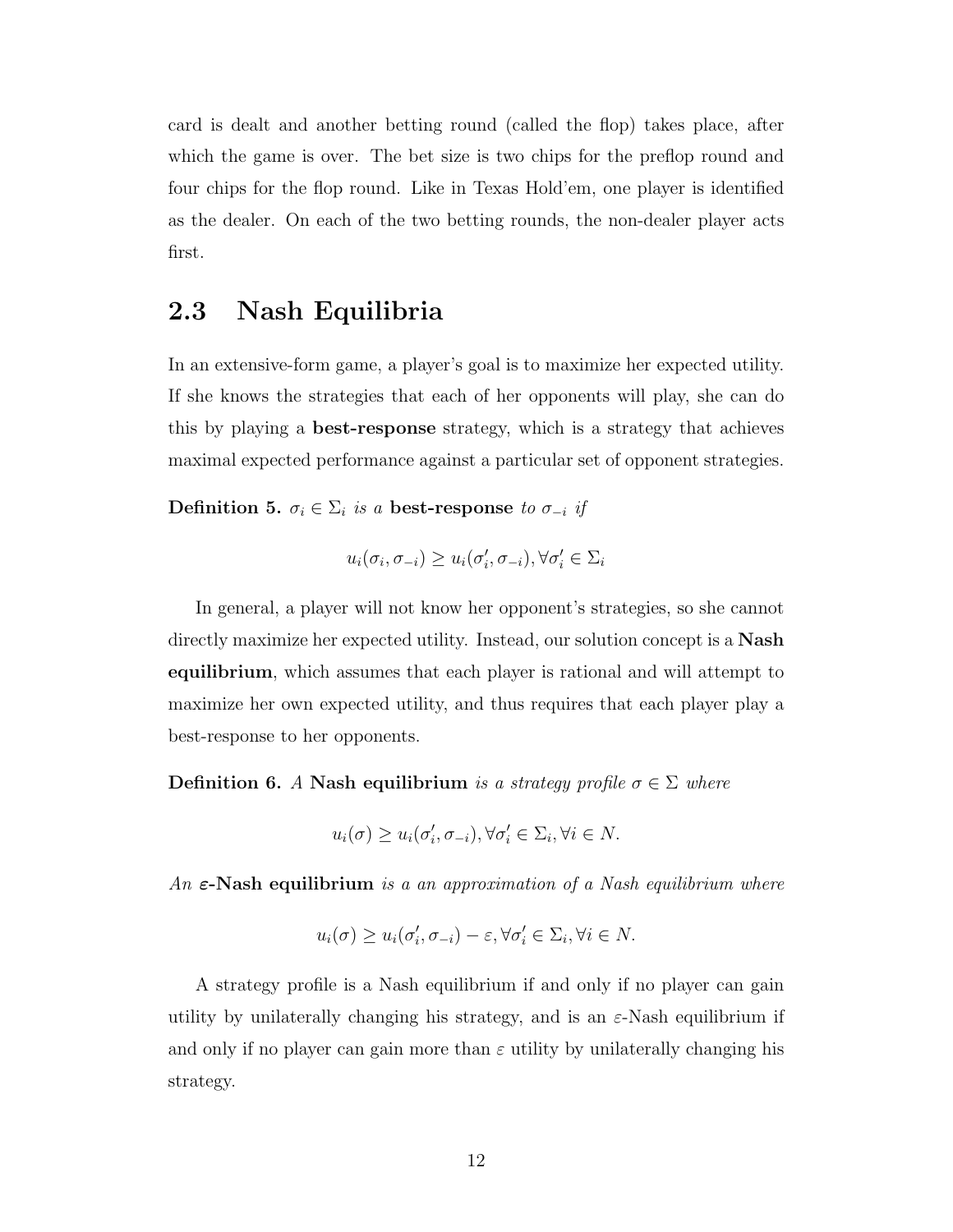#### <span id="page-20-0"></span>2.3.1 Two-Player Zero-Sum Games

All games considered in this thesis will have two players and a zero-sum utility function. In such games, all Nash equilibria have the same expected utility, which is known as the **game value** and is given by the **minimax theorem**.

Theorem 1 (Minimax Theorem). In any finite zero-sum game with two players

$$
v_1 = \max_{\sigma_1 \in \Sigma_1} \min_{\sigma_2 \in \Sigma_2} u_1(\sigma_1, \sigma_2) = \min_{\sigma_1 \in \Sigma_1} \max_{\sigma_2 \in \Sigma_2} u_1(\sigma_1, \sigma_2).
$$

 $v_1$  is called the game value for player 1.

Because the game is two-player and zero-sum,  $v_2 = -v_1$  is the game value for player 2. If  $\sigma$  is a Nash equilibrium in a two-player zero-sum game, then  $u_i(\sigma) = v_i$  for each player.

In a two-player zero-sum game, the exploitability of a strategy is how much expected utility a best-response opponent can achieve above the game value:

$$
\text{exploit}(\sigma_i) = \max_{\sigma_{-i}^* \in \Sigma_{-i}} u_{-i}(\sigma_i, \sigma_{-i}^*) - v_{-i}
$$

$$
= v_i - \min_{\sigma_{-i}^* \in \Sigma_{-i}} u_i(\sigma_i, \sigma_{-i}^*).
$$

In large games, the game value may be intractable to compute, so we instead consider the average exploitability of a strategy profile:

$$
\text{exploit}(\sigma) = \frac{1}{2} \left( \text{exploit}(\sigma_1) + \text{exploit}(\sigma_2) \right)
$$

$$
= \frac{1}{2} \left( \max_{\sigma_2^* \in \Sigma_2} u_2(\sigma_1, \sigma_2^*) + \max_{\sigma_1^* \in \Sigma_1} u_1(\sigma_1^*, \sigma_2) \right).
$$

Because each strategy in a Nash equilibrum profile is a best-response to the opponent, by definition  $\exp\{i\sigma} = 0$  for any Nash equilibrium  $\sigma$ .

To adopt a convention, we will use female pronouns for player 1 and male pronouns for player 2 whenever we talk about a two-player game.

## <span id="page-20-1"></span>2.4 Regret and Finding Equilibria

Consider a two-player extensive-form game that is played over a series of time steps  $t = 1, ..., T$ . Let  $\sigma^t$  be the strategy profile played by the players at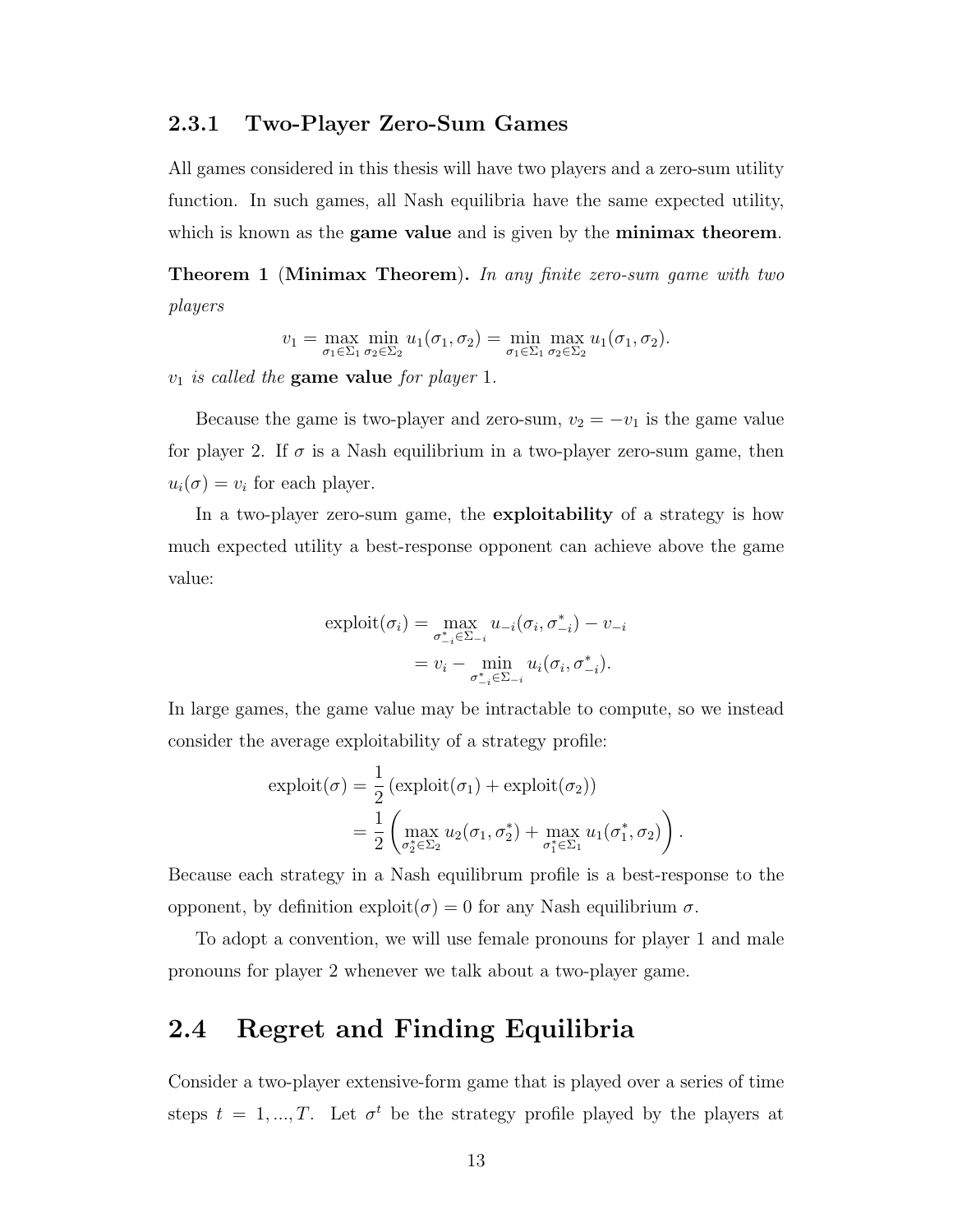time t such that player i will receive expected utility  $\sum_{t=1}^{T} u_i(\sigma^t)$  over the total time steps of the game. Because the other player's strategies  $\sigma_{-i}^{t}$  are not known, neither player knows which strategy is optimal to play against her opponent. We can evaluate a player's performance under these conditions using the concept of **regret**, which measures how much expected utility she lost by not playing the optimal strategy.

**Definition 7.** [\[36\]](#page-75-3) The average overall regret of player i at time T is

$$
R_i^T = \frac{1}{T} \max_{\sigma_i^* \in \Sigma_i} \sum_{t=1}^T \left( u_i(\sigma_i^*, \sigma_{-i}^t) - u_i(\sigma^t) \right)
$$
 (2.3)

This is the amount of utility that player i lost by playing according to  $\sigma^t$ for  $t = 1, ..., T$  instead of playing the best static strategy  $\sigma_i^*$ . Minimizing regret is clearly connected to maximizing expected utility, so it's unsurprising that each player minimizing his regret can lead to a Nash equilbrium. The exact relation is given by a well-known theorem of unknown origin:

<span id="page-21-1"></span>**Theorem 2.** In a two player zero-sum game played for T iterations, with strategy profile  $\sigma^t$  played at time t, if  $R_i^T \leq \varepsilon_i$  for players  $i = 1, 2$ , then  $\overline{\sigma}^T$  is  $a(\varepsilon_1+\varepsilon_2)$ -Nash equilibrium.

Proof.

<span id="page-21-0"></span>
$$
u_1(\overline{\sigma}_1^T, \overline{\sigma}_2^T) = \frac{1}{T} \sum_{t=1}^T u_1(\sigma_1^t, \overline{\sigma}_2^T)
$$
 (2.4)

$$
\geq \frac{1}{T} \min_{\sigma_2^* \in \Sigma_2} \sum_{t=1}^T u_1(\sigma_1^t, \sigma_2^*)
$$
\n(2.5)

$$
\geq \frac{1}{T} \sum_{t=1}^{T} u_1(\sigma_1^t, \sigma_2^t) - \varepsilon_2 \tag{2.6}
$$

$$
\geq \frac{1}{T} \max_{\sigma_1^* \in \Sigma_1} \sum_{t=1}^T u_1(\sigma_1^*, \sigma_2^t) - \varepsilon_1 - \varepsilon_2 \tag{2.7}
$$

$$
\geq u_1(\sigma'_1, \overline{\sigma}_2^T) - \varepsilon_1 - \varepsilon_2 \qquad \forall \sigma'_1 \in \Sigma_1 \tag{2.8}
$$

Steps [2.4](#page-21-0) and [2.8](#page-21-0) use the definition of average strategy and the linearity of expectation. Step [2.6](#page-21-0) uses the regret bound for player 2 and step [2.7](#page-21-0) uses the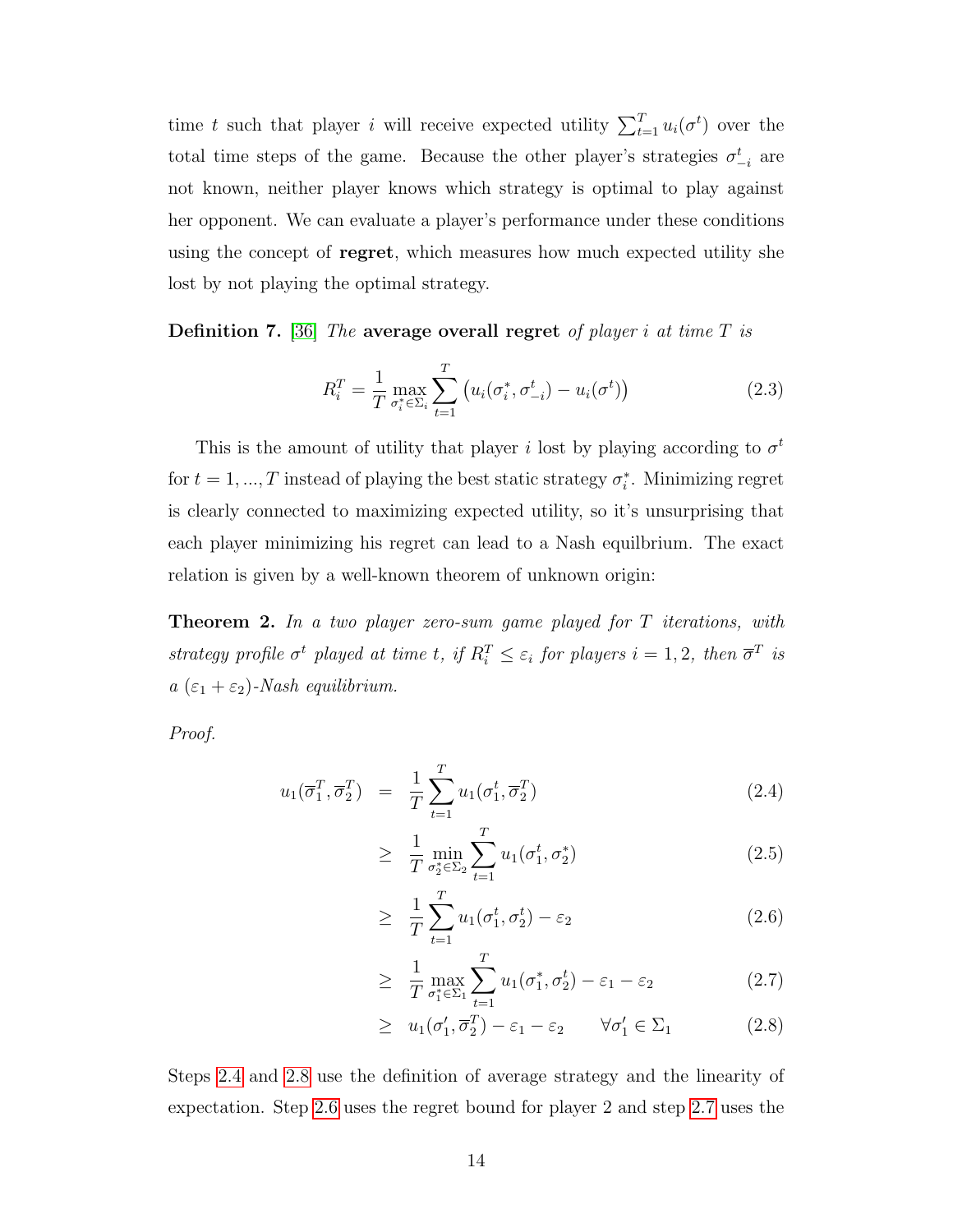regret bound for player 1. An analagous proof can used to show

$$
u_2(\overline{\sigma}_1^T, \overline{\sigma}_2^T) \ge u_2(\overline{\sigma}_1^T, \sigma_2') - \varepsilon_1 - \varepsilon_2 \qquad \forall \sigma_2' \in \Sigma_2
$$
 (2.9)

which completes the proof by Definition [6.](#page-19-1)

Efficient algorithms exist for minimizing an agent's regret in the adversarial multi-armed bandit setting, where at each time step the agent selects an action from a set  $A$  and the adversary (without knowing the agent's choice) assigns payoffs to each element in A. This can be considered equivalent to an extensive-form game where each player has only one information set, and the agent's strategies are exactly the elemets of A. Algorithms for minimizing regret in this setting include (linear) regret-matching [\[20\]](#page-74-6), which is derived from Blackwell's Approachability Theorem [\[5\]](#page-73-3), and Hedge [\[10\]](#page-73-4), which is a generalized form of the Weighted Majority Algorithm [\[30\]](#page-75-5). These approaches can be united under a regret-matching framework [\[19\]](#page-74-7).

Regret minimization algorithms can easily be extended to extensive-form games by considering the set of pure strategies as the set of actions. Unfortunately, when we do so, we lose the efficiency these algorithms had in the bandit setting, as their time and space complexity will now depend on the size of the strategy set, which is exponential in the size of the game. The key insight that allows efficient regret minimization in extensive-form games is that a player's overall regret can be decomposed into individual values at each information set, allowing overall regret to be minimized by independently minimizing a form of regret at every information set.

#### <span id="page-22-0"></span>2.4.1 Counterfactual Regret Minimization

Counterfactual regret minimization (CFR) is an algorithm developed by [Zinkevich et al. \[36\]](#page-75-3) for minimizing regret in extensive form games. The algorithm works by independently minimizing a player's counterfactual regret at every information set. Counterfactual regret is defined using counterfactual value, which is a player's expected utility for reaching a given information set, assuming that player modifies his strategy to reach the information set when possible.

 $\Box$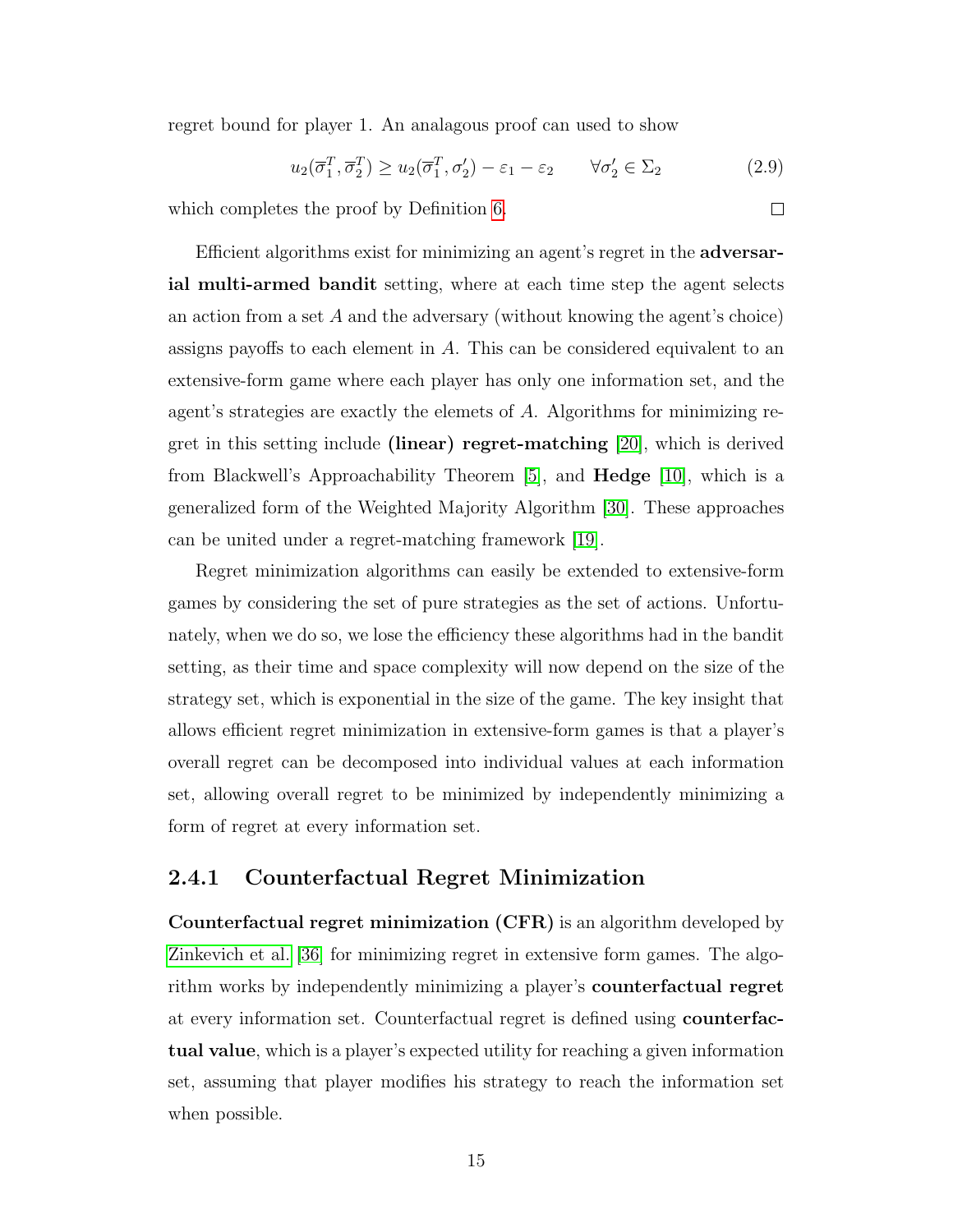Definition 8. [\[29\]](#page-75-6) The counterfactual value (or counterfactual utility) for player i under strategy profile  $\sigma$  at information set I is

$$
v_i(\sigma, I) = \sum_{z \in Z_I} \pi_{-i}^{\sigma}(z[I]) \pi^{\sigma}(z[I], z) u_i(z)
$$
\n(2.10)

where  $Z_I = \{z \in Z : \exists h \in I, h \sqsubseteq z\}$  is the set of terminal histories that go through I and  $z[I] \in I$  is the unique history in I such that  $z[I] \sqsubseteq z$ .

Definition 9. [\[26\]](#page-75-7) Consider a repeated extensive form game in which strategy profile  $\sigma^t$  is played at time t. The **counterfactual regret** of player i at time t for action a at information set I is

$$
r_i^t(I, a) = v_i(\sigma_{(I \to a)}^t, I) - v_i(\sigma^t, I)
$$
\n(2.11)

where  $\sigma^t_{(I\rightarrow a)}$  is the strategy profile  $\sigma^t$  except at information set I, action a is always played.

A player's overall regret in a extensive-form game is equal to a summation over counterfactual regrets. For any x, define  $x^+ = \max\{x, 0\}.$ 

<span id="page-23-0"></span>Theorem 3. [\[16,](#page-74-8) [36\]](#page-75-3)

$$
R_i^T = \sum_{I \in \mathcal{I}_i} \pi_i^{\sigma^*}(I) \sum_{a \in A(I)} \sigma_i^*(a|I) \frac{1}{T} \sum_{t=1}^T r_i^t(I, a) \le \sum_{I \in \mathcal{I}_i} \max_{a \in A(I)} \left(\frac{1}{T} \sum_{t=1}^T r_i^t(I, a)\right)^+
$$
  
where  $\sigma_i^* = \arg \max_{\sigma_i' \in \Sigma_i} \sum_{t=1}^T u_i(\sigma_i', \sigma_{-i}^t)$ . (2.12)

This theorem shows that if we independently minimize the counterfactual regrets at each information set, then we minimize the average overall regret, and the average strategy profile will converge to a Nash equilibrium. CFR creates an iterated series of strategy profiles  $\sigma^1, \sigma^2, \dots$  by using the linear regretmatching update rule (with counterfactual regrets) to update  $\sigma_i^t(\cdot | I)$  at each information set [\[36\]](#page-75-3). This update rule is:

$$
\sigma_i^{T+1}(a|I) = \begin{cases} \frac{\sum_{t=1}^T r_i^t(I,a)}{\sum_{b \in A(I)} \sum_{t=1}^T r_i^t(I,b)} & \text{if } \sum_{b \in A(I)} \sum_{t=1}^T r_i^t(I,b) > 0\\ \frac{1}{|A(I)|} & \text{otherwise} \end{cases}
$$
(2.13)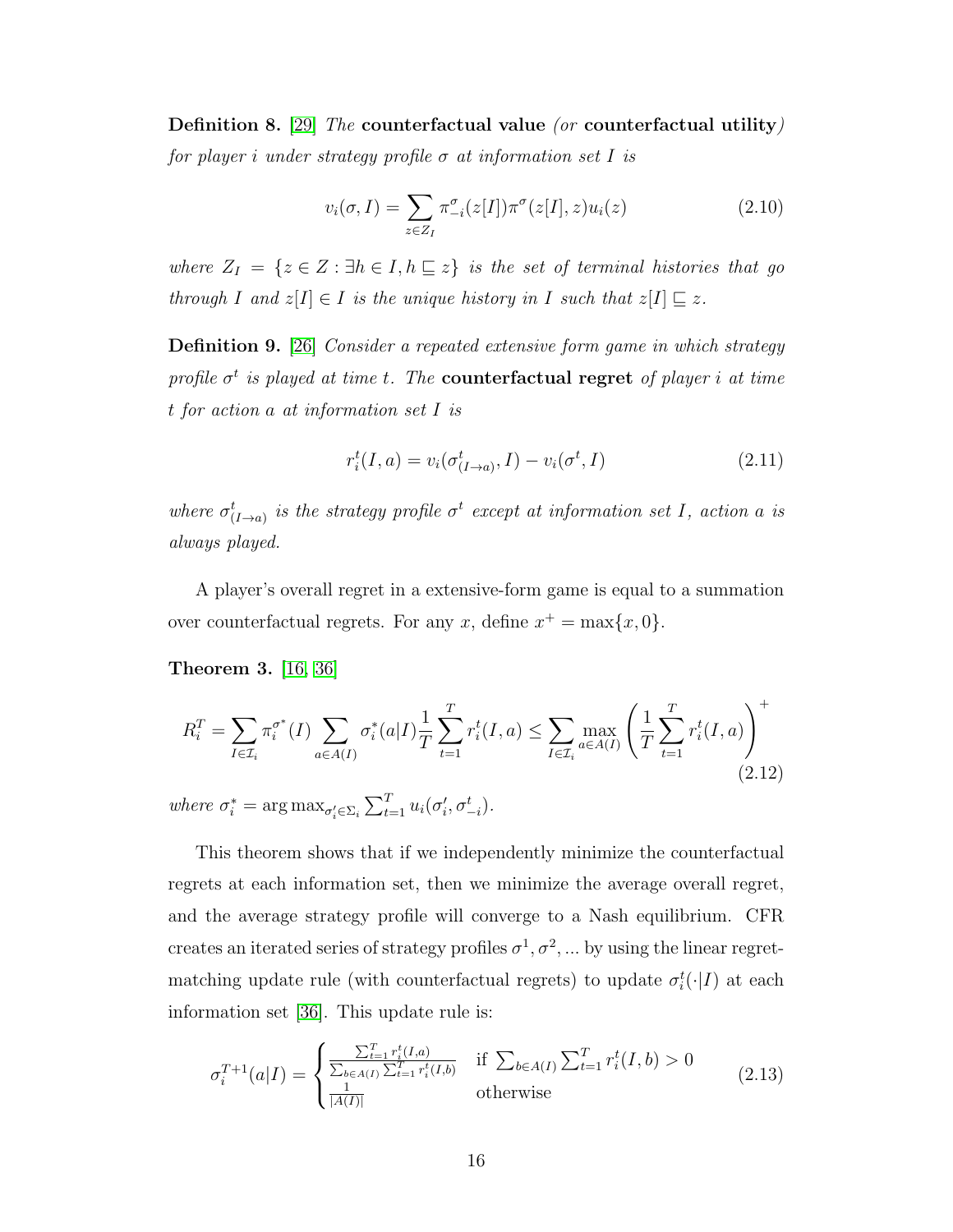Thus CFR assigns each action a probability proportional to accumulated counterfactual regret from not playing that action. The values are updated by walking the tree from the root.

We can use the linear regret-matching bound given by [Gordon \[18\]](#page-74-9) in combination with Theorem [3](#page-23-0) to bound the average overall regret of the CFR algorithm after T iterations. Define  $\sigma_i^* = \arg \max_{\sigma_i' \in \Sigma_i} \sum_{t=1}^T u_i(\sigma_i', \sigma_{-i}^t)$ . For each player i, let  $\mathcal{B}_i$  be the partition of  $\mathcal{I}_i$  such that two information sets I, I' are in the same  $B \in \mathcal{B}_i$  if and only if player i takes the same sequence of actions to reach I and I'. Define the **M-value of**  $\sigma_i$  to be  $M_i(\sigma_i)$  =  $\sum_{B \in \mathcal{B}_i} \sqrt{|B|} \max_{I \in B} \pi_i^{\sigma_i}(I)$ . Let  $\Delta_i = \max_{z, z' \in Z} u_i(z) - u_i(z')$  be the range of utilities for player *i*. Let  $|A_i| = \max_{h \in H: P(h) = i} |A(h)|$  be player *i*'s maximum number of available actions.

Theorem 4. [\[16\]](#page-74-8) When using the regret matching update rule in CFR, the average regret after T iterations is bounded as

$$
R_i^T \le \frac{\Delta_i M_i(\sigma_i^*) \sqrt{|A_i|}}{\sqrt{T}} \tag{2.14}
$$

Because the regret after T iterations is  $\mathcal{O}(1)$ √ T), we know from Theorem [2](#page-21-1) that CFR takes  $\mathcal{O}(1/\varepsilon^2)$  iterations to compute a  $\varepsilon$ -Nash equilibrium. Also worth noting is that  $M_i(\sigma_i^*) \leq |\mathcal{I}_i|$ , so the bound is linear in the number of information sets. In addition, the algorithm only needs to store regrets and strategies for information sets, so the memory usage is linear in the number of information sets.

#### <span id="page-24-0"></span>2.4.2 Sampling in CFR

The traditional CFR algorithm walks the entire game tree, and updates the regrets at each information set on every iteration. In practice, faster convergence is seen when some sort of sampling is used to select which part of the tree to walk on a particular iteration. For example, the original paper of [Zinkevich](#page-75-3) [et al.](#page-75-3) proposed using chance sampling, in which one action is sampled for each chance node on every iteration. Only information sets consistent with the sampled chance events are updated on that iteration [\[36\]](#page-75-3).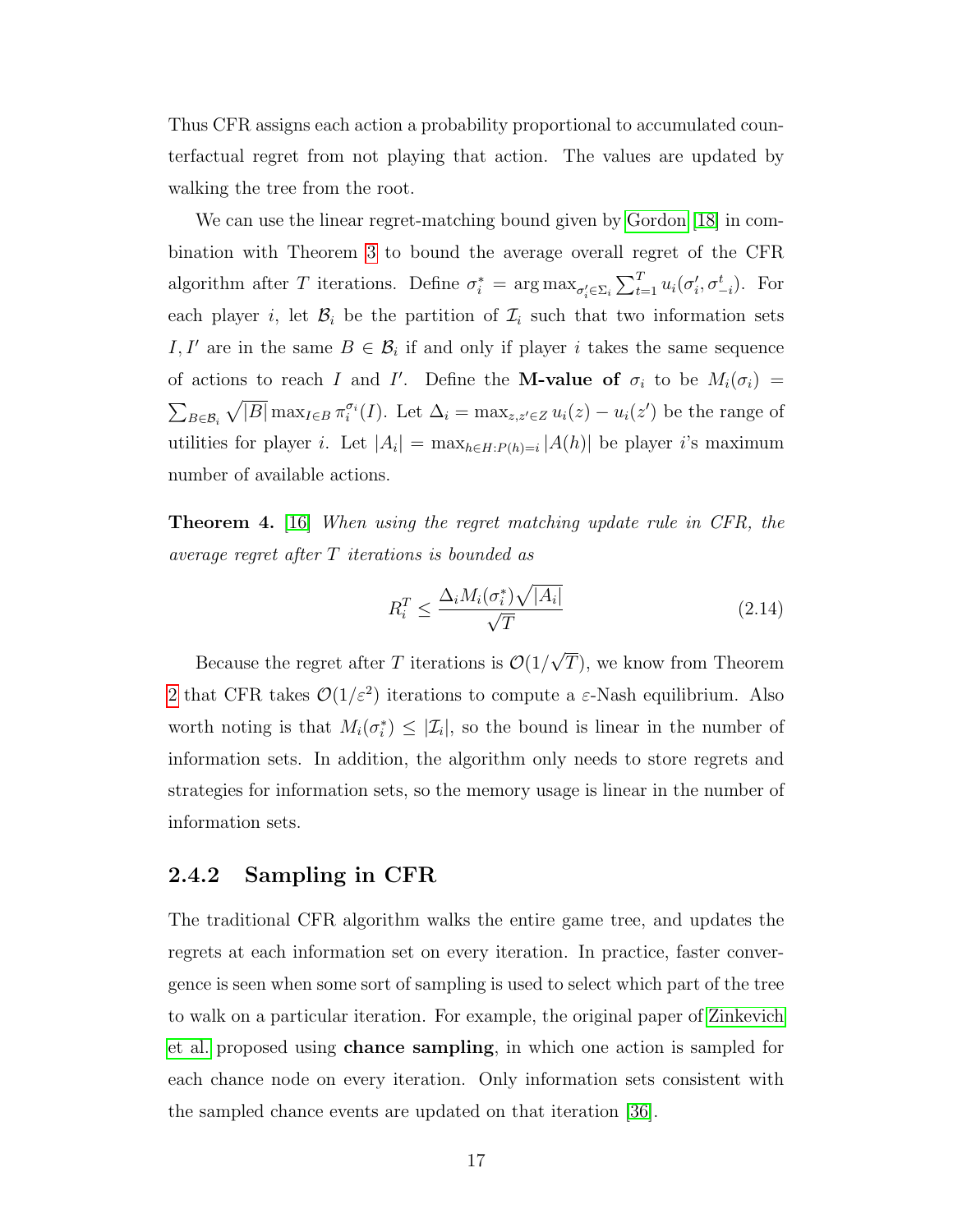In this thesis, we will make particular use of another sampling scheme called **public chance sampling (PCS)** [\[26\]](#page-75-7). Under PCS, chance events are sampled only if the outcome is immediately visible to all players (meaning that two histories with different outcomes for the chance event can never be in the same information set). Instead of explicitly walking each private chance outcome when a chance node is encountered in the tree, the algorithm defers the evaluation of private chance events until a terminal node is reached. Under a normal tree walk, if each player has n private chance outcomes,  $\Theta(n^2)$  terminal evaluations must be performed. The public tree walk used in PCS exploits the payoff structure of some games (such as poker games where payoffs depend on a ranking of private chance outcomes) to speed this up to  $\Theta(n)$  evaluations (possibly with a  $\Theta(n \ln n)$  sorting step).

## <span id="page-25-0"></span>2.5 Abstraction

Even with the unprecedented scaling offered by CFR, there are many interesting extensive-form games that are too large to solve with existing computing resources. Two-player limit Texas Hold'em poker, the smallest poker game which is regularly played by humans, has  $10^{18}$  game states and  $10^{14}$  information sets [\[34\]](#page-75-8), which means that traditional CFR would need over a petabyte of RAM to solve the game, with time constraints being similarly limiting.  $\frac{1}{1}$  $\frac{1}{1}$  $\frac{1}{1}$ 

When working with games that are too large to solve directly with CFR, the majority of research uses a method of abstraction to try to find a good strategy for the game. Abstraction creates a smaller extensive form game which is meant to approximate the full game. An equilibrium finding technique such as CFR is used to find an optimal strategy for the abstract game. This strategy is then translated back to the full game. It is hoped that the abstract game equilibrium will be close to a full game equilibrium.

There are two commonly used methods for creating an abstract game from a full game in a structured fashion. The first uses the full game's underlying

<span id="page-25-1"></span><sup>&</sup>lt;sup>1</sup>Recently, [Bowling et al.](#page-73-5) were able to use a modified form of CFR to find an  $\varepsilon$ -Nash equilibrium for two-player limit Texas Hold'em, but their technique used over 900 coreyears of computation time and 10.9 TB of disk space [\[6\]](#page-73-5).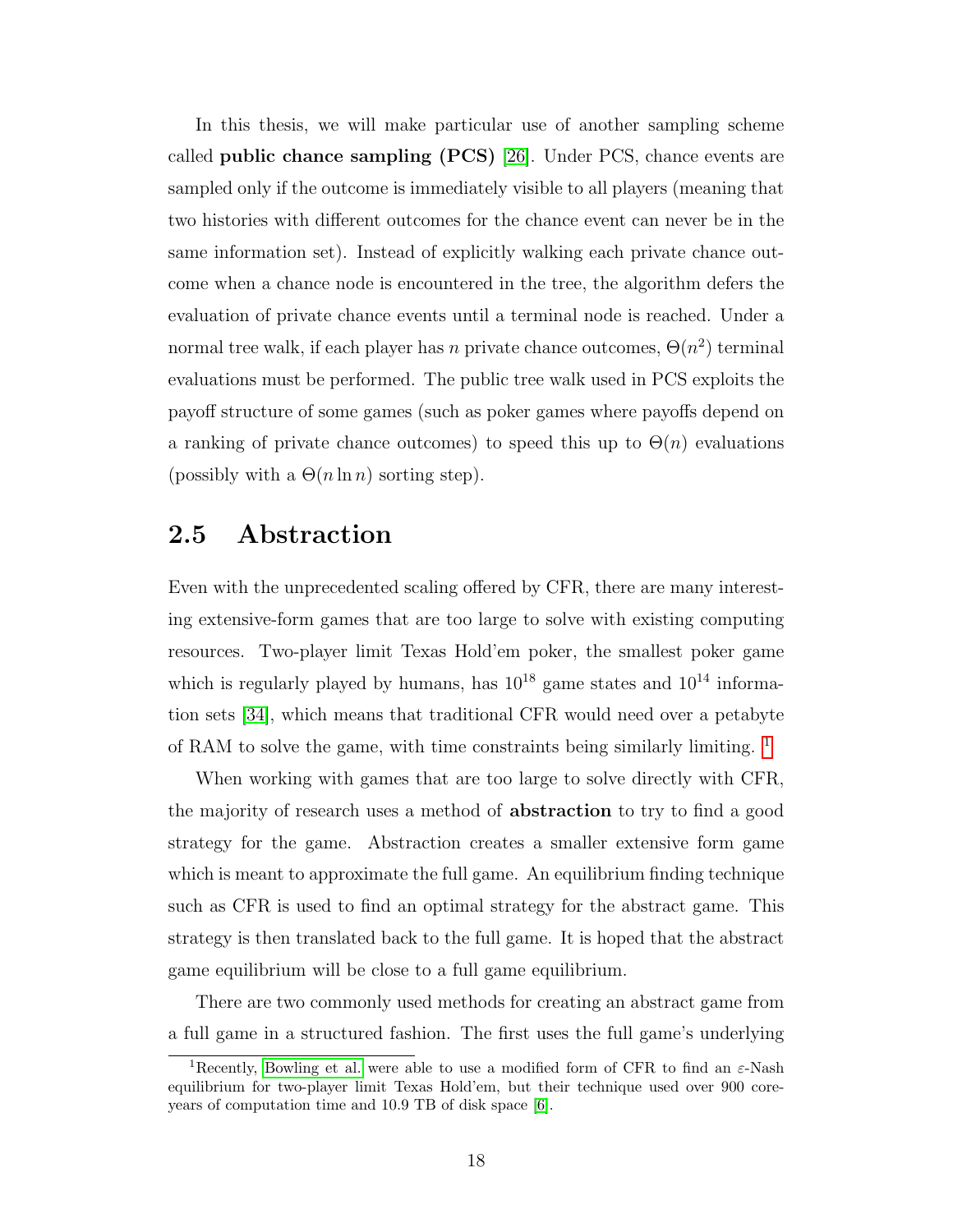game tree for the abstract game, but shrinks the game's information tree by merging player information sets to create a coarser information partition. The second shrinks the game tree itself by removing legal actions from the abstract game. Waugh et al. formally defined abstraction that uses either or both of these techniques:

Definition 10. [\[33\]](#page-75-0) An abstraction for player i is a pair  $\alpha_i = \langle \alpha_i^{\mathcal{I}}, \alpha_i^{\mathcal{A}} \rangle$ , where

- $\alpha_i^{\mathcal{I}}$  is a partitioning of  $H_i$ , defining a set of abstract information sets. This partition must be coarser than  $\mathcal{I}_i$ : if  $h, h' \in I$  for some  $I \in \mathcal{I}_i$  then  $h, h' \in I'$  for some  $I' \in \alpha_i^{\mathcal{I}}$ .
- $\alpha_i^A$  is function from histories to sets of actions, where  $\alpha_i^A(h) \subseteq A(h)$  and  $\alpha_i^A(h) = \alpha_i^A(h')$  for all  $h, h' \in H$  such that  $h \in I$  and  $h' \in I$  for some  $I \in \alpha_i^{\mathcal{I}}$ .

An abstraction  $\alpha$  is a set of  $\alpha_i$ , one for each player. The abstract game  $\Gamma^{\alpha}$  is the extensive form game obtained from  $\Gamma$  by replacing  $\mathcal{I}_i$  with  $\alpha_i^{\mathcal{I}}$  and  $A(h)$  with  $\alpha_i^{\mathcal{A}}(h)$  for all  $h \in H_i$ .

In general, we will assume that the abstraction maintains perfect recall in the abstract game.

In limit Texas Hold'em, chance events have a very large number of possible outcomes (and thus branching factor), while player nodes have a relatively small action set. Because of this, limit Texas Hold'em abstraction is focused on merging information sets by making certain chance outcomes indistinguishable to the players. The chance actions in limit Texas Hold'em are the deal of the cards, so by mergining information sets previously differentiated by chance actions, we are causing players to be unable to differentiate hands (collections of cards including private cards and community cards) that they could differentiate in the full game. We will refer to this method of abstraction as card abstraction. Conveniently, a strategy in such an abstract game can be directly played in the full game (because every full game information set is a subset of some abstract game information set).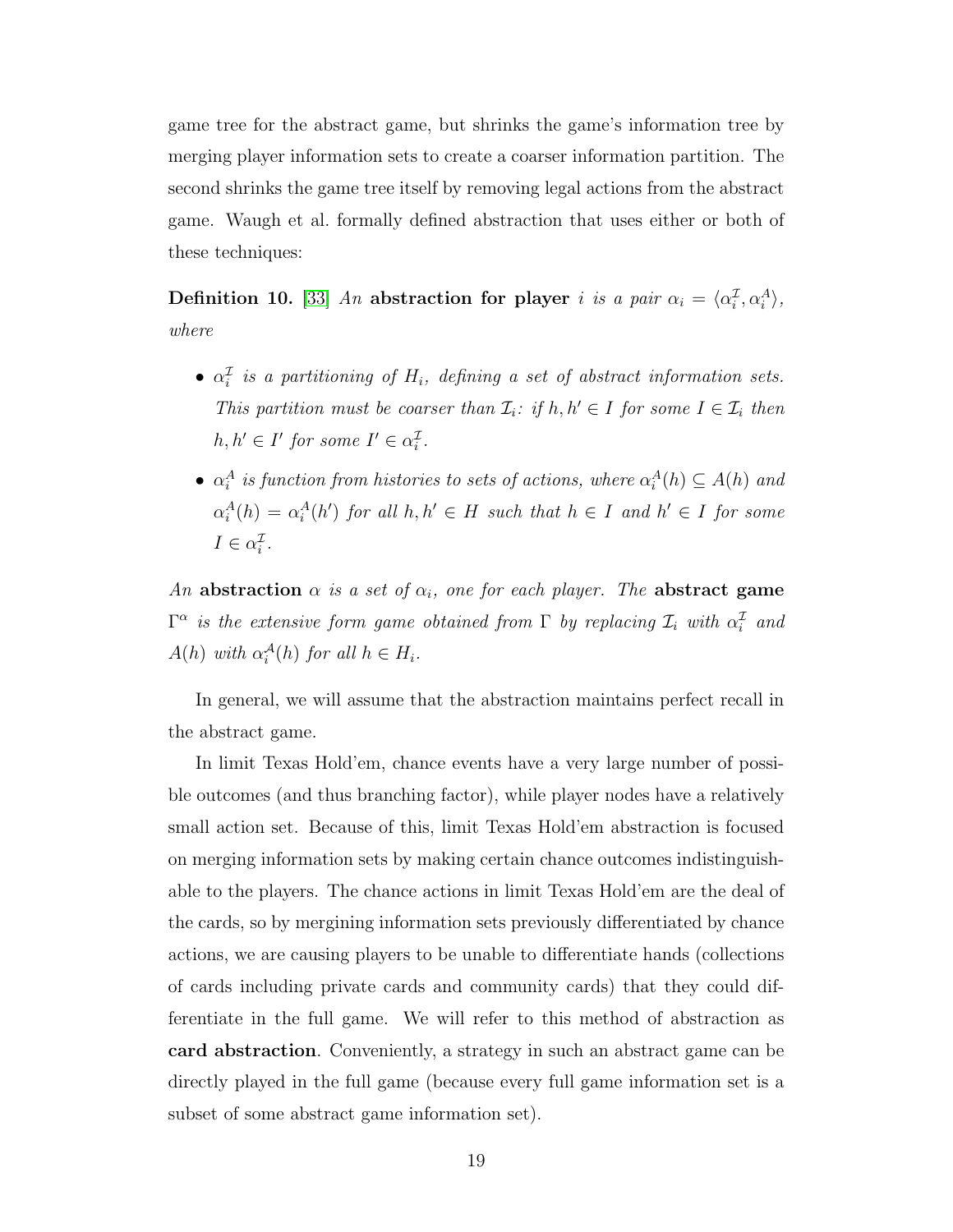This thesis is not concerned with how abstractions are created, but only with how they are used. For examples of modern abstraction techniques, see [\[34,](#page-75-8) [27,](#page-75-9) [13,](#page-74-10) [7\]](#page-73-6).

#### <span id="page-27-0"></span>2.5.1 Solution Concepts in Abstractions

The simplest way to find a solution strategy in a abstract game is to use a technique such as CFR to find an  $\varepsilon$ -Nash equilibrium for the abstract game. Because the abstraction is designed to be similar to the full game, it is hoped that the the abstract equilibrium will be similar to the full game equilibrium. However, there is no guarantee on the quality of an abstract game equilibrium when played in the full game. [Waugh et al.](#page-75-0) found that abstract game equilibria for Leduc Hold'em can have widely varying exploitabilities in the full game, and the sizes of these exploitabilities are not well-correlated with how closely the abstraction approximates the full game [\[33\]](#page-75-0).

One proposed alternative to finding an abstract game equilibrium is to find an abstract game strategy which has minimal exploitability in the full game. This can be done with the technique of **CFR-BR**, which runs CFR updates for one player, but replaces the other CFR player with a best-response (BR) player [\[25\]](#page-75-10). On each iteration of the algorithm, the BR player is updated to play a full game best-response to the CFR player's strategy (which is defined in an abstract game). This guarantees that the CFR player's strategy will converge to a strategy that minimizes full game exploitability amongst the strategies that are expressible in the abstract game.

The use of CFR-BR is limited in practice because it requires an efficient method for computing a best-response in the full game. The output of the CFR-BR computation is equivalent to solving for an equilibrium in an abstraction where one player (the CFR player) is abstracted and the other (the BR player) plays in the full game. The advantage of CFR-BR is that it saves on memory by not needing to store the regrets of the BR player, but it still requires comparable computation time to when CFR is run with an unabstracted player [\[8\]](#page-73-7).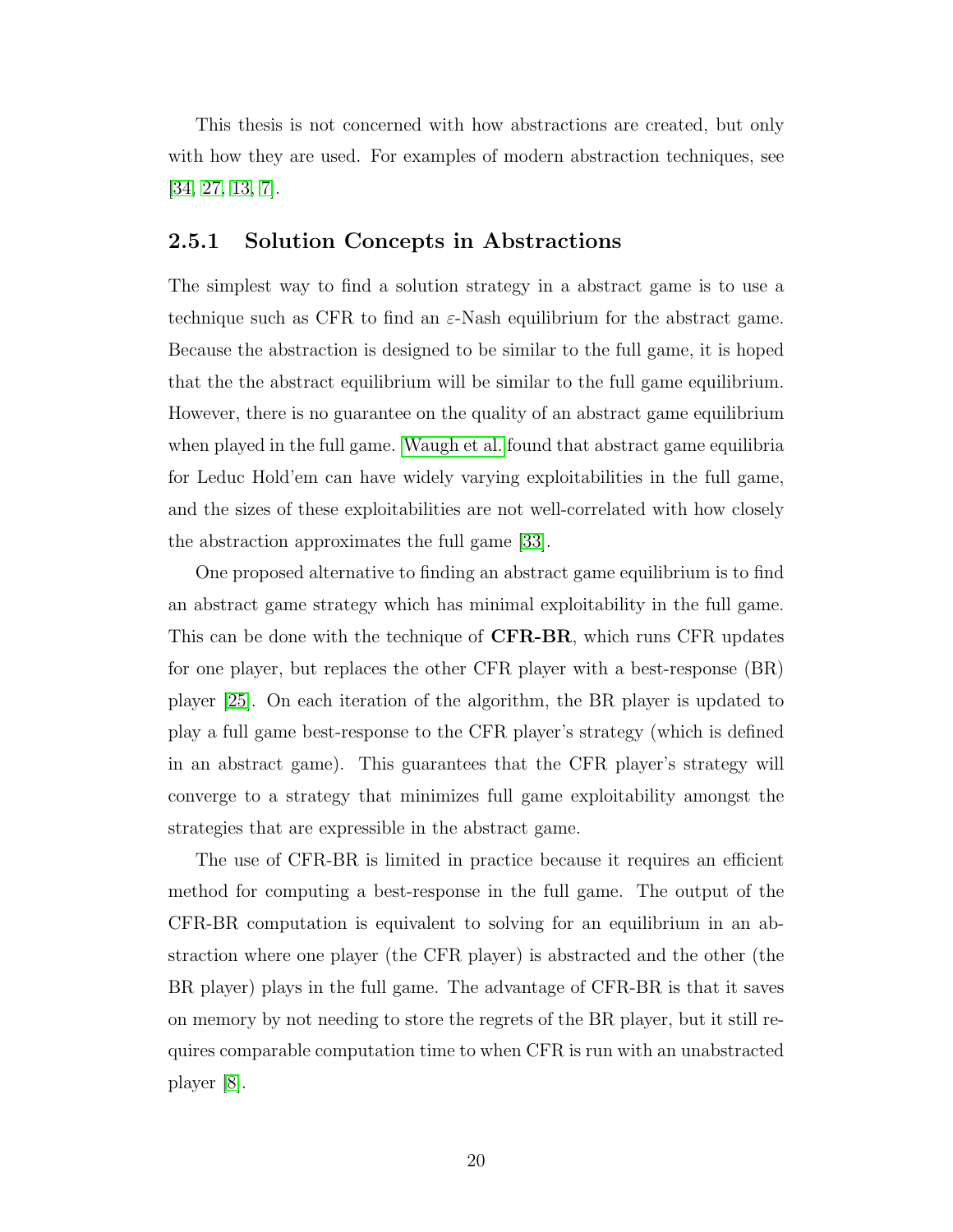## <span id="page-28-0"></span>2.6 Responding to an Opponent Model

Many extensive-form games, including poker games, have more than a simple binary outcome of winning or losing. Also important is the range of utility outcomes; a zero-sum game is guaranteed to have one winner and one loser, but the winner could win by many different amounts. While equilibrium strategies are guaranteed to not lose against any opponent, they might not win as much as other strategies could against exploitable opponents. This makes another interesting research question for extensive form games: how can we create agents that take advantage of exploitable opponents without giving up too much?

Some research has looked at learning to take advantage of an opponent in an online setting (for examples, see  $(11, 3)$ ), but in very large games such as poker games, it can be hard to learn an accurate opponent model quickly. The majority of research has thus focused on offline techniques. These techniques begin by creating a model of the opponent's strategy (perhaps using action records from previous play), and then learning a good counter-strategy. The naive technique would be to simply learn a best-response strategy to the model, but this is a poor idea in practice; a best-response strategy is very brittle, meaning that if the opponent model is even only slightly inaccurate, the bestresponse strategy can perform poorly against the actual strategy.

The technique of **Restricted-Nash Response** (RNR) was developed to solve this problem [\[23\]](#page-74-4). RNR uses an input parameter p with  $0 \le p \le 1$ , called the **mixing rate**. It then runs a modified form of the CFR algorithm, where one player is updated as usual, but the other player is replaced with what is called a **RNR mimic**. The mimic does the normal CFR update with probability  $1 - p$ , but with probability p it plays the static strategy that we are using to model the opponent. The CFR player's strategy is the output. At  $p = 0$ , the RNR mimic is a normal CFR player, and thus the RNR strategy will be an equilibrium strategy. At  $p = 1$ , the RNR mimic always plays the opponent model, and the RNR strategy will be a best-response. Using a  $p$ between 0 and 1 allows the RNR strategy to exploit the opponent while giving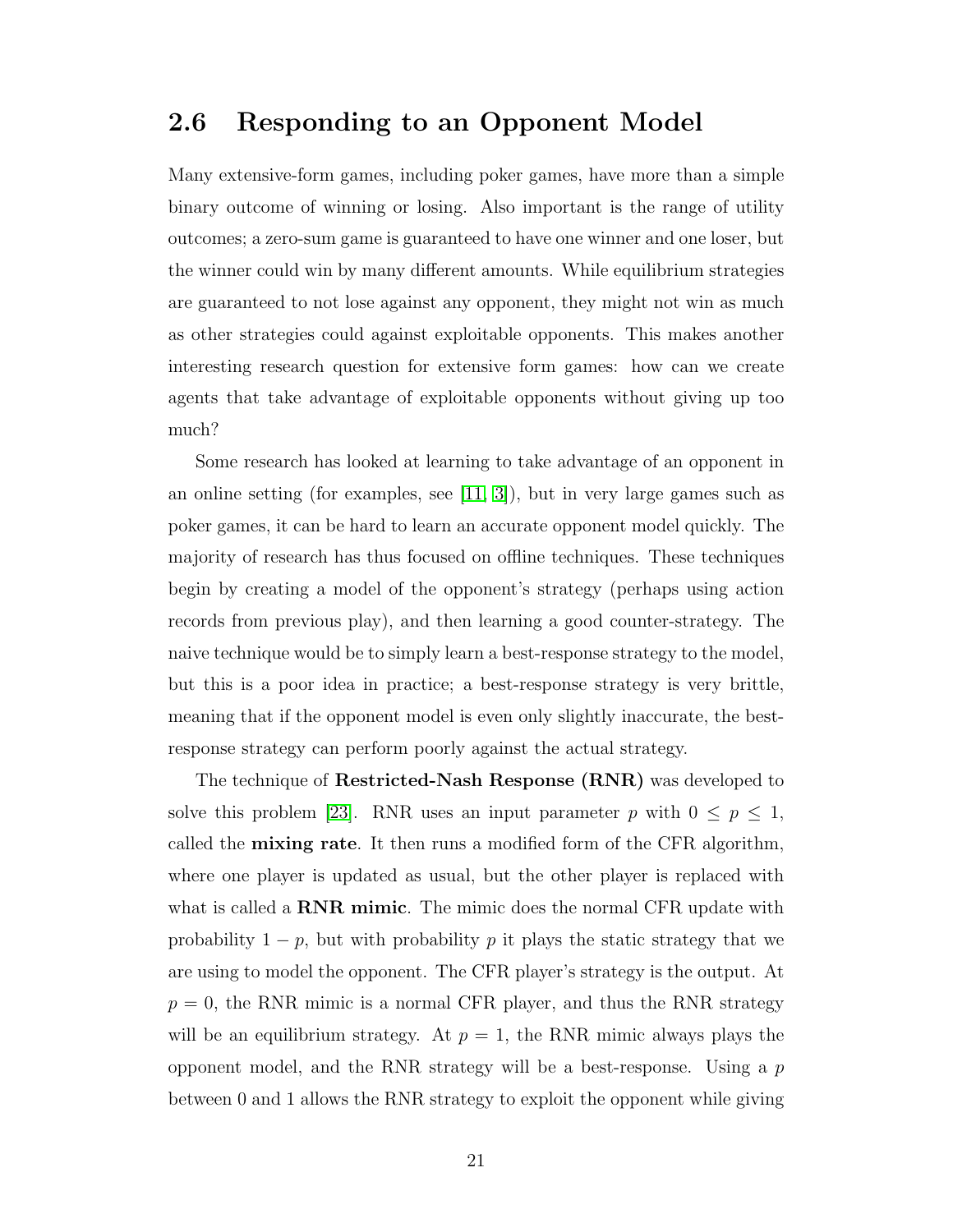up comparatively little of its own exploitability.

It can be proved that RNR produces strategies that are optimal at exploiting an opponent while limiting the strategy's own exploitability.

**Theorem 5.** [\[23\]](#page-74-4) For any  $\sigma_{-i} \in \Sigma_{-i}$ , let  $\sigma_i$  be the strategy produced by running RNR with  $\sigma_{-i}$  as the opponent model. Then there exists some  $\varepsilon$  such that

$$
\sigma_i = \underset{\sigma_i^* \in \Sigma_i^{\varepsilon-{\rm safe}}}{\arg\max} u_i(\sigma_{-i}, \sigma_i^*)
$$

Where  $\Sigma_i^{\varepsilon-\text{safe}} = \{\sigma_i \in \Sigma_i : \text{exploit}(\sigma_i) \leq \varepsilon\}$  is the set of strategies exploitable for no more than  $\varepsilon$ .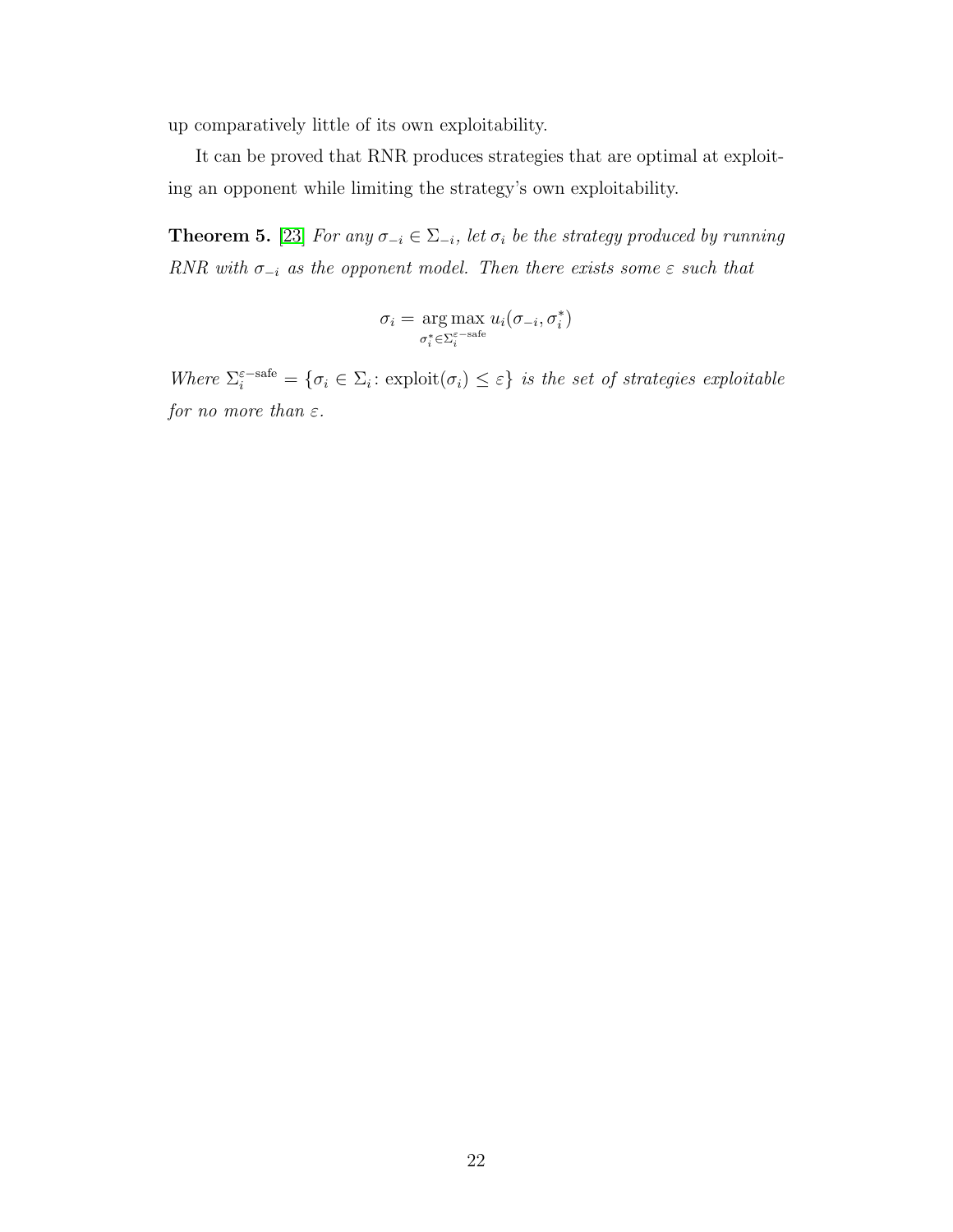# <span id="page-30-0"></span>Chapter 3 Strategy Evaluation

In Section [2.3,](#page-19-0) we presented Nash equilibria as a solution concept for extensiveform games. In games which are too large for a Nash equilibrium to be easily computed, various techniques are used in an attempt to find strategies that approximate a Nash equilibrium; these techniques include running CFR (Section [2.4.1\)](#page-22-0) or CFR-BR (Section [2.5.1\)](#page-27-0) in an abstract game (Section [2.5\)](#page-25-0). In order to compare these techniques, we would like to evaluate the strategies that they produce.

The natural way to measure which of two strategies is stronger is to compare them directly in head-to-head play. However, this method is hampered by the fact that expected utility between strategies is not transitive. It is common for  $\sigma^1$  to defeat (in expectation)  $\sigma^2$  and  $\sigma^2$  to defeat  $\sigma^3$ , and yet still have that  $\sigma^3$  defeats  $\sigma^1$  in expectation. Perhaps the issue can be avoided by comparing performance against a variety of opponents, but this introduces additional difficulties such as how the set of opponents is chosen and how performance against each one is weighted; is it better to defeat one opponent by a lot and lose to many by a small amount, or is it better to have uniformly small wins?

In this chapter we will discuss various ways that strategies can be evaluated. In section [3.1](#page-31-0) we examine exploitability, a commonly used metric in previous work, and discuss its limitations. In section [3.2](#page-33-0) we look at other evaluation techniques that have been suggested in previous work. In section [3.3](#page-35-0) we introduce a new framework that can encompass both pre-existing and new evaluation methods and present some examples. In section [3.4](#page-37-0) we give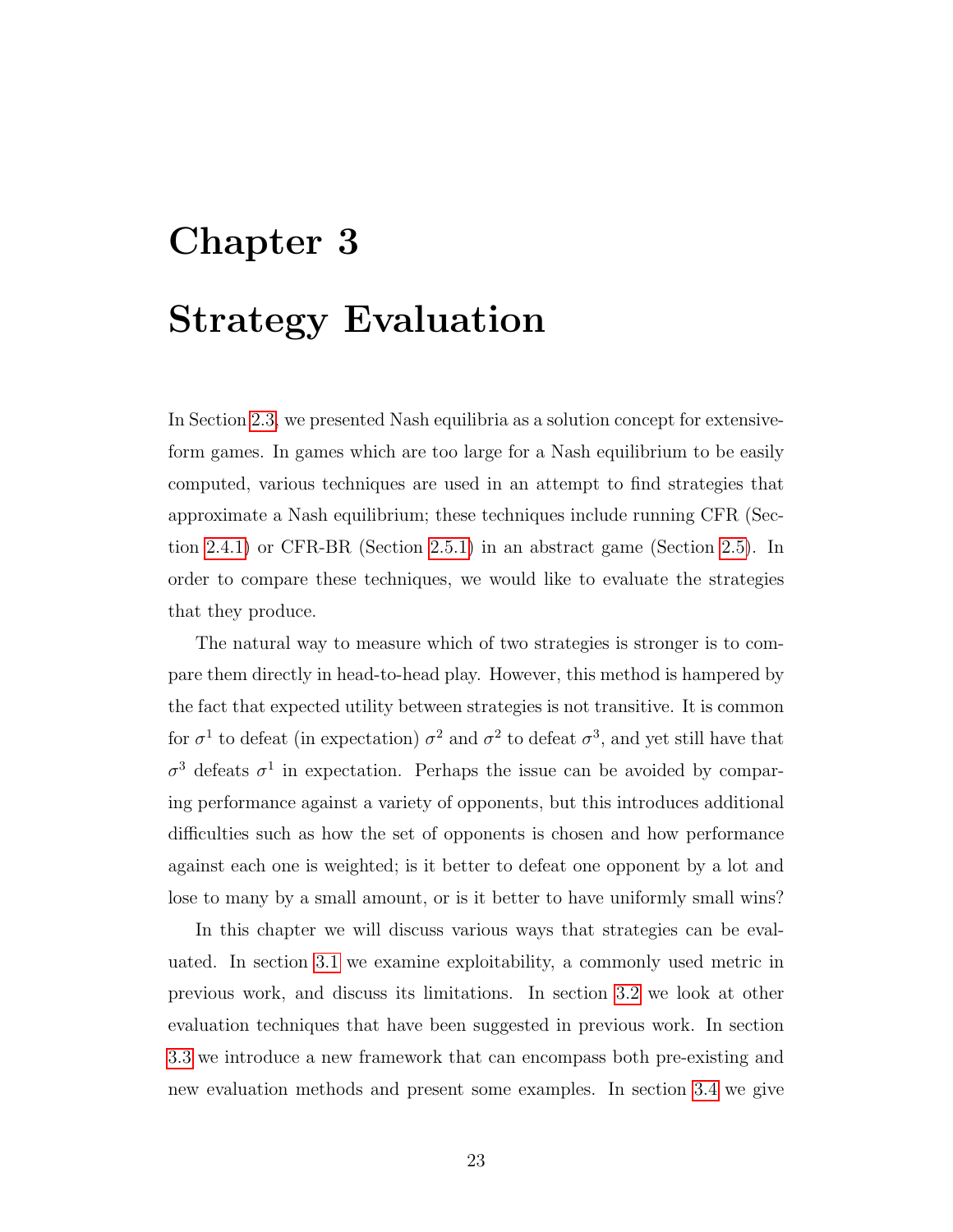an example that shows how our framework can give an enhanced conception of strategy strength.

# <span id="page-31-0"></span>3.1 Using Exploitability to Evaluate Strategies

As we introduced in section [2.3.1,](#page-20-0) exploitability is a measure of how much a strategy (or profile) loses against a worst-case opponent. Exploitability is closely connected to the concept of  $\varepsilon$ -Nash equilibria; if  $\exp\{i\omega(\sigma)\} \leq \frac{\varepsilon}{2}$  $rac{\varepsilon}{2}$  then  $\sigma$ is an  $\varepsilon$ -Nash equilibrium. Thus as the exploitability of  $\sigma$  decreases, it becomes a closer and closer approximation of a Nash equilibrium. Because of this connection, exploitability is a natural metric for evaluating strategies when we use Nash equilibria as our solution concept.

Computing exploitability requires computing a best-response, which is not possible in all domains. While best-response computation is simpler than equilibrium computation, it is still intractable in many large games. Only recent algorithmic advances have allowed the computation of best-responses in two-player limit Texas Hold'em, and computation still takes 76 CPU-days [\[24\]](#page-74-1). In larger games, we cannot compute a best-response, so we cannot use exploitability to evaluate strategies.

Even in games where the exploitability calculation is tractable, its use is limited. Using exploitability as a strategy evaluation metric was the inspiration behind the CFR-BR algorithm (see section [2.5.1\)](#page-27-0), as it finds a strategy that minimizes exploitability (in the full game). However, strategies produced by CFR-BR seem to perform poorly in practice. Not only does a CFR-BR strategy lose to an abstract game Nash equilibrium from the same abstraction in one-on-one play, the Nash equilibrium also loses less than the CFR-BR strategy does when each is played against a Nash equilibrium from a larger abstraction [\[25\]](#page-75-10).

The issues with CFR-BR are just part of a series of results which indicate that exploitability is not a good predictor of one-on-one performance. [Waugh](#page-75-1) performed an experiment comparing abstract game equilibria from various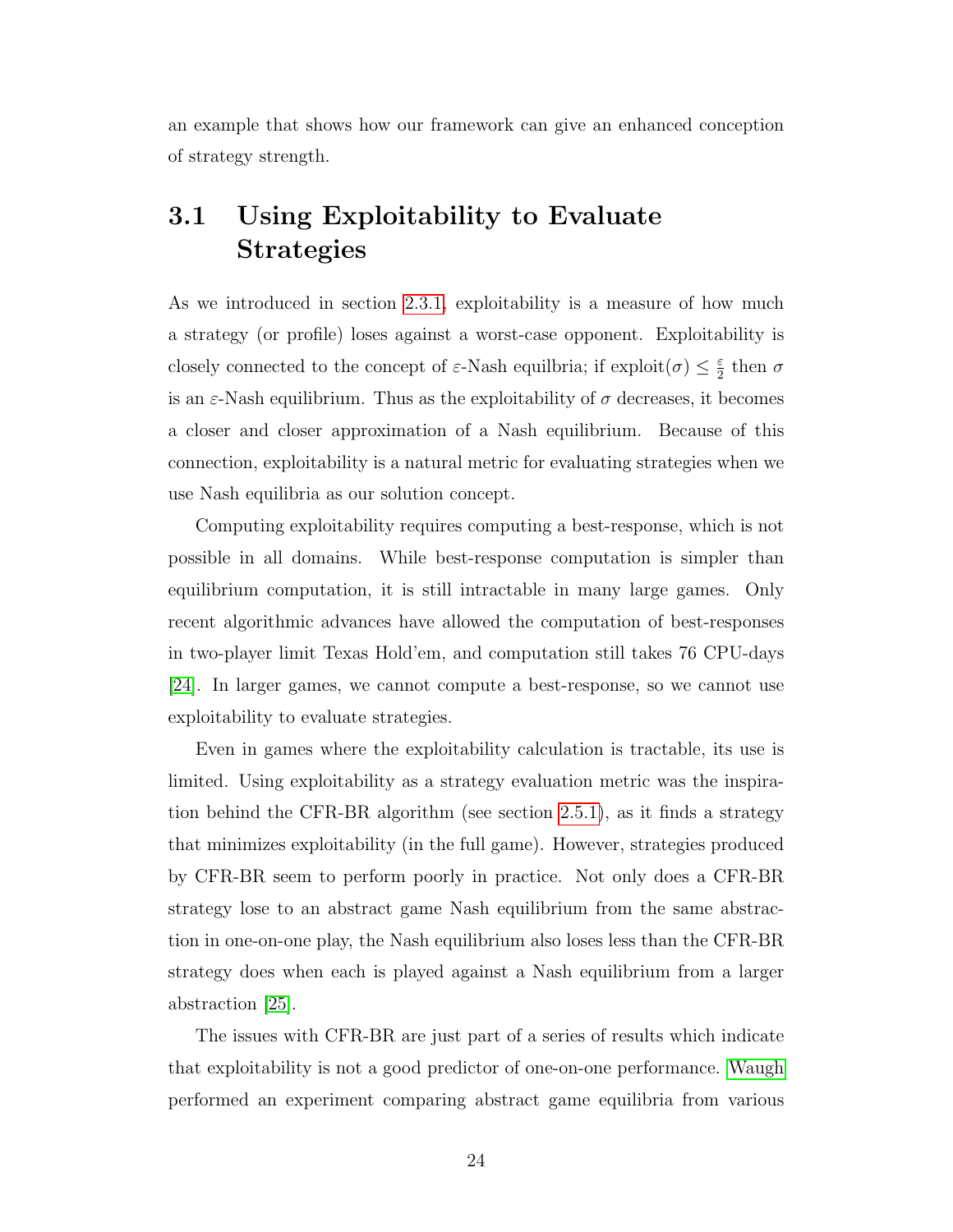Leduc Hold'em abstractions [\[32\]](#page-75-1). Each pair of strategies was played against each other to determine the expected utility for each strategy, and then the strategies are ranked in two fashions. In the total bankroll ranking, strategies are ordered by their average expected utility against all other strategies. In the **instant runoff** setting, the strategy with the worst expected utility is iteratively removed until one winner remains. [Waugh](#page-75-1) found a correlation coefficient between exploitability and ranking of only 0.15 for total bankroll and 0.30 for instant runoff [\[32\]](#page-75-1). Furthermore, [Johanson et al.](#page-74-1) evaluated several of the strategies submitted to the limit Texas Hold'em event at the 2010 Annual Computer Poker Competition. The winner of the competition by instant runoff ranking was more exploitable than three of the strategies it defeated, and tended to have better performance than these less exploitable strategies when playing against the other agents [\[24\]](#page-74-1). [Bard et al.](#page-73-1) created abstract game equilibria for a variety of Texas Hold'em abstractions and found that when the size of an abstract game is varied for only one player's information sets, exploitability and one-on-one performance against the other equilibria were inversely correlated [\[4\]](#page-73-1).

These results can likely be explained by the fact that exploitability is a pessimistic metric (previously discussed in [\[14\]](#page-74-2)). Exploitability measures the worst-case performance of a strategy, but not how common it is for the worst case to be realized. For example, the always-raise strategy which always makes the bet/raise action is almost five times as exploitable as the **always**fold strategy [\[24\]](#page-74-1), but always-fold achieves its worst case against any strategy that doesn't immediately fold itself, while always-raise achieves its worst case only against an opponent that makes a specific series of actions for each hand.

Even if an opponent is actively trying to exploit our strategy, exploitability can be a poor metric. In the large games we are most concerned with, computing a best-response is likely to be too resource-intensive for the opponent to do online, even if he has access to our full strategy. If he doesn't have access to our strategy and must learn it during game play, the situation is even more bleak. Thus, as long as our strategy is private, it is not clear that we need to worry about opponents learning to maximally exploit it.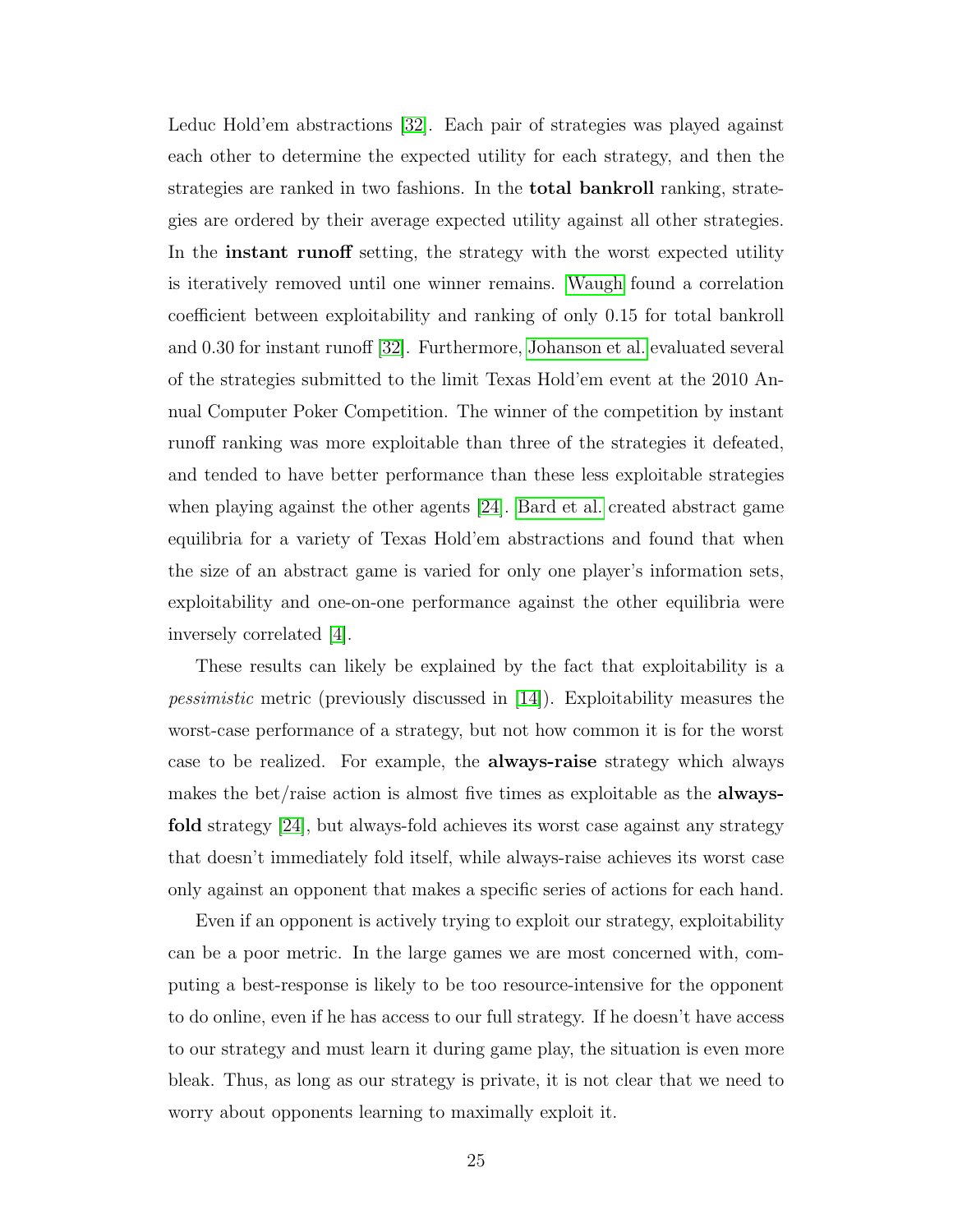When we consider the pessimistic nature of exploitability, we can formulate a hypothesis to explain why CFR-BR strategies tend to be weak. We should note that the CFR-BR algorithm uses a form of exploitability that is even more pessimistic than usual. The CFR player is abstracted, while the BR player is not, so the CFR player isn't just assuming that her opponent knows how to best respond to her, but she is also assuming that her opponent has more information than she does. Thus the CFR-BR strategy will learn to be overly cautious, and will avoid taking actions that might have positive expected value against many opponents in favor of actions that minimize losses against all opponents.

# <span id="page-33-0"></span>3.2 Other Evaluation Techniques

The problems with exploitability have not gone unnoticed in previous work. Some other evaluation techniques have been proposed to supplement the information that exploitability gives. Most of these suggestions involve evaluating a strategy in one-on-one play, either against a particular opponent or against a group of opponents.

In small games, for example, abstract game equilibria have been evaluated by playing them against a full game equilibrium [\[17,](#page-74-11) [14\]](#page-74-2). Of course, this is not practical in most domains, since abstraction is used when finding a full game equilibrium is intractable. It also isn't clear how to choose the equilibrium in games with multiple equilibria.

Another common approach is for strategies to be played against a set of benchmark opponents, with the results presented in a crosstable that shows the outcome between every pair of strategies. Opponents have often been taken from past competitors in the Annual Computer Poker Competition [\[36,](#page-75-3) [14,](#page-74-2) [12,](#page-74-12) [3\]](#page-73-9). In other cases, researchers have tested an algorithm by running it multiple times with different parameters<sup>[1](#page-33-1)</sup>, and then put the resulting strategies in a crosstable, possibly with a reference strategy [\[34,](#page-75-8) [4,](#page-73-1) [35\]](#page-75-11). The results of a crosstable can be interpreted in numerous ways, but often strategies are

<span id="page-33-1"></span><sup>1</sup>For example, by running it in different abstract games.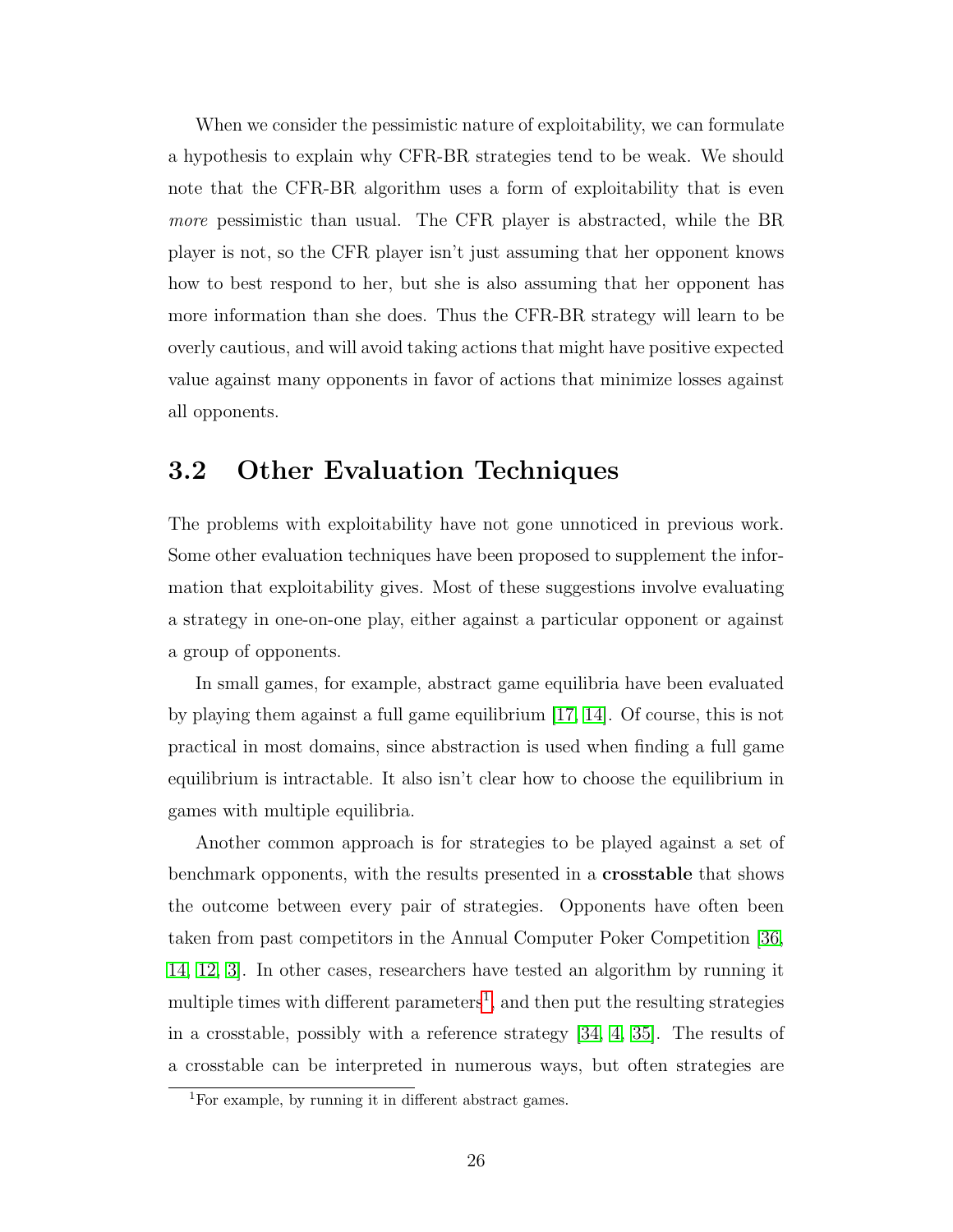compared by looking at their performance averaged across all opponents.

[Waugh](#page-75-1) proposed a new metric specifically designed to replace exploitability when predicting one-on-one performance against equilibrium-like (i.e. abstract game equilibria) strategies. This metric, called domination value, measures the performance of a strategy against a worst-case equilibrium opponent.

**Definition 11.** [\[32\]](#page-75-1) The domination value of a strategy  $\sigma_i \in \Sigma_i$  is

$$
Dom_i(\sigma_i) = \max_{\sigma_{-i} \in \Sigma_{-i}^*} u_{-i}(\sigma_i, \sigma_{-i}) - v_{-i}
$$
\n(3.1)

where  $\Sigma_{-i}^*$  is the subset of  $\Sigma_{-i}$  containing strategies which are part of some Nash equilibrium for the game  $\Gamma$ .

Domination value is thus analogous to exploitability, but with the opponent limited to only playing (full game) Nash equilibrium strategies. The intuition here is that a strategy with a low domination value will play fewer dominated actions, and thus will make fewer mistakes that lose money against any strong opponent, even one that doesn't learn. Results showed that domination value was better than exploitability at predicting one-on-one performance, at least against abstract game equilibria. Using the same Leduc Hold'em abstract equilibria described in the previous section, [Waugh](#page-75-1) found that domination value had a correlation coefficient of 0.84 with bankroll results, and 0.87 with runoff results [\[32\]](#page-75-1). Unfortunately, computing a strategy's domination value is not practical in the large games that we are interested in, as it requires solving a linear program with size proportional to the size of the game, and is thus at least as hard as finding a (full game) equilibrium.

Finally, when we specifically evaluate abstract game equilibria, we can also use techniques designed to evaluate the abstraction directly. One such technique is to run CFR-BR in the abstraction and find the exploitability of the resulting strategy. [Johanson et al.](#page-75-9) found that the exploitability of the CFR-BR strategy was better than the exploitability of the equilibrium strategy at predicting the one-on-one performance of the equilibrium strategy [\[27\]](#page-75-9). In this thesis, we are interested in techniques that can evaluate strategies in general, as opposed to only evaluating abstract game equilibria, so this result is of limited use.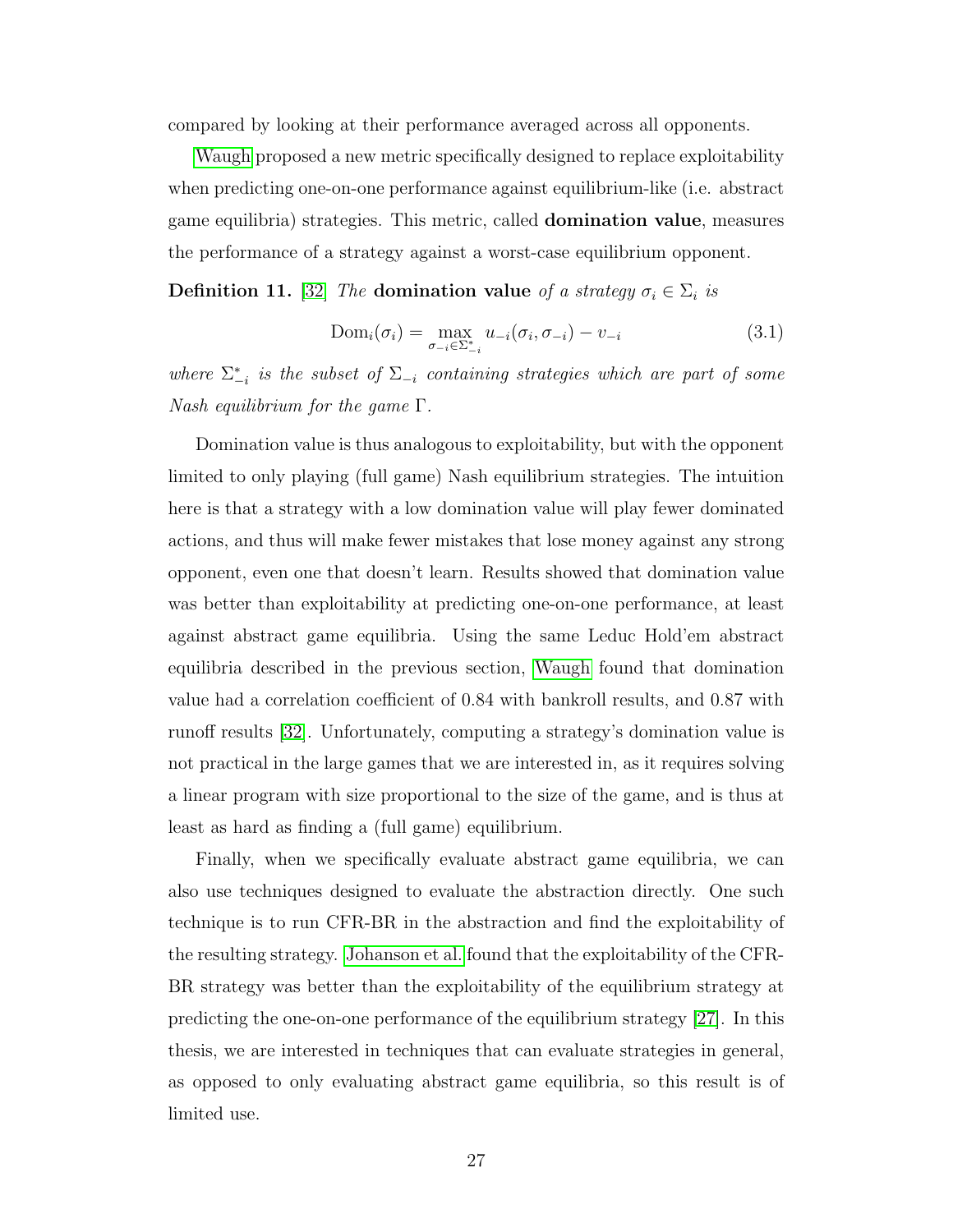# <span id="page-35-0"></span>3.3 A Generalized Evaluation Framework: Pretty-Good Responses

So far, we have considered a variety of techniques for evaluating strategies. The majority of these techniques take a common form. Given an input strategy to be evaluated, some opponent strategy (or strategies) is chosen. For one-onone metrics, this is some predetermined static strategy, for exploitability or domination value, it is a function of the input strategy. The input strategy is then played against the response strategy, and is evaluated based on its expected utility. We formalize this general technique by introducing notation for response functions and response value functions.

A response function is a mapping from the strategy space of one player to the strategy space of the other player. Throughout the rest of this thesis, we will often assume without loss of generality that we are evaluating strategies for player 1, with player 2 designated as the response player. Then a response function is any function  $f: \Sigma_1 \to \Sigma_2$ . A response value function is a realvalued function that gives the expected utility of a strategy when it is played against the output of a response function. We write the response value function induced by a response function f as  $v_f$ , and it is defined as  $v_f = u_1(\sigma_1, f(\sigma_1))$ . Under this framework, exploitability is the response value function induced by the best-response function (though the value is negated by convention), and one-on-one performance against an opponent  $\sigma_2$  is the response value function induced by the response function that returns  $\sigma_2$  for all inputs.

With the notation laid out, we now turn to the problem of creating a metric that accounts for the deficiencies of exploitability. Above, we argued that exploitability fails at predicting one-on-one performance because it gives the opponent too much credit in regards to his ability to learn and respond to our strategy. The other extreme is to assume that the opponent has no ability to learn and respond to our strategy; instead, we require him to play a static strategy that doesn't respond to our strategy. This has its own issues, though, as our best strategy under such a metric is a best-response to the opponent strategy, but as we discussed in section [2.6,](#page-28-0) a best-response strategy is very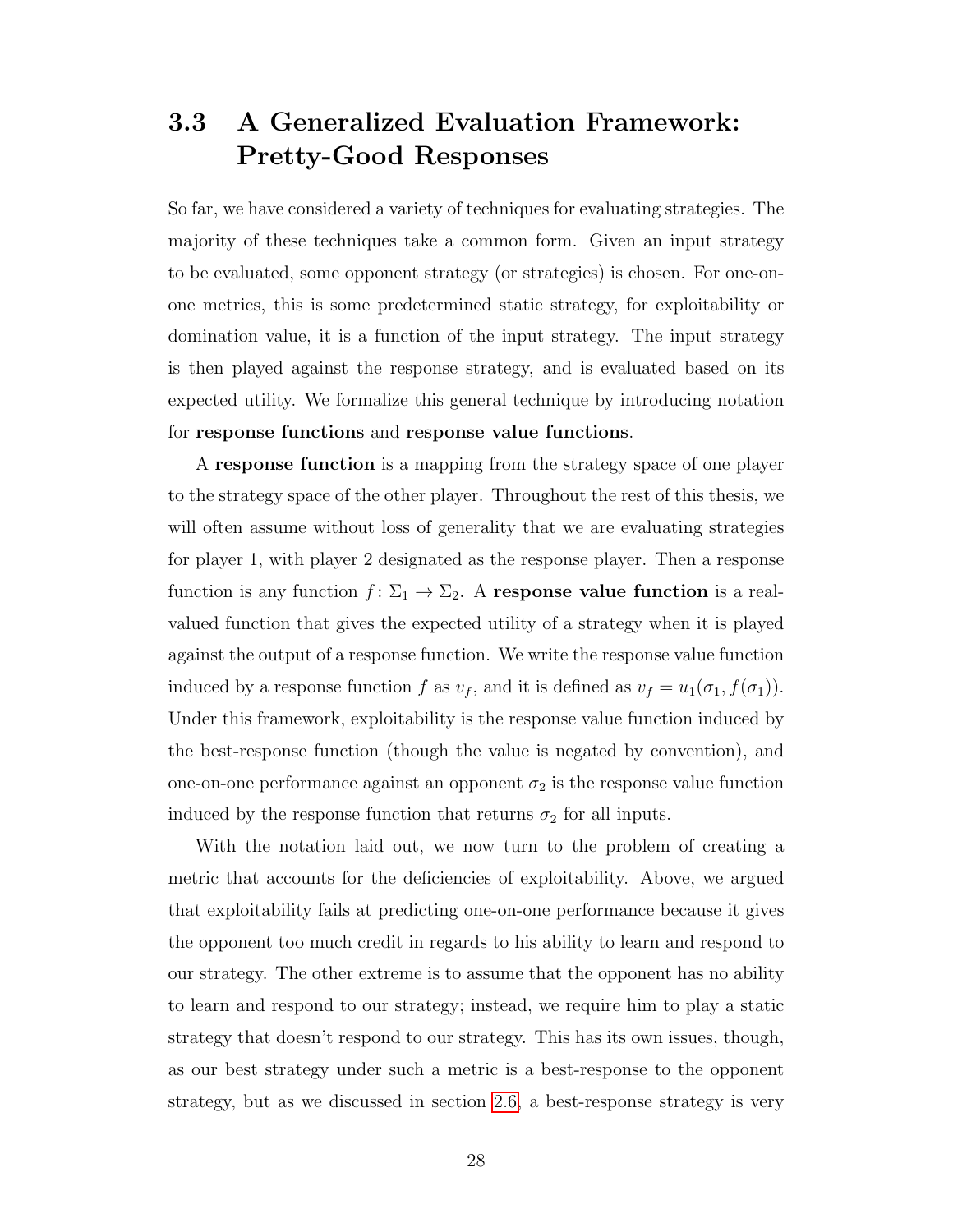brittle. That means that a one-on-one evaluation technique is sensitive to even small changes in our opponent strategy of choice, and can be a poor predictor of one-on-one performance against opponent strategies that differ from the evaluation strategy.

Instead, we would like an evaluation metric that is somewhere in between; it should try to exploit the strategy being evaluated, but it shouldn't be able to do so with the perfect exploitive ability of a best-response. We thus introduce a family of exploitative response functions that can be varied between no exploitative strength (a static opponent strategy) and perfect exploitative strength (a best-response).

Definition 12. A function  $f: \Sigma_{-i} \to \Sigma_i$  is called a pretty-good response (PGR) if  $u_i(\sigma_{-i}, f(\sigma_{-i})) \geq u_i(\sigma_{-i}, f(\sigma'_{-i}))$  for all  $\sigma_{-i}, \sigma'_{-i} \in \Sigma_{-i}$ .<sup>[2](#page-36-0)</sup>

The pretty-good response condition requires that the responder maximizes his utility when he responds to the correct opponent strategy; he can't increase his utility by responding to  $\sigma'$  (and thus playing  $f(\sigma')$ ) when the opponent is actually playing  $\sigma$ . This ensures that the responder is making an attempt to exploit his opponent. To illustrate this, consider the modeling setting, in which the response player in some way builds a model of his opponent's strategy (e.g. through online or offline sampling), and then applies a response function to the model to choose his own strategy. If he uses a response function that is not a pretty-good response, it can result in a situation where the responder can exploit the opponent more if he has an inaccurate model for his opponent strategy. Thus, pretty-good response functions can be viewed as the class of functions that "correctly" exploit a model.

We can see the flexibility of the pretty-good response framework by establishing a connection to subsets of responder strategies.

**Lemma 1.** For every  $f: \Sigma_{-i} \to \Sigma_i$  such that f is a pretty-good response, there is a corresponding  $\Sigma_i^f \subseteq \Sigma_i$  such that

$$
f(\sigma_{-i}) = \underset{\sigma_i^* \in \Sigma_i^f}{\arg \max} u_i(\sigma_{-i}, \sigma_i^*)
$$

<span id="page-36-0"></span><sup>&</sup>lt;sup>2</sup>We use i and  $-i$  here because PGRs are defined even in games with more than two players. In our WLOG framework for two-player games,  $i = 2$  and  $-i = 1$ .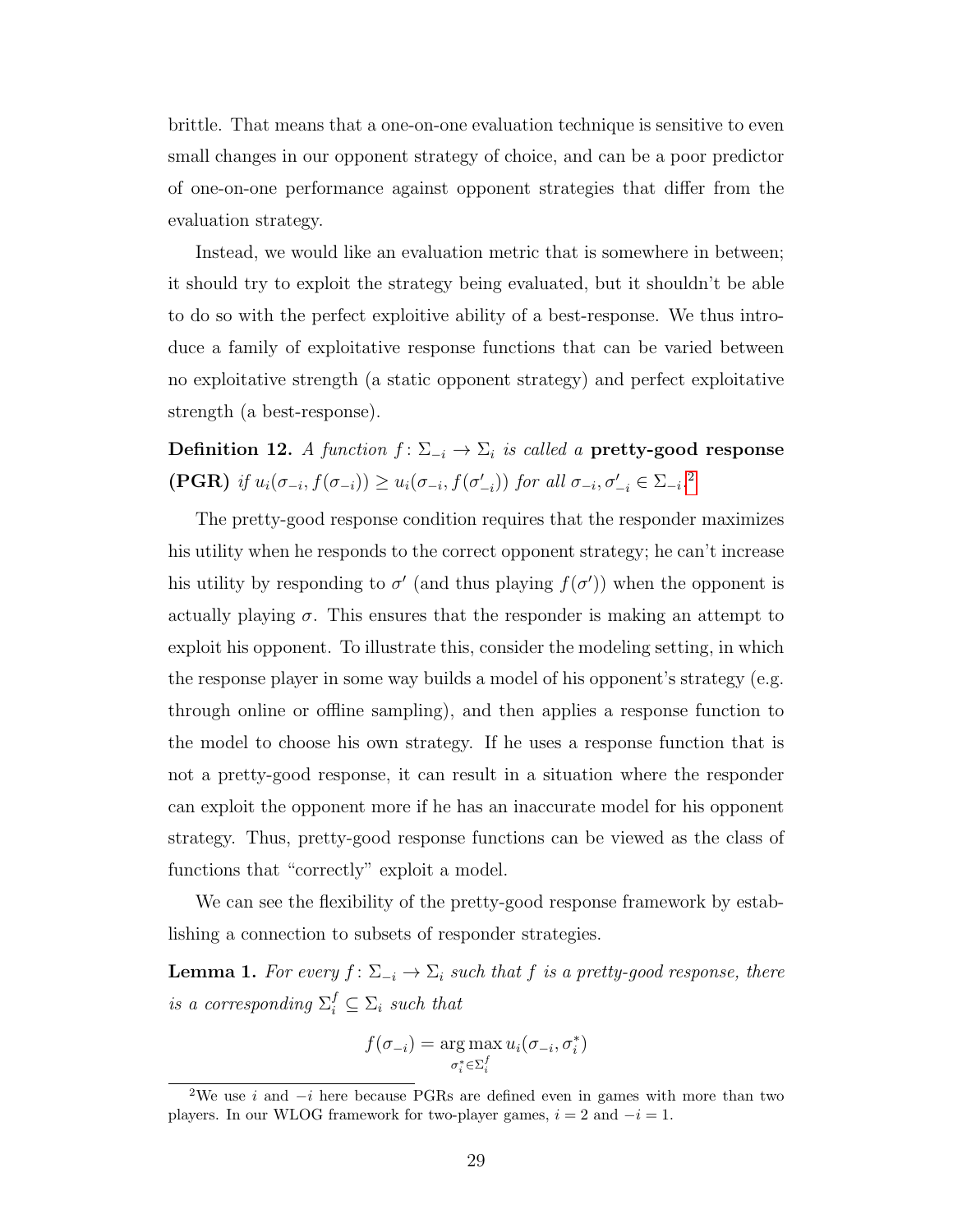Similarly, for every  $\Sigma_i^f \subseteq \Sigma_i$ , there is a corresponding  $f: \Sigma_{-i} \to \Sigma_i$  such that  $f(\sigma_{-i}) \in \Sigma_i^f$  $\int_i^J$  for all  $\sigma_{-i}$  and  $f$  is a pretty-good response.

*Proof.* For the forward direction, let  $\Sigma_i^f = \{f(\sigma_{-i}) : \sigma_{-i} \in \Sigma_{-i}\}.$  For the reverse direction, define  $f(\sigma) = \arg \max_{\sigma_i^* \in \Sigma_i^f} u_i(\sigma_{-i}, \sigma_i^*).$  $\Box$ 

By defining  $\Sigma_i^f$  to be a singleton  $\{\sigma_i\}$ , we get an f that always generates  $\sigma_i$ , and thus a  $v_f$  that measures one-on-one performance. By defining  $\Sigma_i^f$  =  $\Sigma_i$ , we get an f that produces a best-response, and thus a  $v_f$  that measures exploitability. By choosing any  $\Sigma_i^f$  that contains more than one strategy, but not all strategies, we can get an  $f$  that is exploitative (i.e. it is a response function that optimizes its utility based on the opponent's strategy) but has only partial exploitative power (i.e. it can't generate a perfect best-response to all opponents).

Other evaluation metrics also fit under the pretty-good response framework. Domination value is generated by choosing a  $\Sigma_i^f$  which contains strategies from  $\Sigma_i$  if and only if they are part of some Nash equilibrium. Worst-case performance in a crosstable is generated by choosing a  $\Sigma_i^f$  corresponding to the other strategies in the crosstable. Average performance in a crosstable is generated by choosing a  $\Sigma_i^f$  corresponding to the singleton strategy that is an average of all other crosstable strategies.<sup>[3](#page-37-0)</sup> Exploitability in an abstract game  $\alpha$  is generated by choosing  $\Sigma_i^f = \Sigma_i^{\alpha}$ , which is the set of strategies for player i that are **consistent** with  $\alpha$ <sup>[4](#page-37-1)</sup>

## <span id="page-37-2"></span>3.4 An Example Showing the Power of Pretty-Good Responses

One of the motivating examples for developing the PGR framework was the difference between CFR and CFR-BR strategies. CFR-BR strategies are both theoretically and empirically less exploitable than CFR strategies, but CFR

<span id="page-37-0"></span><sup>&</sup>lt;sup>3</sup>Pretty-good response equivalence might fail for crosstables that contain players which play something other than a static strategy.

<span id="page-37-1"></span><sup>4</sup>A strategy is consistent with an abstraction if it assigns zero probability to any actions that don't occur in the abstraction, and it assigns identical probability distributions to information sets which are merged in the abstraction.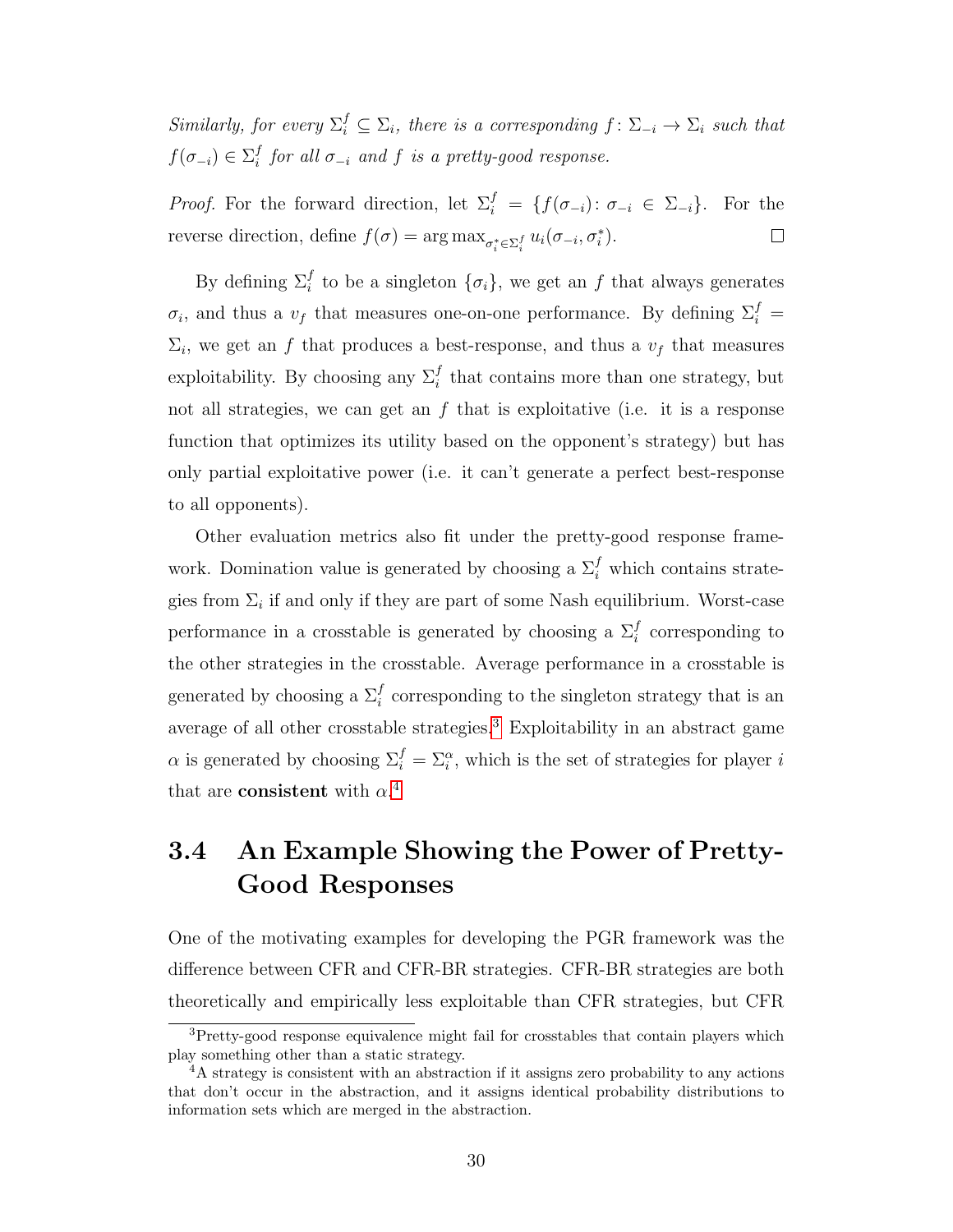strategies seem to be "stronger" in practice, when we measure their strength in one-on-one play. In this section, we evaluate a CFR-BR and a CFR strategy, each created in an abstracted version of Texas Hold'em. When these strategies are played against exploitative opponents with perfect exploitative power (i.e. a best-response), we know that CFR-BR will come out ahead because of its lower exploitability. Instead, we examine how the strategies fair against exploitative opponents that have only partial exploitative power. We do this by using the PGR framework.

In particular, we use abstract game best-responses as our pretty-good responses. As discussed in the previous section, an abstract game best-response is a PGR because it maximizes the responder's utility among a specific subset of the responder's strategies (i.e. the strategies consistent with the abstraction). We construct a series of abstract games from the full game of Texas Hold'em, with each abstraction having a different size, and then compute bestresponses in these games.

We know that a CFR strategy is an abstract game equilibria, and thus is guaranteed to be the optimal strategy when evaluated by an abstract game best-response in the same abstraction. It's reasonable to expect that CFR will also be advantaged over CFR-BR in abstractions that are very similar to the training abstraction. To minimize this effect when evaluating the strategies, we used different abstraction techniques when creating the training abstraction and when creating the evaluation abstraction. For training the CFR and CFR-BR strategies, we used percentile bucketing with a combination of expected hand strength  $(\mathbb{E}[HS])$  and expected hand strength squared  $((\mathbb{E}[HS^2]),$ where **hand strength** is the percentage of possible opponent hands that a given hand beats after the river has been dealt. For the evaluation abstractions, we used k-means clustering with histogram-based distance measures as described in [\[27\]](#page-75-0).

The results can be seen in Figure [3.1.](#page-39-0) The two lines respectively represent a single strategy produced by CFR and a single strategy produce by CFR-BR. Each point on a line shows the amount of expected utility that the strategy loses against an abstract game best-response; a smaller value thus corresponds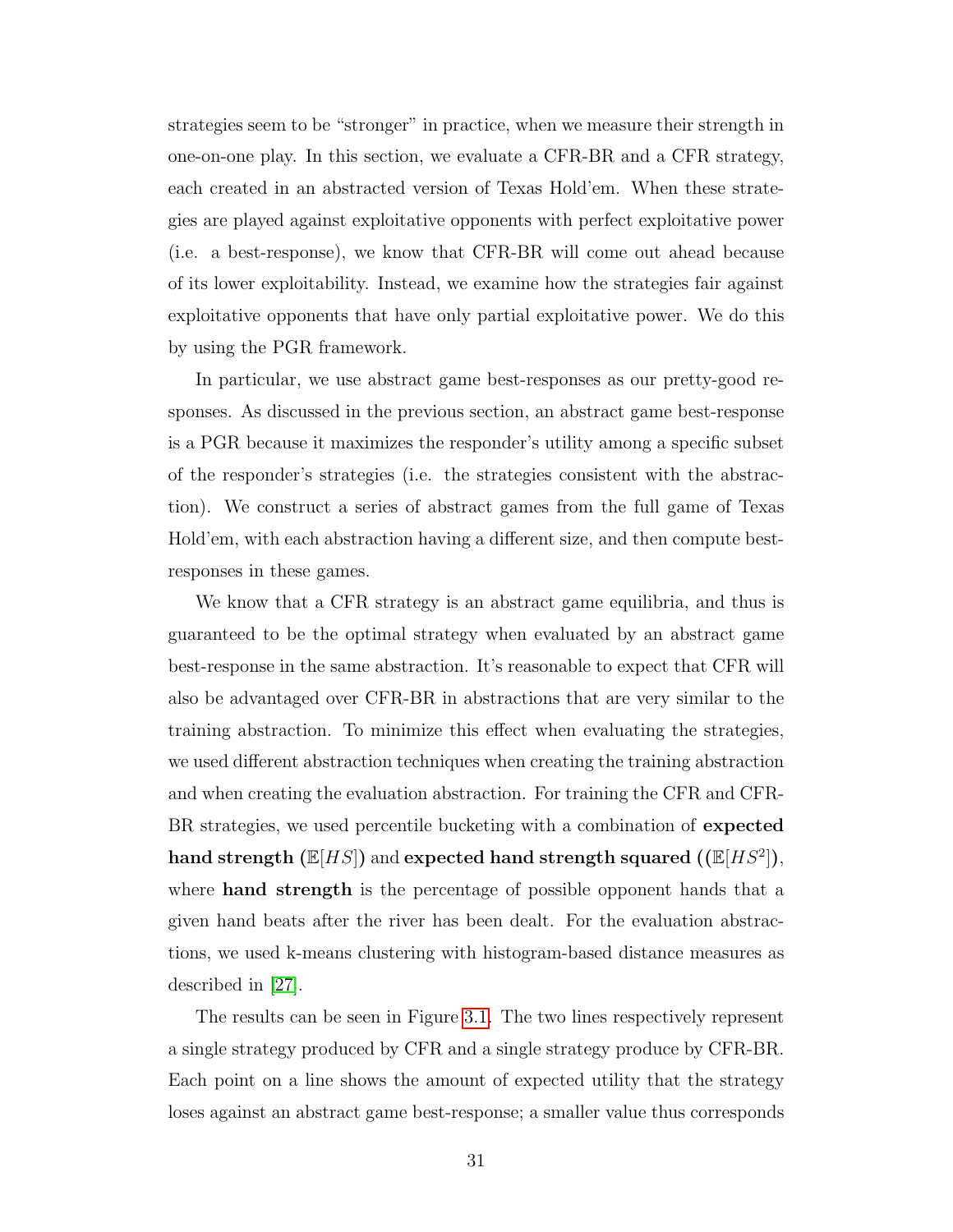

<span id="page-39-0"></span>Figure 3.1: Comparison of a CFR strategy and a CFR-BR strategy using various abstract game best-responses.

to a better performance for the CFR or CFR-BR strategy. The values are given in **milli-big-blinds per game** ( $mbb/g$ ), which is the expected utility, normalized with respect to the size of the big blind's forced bet and multiplied by 1000. The x-axis shows the size of the abstract game used when creating the abstract game best-response. The rightmost point on each line was calculated in a lossless abstraction<sup>[5](#page-39-1)</sup>, and thus shows the exploitability of the strategy. The vertical line shows where the abstract game best-responses were calculated in an abstraction of the same size as the one used to train the CFR and CFR-BR strategies.

As the far right of this graph shows, CFR-BR is much less exploitable than CFR. By comparing the lines on the left side of the graph, however, we see that the CFR-BR strategy is comparatively easier to exploit with sim-

<span id="page-39-1"></span><sup>&</sup>lt;sup>5</sup>The lossless abstraction treats two hands as equivalent if they are isomorphic under a permutation of card suits.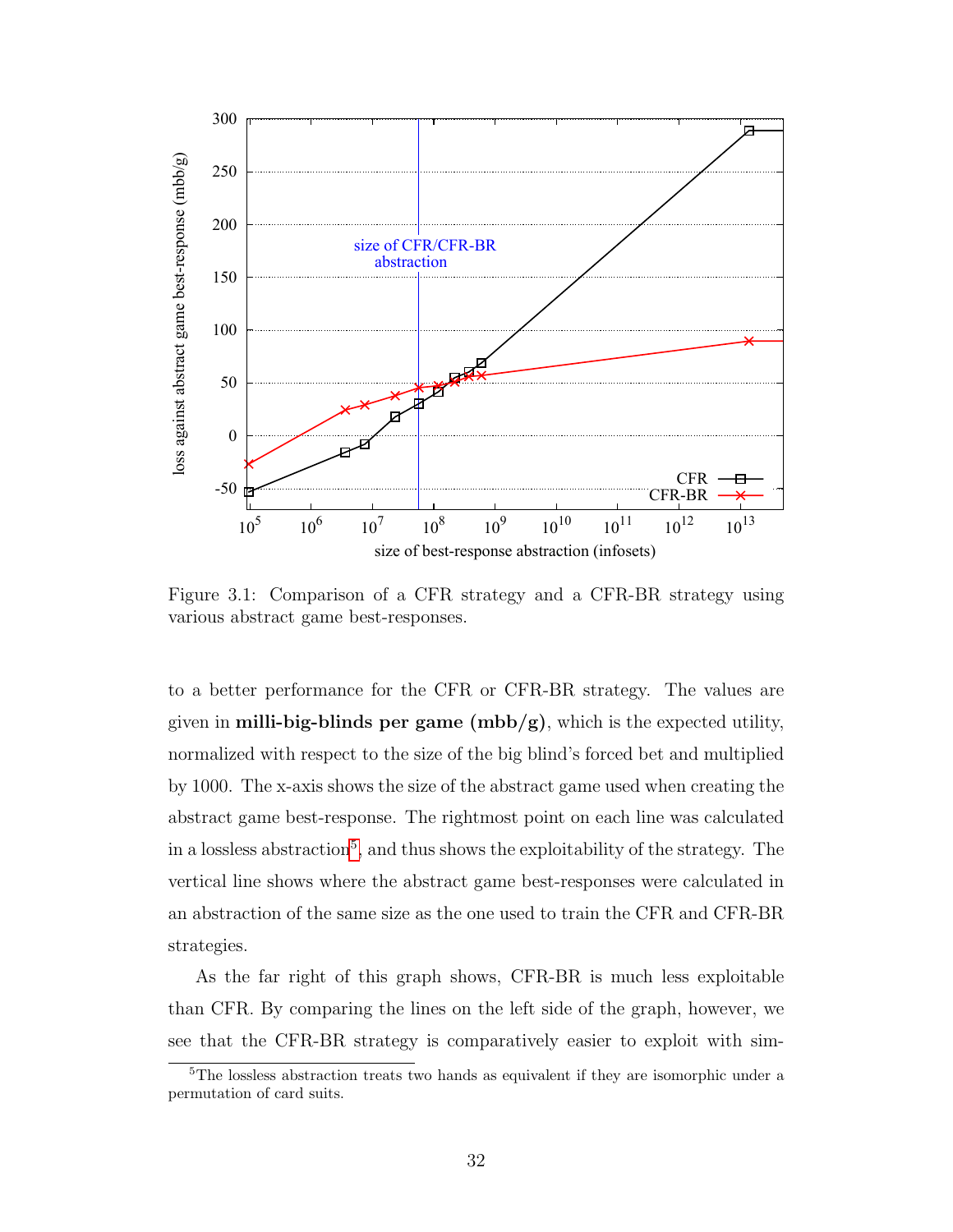pler strategies. Even in an abstraction approximately twice as large as the training abstraction, the CFR-BR strategy loses more to its abstract game best-response than the CFR strategy does, and this difference becomes bigger as the response abstraction gets smaller. Although the CFR-BR strategy loses less in its absolute worse case, it loses amounts which are comparable to this worst case against much weaker opponents. In contrast, the CFR strategy has relatively poor worst-case performance, but only very complex opponents can closely approximate the worst case.

When we use exploitability to evaluate these strategies, we are only looking at the narrow slice on the far right of this graph. However, any particular vertical slce of the graph can have predictive power against the right set of opponents. Even when we give our opponent total access to our strategy and allow him to exploit us, relative performance can differ from relative exploitability when the opponent's computational power is limited. The graph shows us that a CFR strategy is harder for our opponent to exploit if we assume that he is limited to using an abstraction that is of comparable size to our own. Pretty-good responses can thus help us to see a fuller picture of strategy strength than we can get from exploitability alone.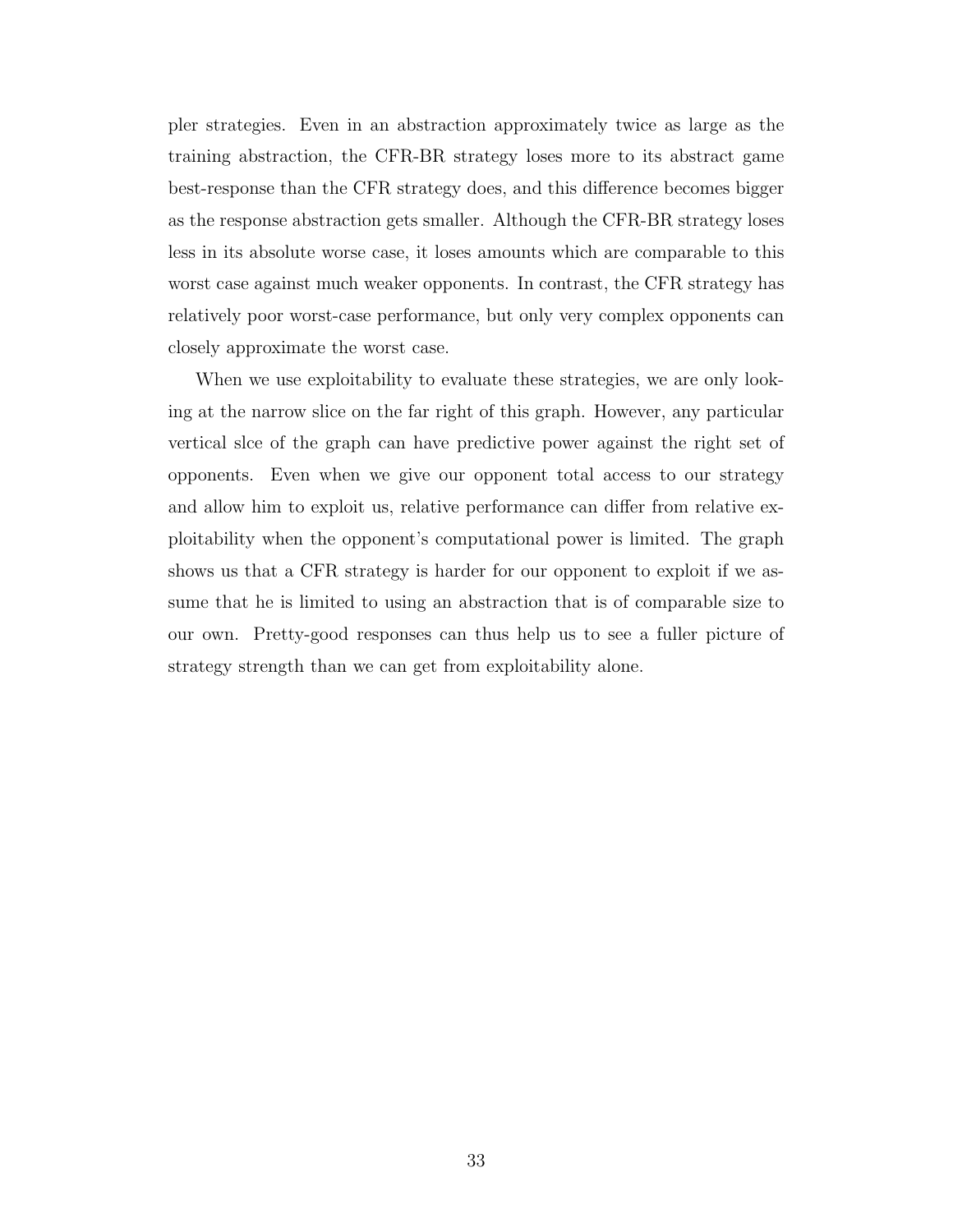## <span id="page-41-1"></span>Chapter 4

## Using Pretty Good Responses to Train Strategies

In the previous chapter we showed that pretty-good responses can be useful for evaluating strategies. In particular, in Section [3.4](#page-37-2) we used a variety of pretty-good responses (PGR) to compare the strategies computed by CFR and CFR-BR. These techniques were each designed to find an optimal strategy given a particular evaluation metric; CFR finds the strategy with optimal  $\alpha$  exploitability<sup>[1](#page-41-0)</sup> and CFR-BR finds the strategy with optimal full game exploitability. If we are going to use a PGR to evaluate strategies, then when we are training a strategy in the first place, we should ideally use a technique that optimizes with respect to the PGR.

In this chapter, we examine how PGRs can be incorporated into strategy computation techniques. In Section [4.1](#page-42-0) we look at how any regret minimization algorithm can be used to find a strategy optimal under PGR evaluation. In Section [4.2](#page-44-0) we look at how the theoretical bounds change for response functions that only approximate the PGR condition. In Section [4.3](#page-50-0) we show how the Restricted Nash Response technique can be generalized with PGRs.

<span id="page-41-0"></span><sup>&</sup>lt;sup>1</sup>If CFR is run in an abstract game as it was in our example, it finds the strategy with optimal abstract game exploitability.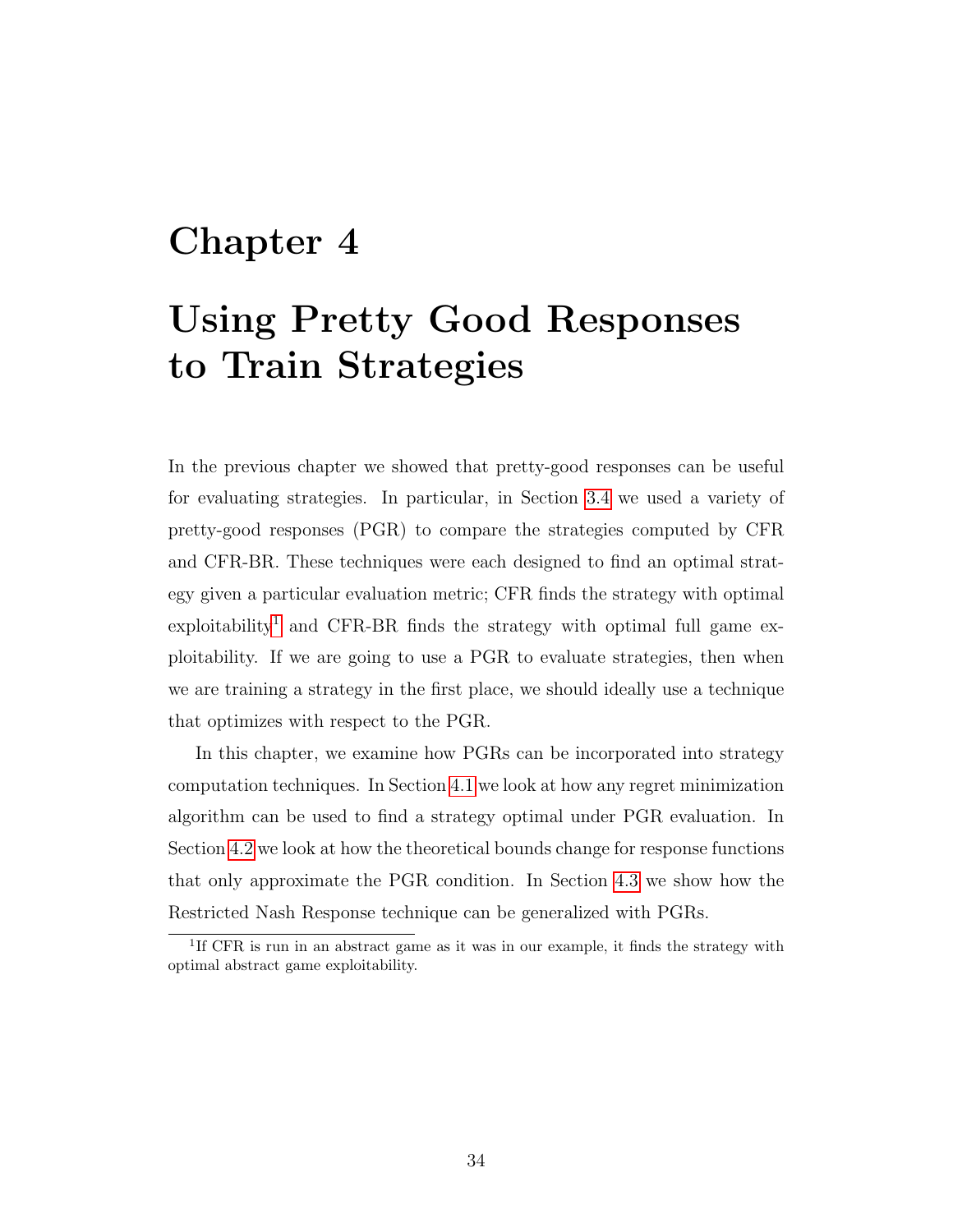### <span id="page-42-0"></span>4.1 Regret Minimization with Pretty-Good Responses

In the CFR-BR algorithm, a regret minimization algorithm (i.e. CFR) is run for one player's strategy, while the other player is constrained to playing the strategy specified by a response function (i.e. best-response). Similarly, we can run any regret minimization algorithm to choose a series of strategies  $\sigma_1^1, \sigma_1^2, ..., \sigma_1^T$  for player 1 while using any response function f to fix player two's strategy to be  $f(\sigma_1^t)$  on each iteration t. When we do this with CFR as our regret minimization algorithm, we call the resulting algorithm  $CFR-f$ .

To analyze the results of running  $CFR-f$ , we introduce the notion of no-regret learnable response functions.

**Definition 13.** Let  $f: \Sigma_1 \to \Sigma_2$  be a response function and define  $\sigma_2^t = f(\sigma_1^t)$ for  $t = 1, ..., T$ . f is called **no-regret learnable** if for every sequence of strategies  $\sigma_1^1, \sigma_1^2, ..., \sigma_1^T \in \Sigma_1$  such that  $R_1^T \leq \varepsilon$  (where  $\varepsilon > 0$ ), we have that

$$
u_1(\overline{\sigma}_1^T, f(\overline{\sigma}_1^T)) + \varepsilon \ge \max_{\sigma_1^* \in \Sigma_1} u_1(\sigma_1^*, f(\sigma_1^*))
$$

where  $\overline{\sigma}_1^T$  is the mixed strategy that mixes equally between each of  $\sigma_1^1, ..., \sigma_1^T$ .

The notion of no-regret learnable is important because many regret minimization algorithms (i.e. CFR, adversarial bandit algorithms) are guaranteed to achieve subconstant regret  $R_1^T$  against any opponent. Thus by running CFR- $f$  using a no-regret learnable  $f$ , the average strategy for the CFR player is guaranteed to converge to a strategy that maximizes the corresponding response value function  $v_f$ . Although we use CFR-f as an example throughout this chapter, it's important to note that the theory applies if we replace CFR with any regret minimization algorithm.

We show that all PGRs are no-regret learnable.

<span id="page-42-1"></span>**Theorem 6.** Every  $f: \Sigma_1 \to \Sigma_2$  that is a pretty-good response is no-regret learnable.

*Proof.* Let  $\sigma_1^1, \sigma_1^2, ..., \sigma_1^T \in \Sigma_1$  be a sequence such such that  $R_1^T \leq \varepsilon$  (defined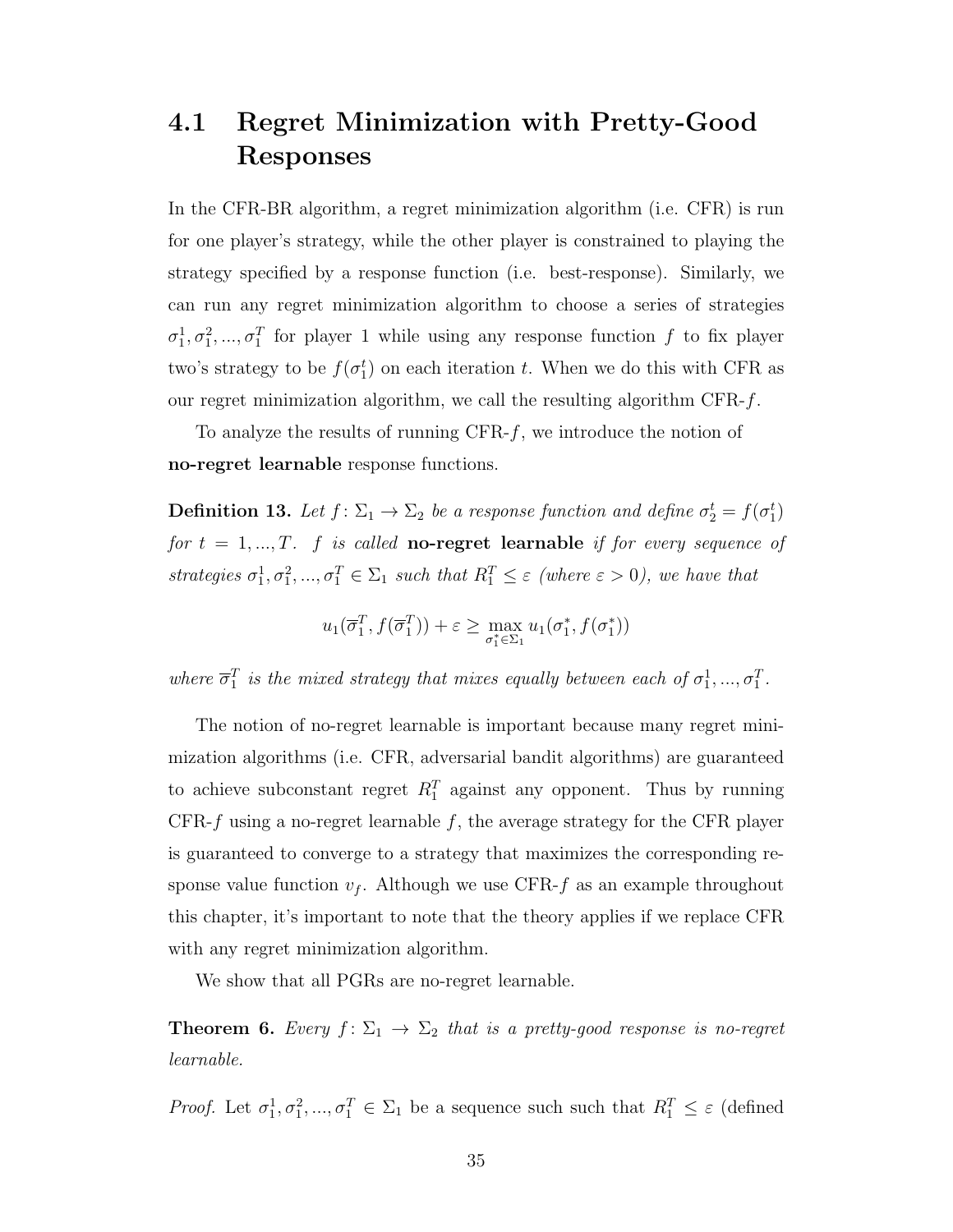using  $\sigma_2^t = f(\sigma_1^t)$ .

$$
\max_{\sigma_1^* \in \Sigma} u_1(\sigma_1^*, f(\sigma_1^*)) = \frac{1}{T} \max_{\sigma_1^* \in \Sigma_1} \sum_{t=1}^T u_1(\sigma_1^*, f(\sigma_1^*))
$$
\n(4.1)

<span id="page-43-2"></span><span id="page-43-0"></span>
$$
\leq \frac{1}{T} \max_{\sigma_1^* \in \Sigma_1} \sum_{t=1}^T u_1(\sigma_1^*, f(\sigma_1^t)) \tag{4.2}
$$

<span id="page-43-4"></span>
$$
\leq \frac{1}{T} \sum_{t=1}^{T} u_1(\sigma_1^t, f(\sigma_1^t)) + \varepsilon
$$
\n(4.3)

<span id="page-43-3"></span>
$$
\leq \frac{1}{T} \sum_{t=1}^{T} u_1(\sigma_1^t, f(\overline{\sigma}_1^T)) + \varepsilon
$$
\n(4.4)

<span id="page-43-1"></span>
$$
= u_1(\overline{\sigma}_1^T, f(\overline{\sigma}_1^T)) + \varepsilon \tag{4.5}
$$

Steps [4.1](#page-43-0) and [4.5](#page-43-1) use the definition of average strategy and the linearity of expectation. Steps [4.2](#page-43-2) and [4.4](#page-43-3) use the PGR condition. Step [4.3](#page-43-4) uses the fact that  $R_1^T \leq \varepsilon$ .  $\Box$ 

Thus for any PGR  $f$ , the average strategy generated by CFR- $f$  is guaranteed to converge to a strategy that optimizes the evaluation metric that uses f.

The fact that PGRs are no-regret learnable guarantees only that the average strategy of the CFR player in CFR-f converges. We now show that the current strategies  $(\sigma_1^1, ..., \sigma_1^T)$  generated by CFR-f converge with high probability if  $f$  is a PGR.

<span id="page-43-6"></span>**Theorem 7.** Let  $f: \Sigma_1 \to \Sigma_2$  be a pretty-good response and  $\sigma_1^1, \sigma_1^2, ..., \sigma_1^T \in \Sigma_1$ be a sequence of strategies such that  $R_1^T \leq \varepsilon$  when  $\sigma_2^t = f(\sigma_1^t)$  for  $t = 1, ..., T$ . Then if we select  $T^*$  uniformly at random from  $[1, T]$ , we get that

$$
u_1(\overline{\sigma}_1^{T^*}, f(\overline{\sigma}_1^{T^*})) \ge \max_{\sigma_1^* \in \Sigma_1} u_1(\sigma_1^*, f(\sigma_1^*)) - \frac{\varepsilon}{p}
$$

with probability at least  $1 - p$  for any  $p \in (0, 1]$ .

Proof. From [\(4.3\)](#page-43-4) in the proof of Theorem [6,](#page-42-1) we have that

<span id="page-43-5"></span>
$$
\max_{\sigma_1^* \in \Sigma} u_1(\sigma_1^*, f(\sigma_1^*)) \le \frac{1}{T} \sum_{t=1}^T u_1(\sigma_1^t, f(\sigma_1^t)) + \varepsilon
$$
\n(4.6)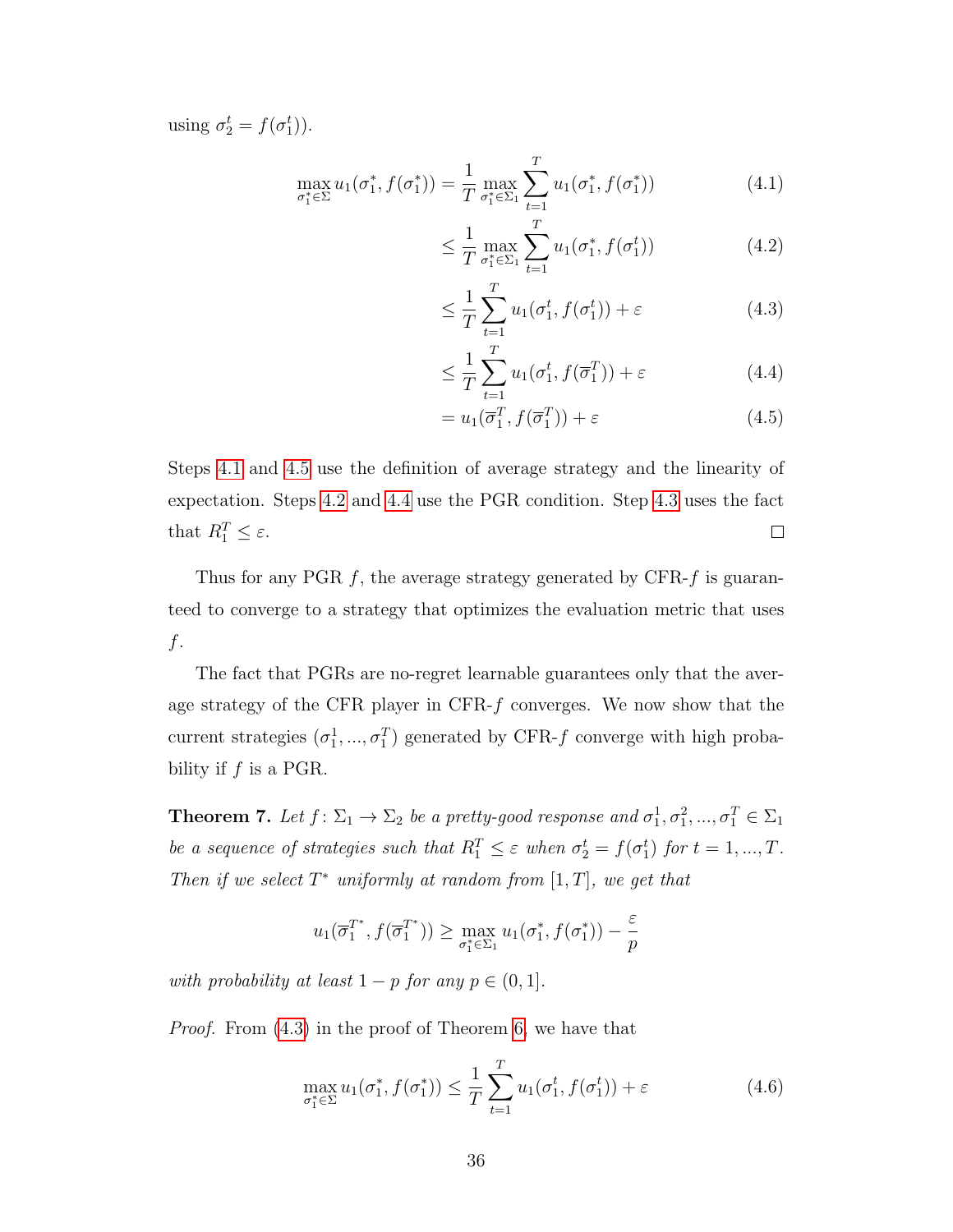From the definition of maximum, we also have that

$$
\frac{1}{T} \sum_{t=1}^{T} u_1(\sigma_1^t, f(\sigma_1^t)) \le \frac{1}{T} \sum_{t=1}^{T} \max_{\sigma_1^* \in \Sigma} u_1(\sigma_1^*, f(\sigma_1^*))
$$
\n(4.7)

<span id="page-44-2"></span><span id="page-44-1"></span>
$$
= \max_{\sigma_1^* \in \Sigma} u_1(\sigma_1^*, f(\sigma_1^*))
$$
\n(4.8)

Let k be the number of indices  $t \in \{1, ..., T\}$  such that  $u_1(\sigma_1^t, f(\sigma_1^t))$  <  $\max_{\sigma_1^* \in \Sigma} u_1(\sigma_1^*, f(\sigma_1^*)) - \frac{\varepsilon}{p}$  $\frac{\varepsilon}{p}$ . Then

$$
\max_{\sigma_1^* \in \Sigma} u_1(\sigma_1^*, f(\sigma_1^*)) - \varepsilon \le \frac{1}{T} \sum_{t=1}^T u_1(\sigma_1^t, f(\sigma_1^t))
$$
\n(4.9)

$$
\langle \frac{1}{T} \left( k \left( \max_{\sigma_1^* \in \Sigma} u_1(\sigma_1^*, f(\sigma_1^*)) - \frac{\varepsilon}{p} \right) + (T - k) \max_{\sigma_1^* \in \Sigma} u_1(\sigma_1^*, f(\sigma_1^*)) \right) (4.10)
$$

$$
= \max_{\sigma_1^* \in \Sigma} u_1(\sigma_1^*, f(\sigma_1^*)) - \frac{\varepsilon k}{pT}
$$
\n(4.11)

$$
\therefore k < p \tag{4.12}
$$

The left part of step [4.10](#page-44-1) comes from the definition of  $k$  and the right part comes from [\(4.8\)](#page-44-2). We thus have that there are at most  $pT$  strategies in  $\{\sigma_1^1,\ldots,\sigma_1^T\}$  such that  $u_1(\sigma_1^t, f(\sigma_1^t)) < \max_{\sigma_1^* \in \Sigma} u_1(\sigma_1^*, f(\sigma_1^*)) - \frac{\varepsilon}{p}$  $\frac{\varepsilon}{p}$ , so if  $T^*$  is selected uniformly at random from  $\{1, ..., T\}$  there is at least a  $1 - p$  probability that  $u_1(\sigma_1^{T^*})$  $T^*, f(\sigma_1^{T*})$  $\binom{T^*}{1}$   $\geq$  max<sub> $\sigma_1^* \in \Sigma$ </sub>  $u_1(\sigma_1^*, f(\sigma_1^*)) - \frac{\varepsilon}{p}$  $\frac{\varepsilon}{p}$ .  $\Box$ 

Thus as long as  $CFR-f$  is run so as to stop stochastically, the final strategy will be near optimal with high probability. In practical terms, this means that a CFR-f implementation can cut memory usage in half because it doesn't need to track the average strategy.

### <span id="page-44-0"></span>4.2 Response Functions that Deviate from Pretty-Good

We argued in Chapter [3](#page-30-0) that the response value functions induced by PGRs can be informative evaluation techniques; however, it is reasonable that we might sometimes want to use response value functions which are not PGRs. One motivating example that we will explore more in the next chapter is Monte Carlo techniques. These response functions work by drawing some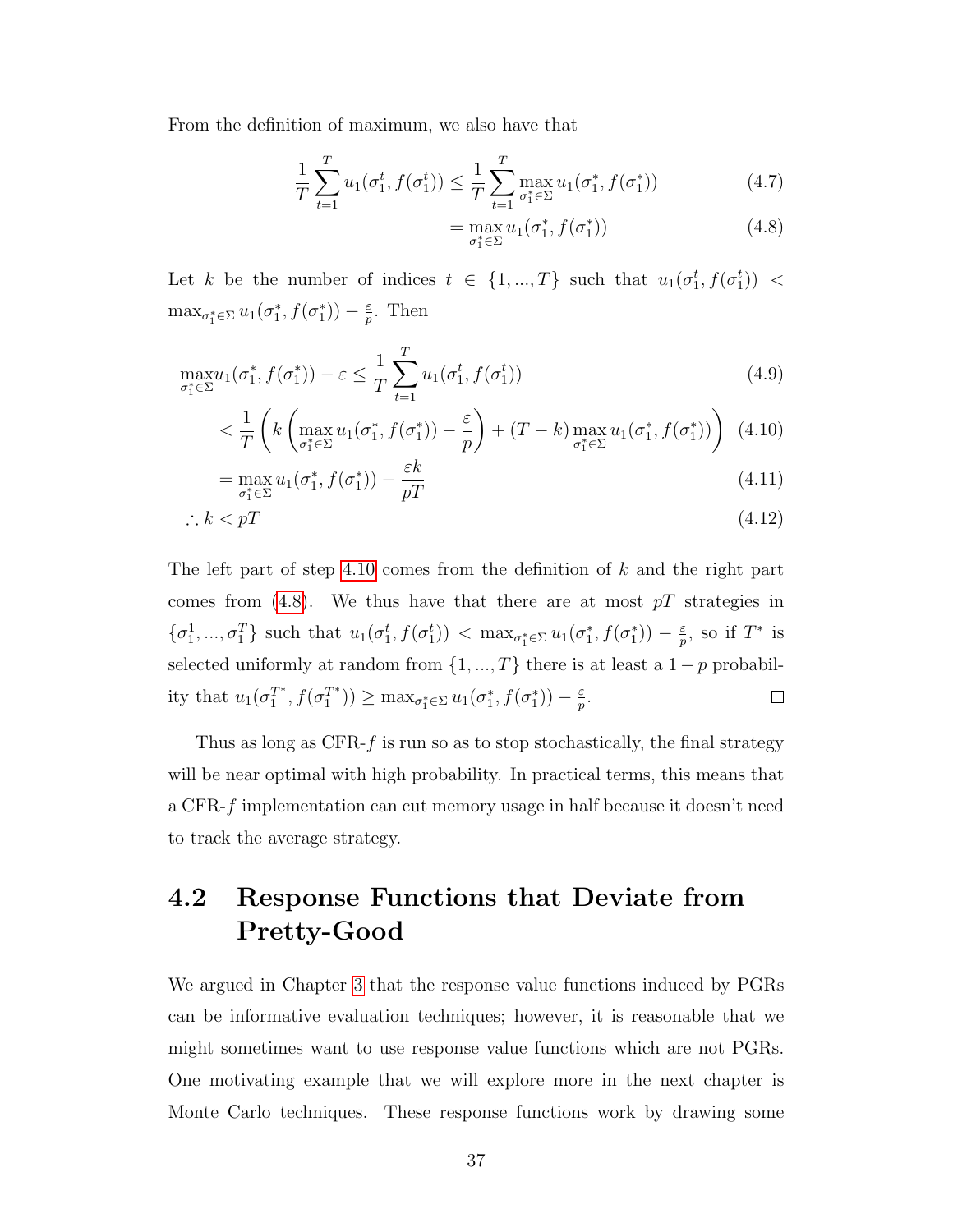number of samples from the opponent's strategy, and using the results in some way to generate a counter strategy. They thus meet both of the criteria we were looking for in informative response functions: they in some way exploit the opponent (by basing the response on the opponent samples), and they do so with varying exploitative power (by varying the number of samples). Unfortunately, we can't guarantee that a Monte Carlo response will be a PGR since their behavior is stochastic.

### 4.2.1 Bounded Utility Deviations

To characterize how much a response function deviates from a pretty-good response, we introduce the concept of a  $\delta$ -pretty-good response, which bounds how much utility the responder can lose by using the response function on the opponent's actual strategy instead of some other opponent strategy.

Definition 14. A function  $f: \Sigma_{-i} \to \Sigma_i$  is called a **δ-pretty-good response** if  $u_i(\sigma_{-i}, f(\sigma_{-i})) + \delta \ge u_1(\sigma_{-i}, f(\sigma'_{-i}))$  for all  $\sigma_{-i}, \sigma'_{-i} \in \Sigma_{-i}$ .

It should be noted that, because utilites are bounded, every response function is a  $\delta$ -pretty-good response for some  $\delta$ . Because we are dealing with functions that deviate from the PGR condition, we also need to handle deviations from no-regret learnability. To do so, we classify response functions by how close to an optimal response a regret minimization algorithm can get.

**Definition 15.** Let  $f: \Sigma_1 \to \Sigma_2$  be a response function and define  $\sigma_2^t = f(\sigma_1^t)$ for  $t = 1, ..., T$ . f is called **no-regret**  $\delta$ **-learnable** if for every sequence of strategies  $\sigma_1^1, \sigma_1^2, ..., \sigma_1^T \in \Sigma_1$  such that  $R_1^T \leq \varepsilon$  (where  $\varepsilon > 0$ ), we have that

$$
u_1(\overline{\sigma}_1^T, f(\overline{\sigma}_1^T)) + \varepsilon + \delta \ge \max_{\sigma_1^* \in \Sigma_1} u_1(\sigma_1^*, f(\sigma_1^*)).
$$

We show that the bound on deviation from the PGR condition is directly related to the bound on deviation from no-regret learnability.

<span id="page-45-0"></span>**Theorem 8.** Every  $f: \Sigma_1 \to \Sigma_2$  that is a  $\delta$ -pretty-good response is no-regret 2δ-learnable.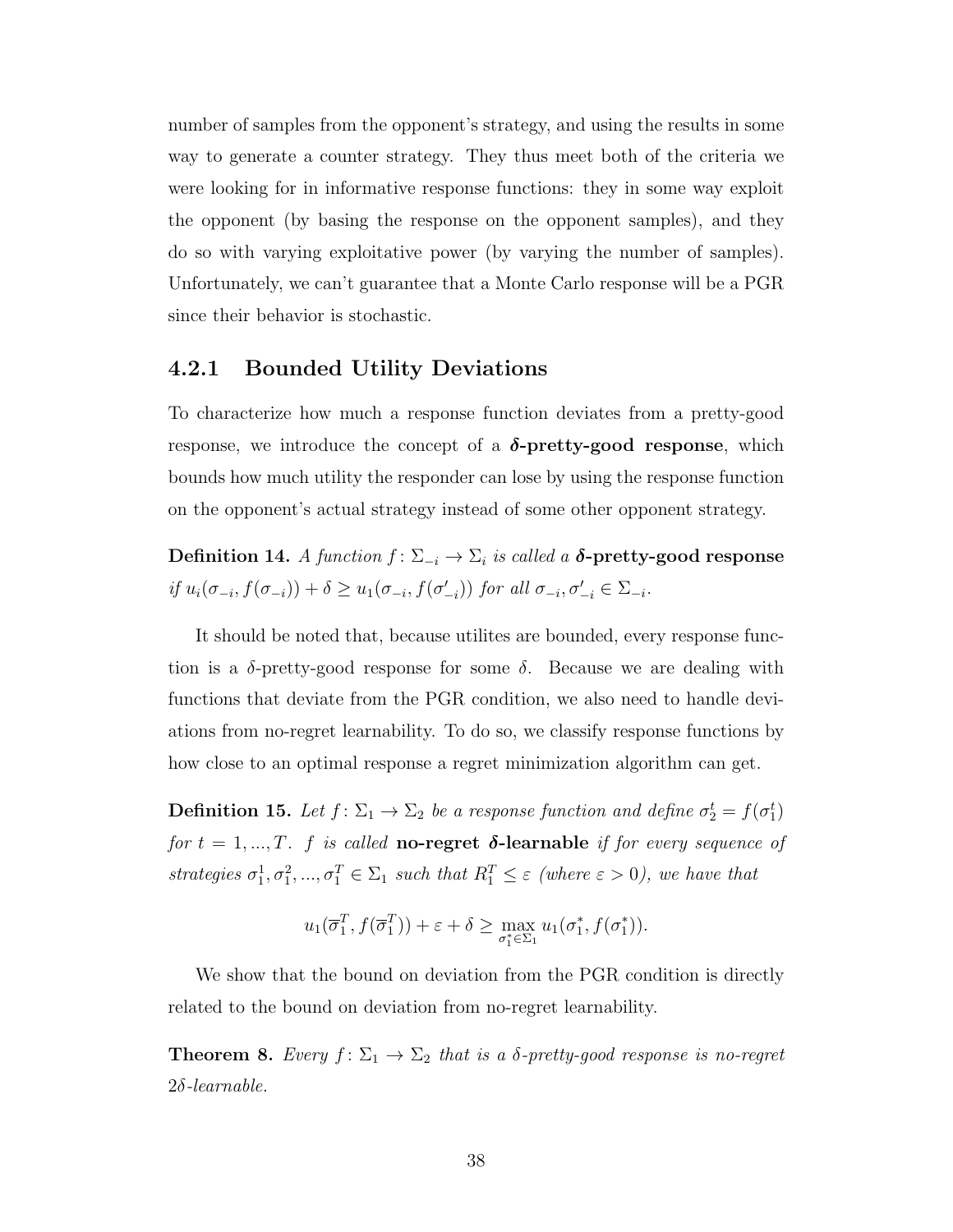Proof.

$$
\max_{\sigma_1^* \in \Sigma} u_1(\sigma_1^*, f(\sigma_1^*)) = \frac{1}{T} \max_{\sigma_1^* \in \Sigma_1} \sum_{t=1}^T u_1(\sigma_1^*, f(\sigma_1^*))
$$
\n(4.13)

$$
\leq \frac{1}{T} \max_{\sigma_1^* \in \Sigma_1} \sum_{t=1}^T \left( u_1(\sigma_1^*, f(\sigma_1^t)) + \delta \right) \tag{4.14}
$$

$$
\leq \frac{1}{T} \sum_{t=1}^{T} u_1(\sigma_1^t, f(\sigma_1^t)) + \varepsilon + \delta
$$
\n(4.15)

$$
\leq \frac{1}{T} \sum_{t=1}^{T} \left( u_1(\sigma_1^t, f(\overline{\sigma}_1^T)) + \delta \right) + \varepsilon + \delta \tag{4.16}
$$

$$
= u_1(\overline{\sigma}_1^T, f(\overline{\sigma}_1^T)) + \varepsilon + 2\delta \tag{4.17}
$$

<span id="page-46-0"></span>

This also applies to the high probability bound for the current strategies.

**Theorem 9.** Let  $f: \Sigma_1 \to \Sigma_2$  be a  $\delta$ -pretty-good response and  $\sigma_1^1, \sigma_1^2, ..., \sigma_1^T \in$  $\Sigma_1$  be a sequence of strategies such that  $R_1^T \leq \varepsilon$  when  $\sigma_2^t = f(\sigma_1^t)$  for  $t =$ 1,..., T. Then if we select  $T^*$  uniformly at random from [1, T], we get that

$$
u_1(\overline{\sigma}_1^{T^*}, f(\overline{\sigma}_1^{T^*})) + \frac{\varepsilon + \delta}{p} \ge \max_{\sigma_1^* \in \Sigma_1} u_1(\sigma_1^*, f(\sigma_1^*))
$$

with probability at least  $1 - p$  for any  $p \in (0, 1]$ .

*Proof.* We use  $(4.15)$  from the proof of Theorem [8](#page-45-0) instead of  $(4.6)$  in a modifi-cation of the proof to Theorem [7.](#page-43-6) We also change the definition of  $k$  to be the number of indices such that  $u_1(\sigma_1^t, f(\sigma_1^t)) < \max_{\sigma_1^* \in \Sigma} u_1(\sigma_1^*, f(\sigma_1^*)) - \frac{\varepsilon + \delta}{p}$  $\frac{+\delta}{p}$  .

The current strategy bound is only proportional to  $\delta$ , and thus is tighter than the  $2\delta$  in the average strategy bound. This is because the average strategy bound has to account for a potential deviation between  $\frac{1}{T} \sum_{t=1}^{T} u_1(\sigma_1, f(\sigma_1^t))$ and  $u_1(\sigma_1, f(\overline{\sigma}_1^T))$ , whereas the current strategy bound doesn't have to apply  $f$  to an averaged strategy. If we know that  $f$  is a linear map, then 1  $\frac{1}{T}\sum_{t=1}^T u_1(\sigma_1, f(\sigma_1^t)) = u_1(\sigma_1, f(\overline{\sigma}_1^T))$  follows by the linearity of expectation and the  $2\delta$  term in Theorem [8](#page-45-0) can be replaced by  $\delta$ .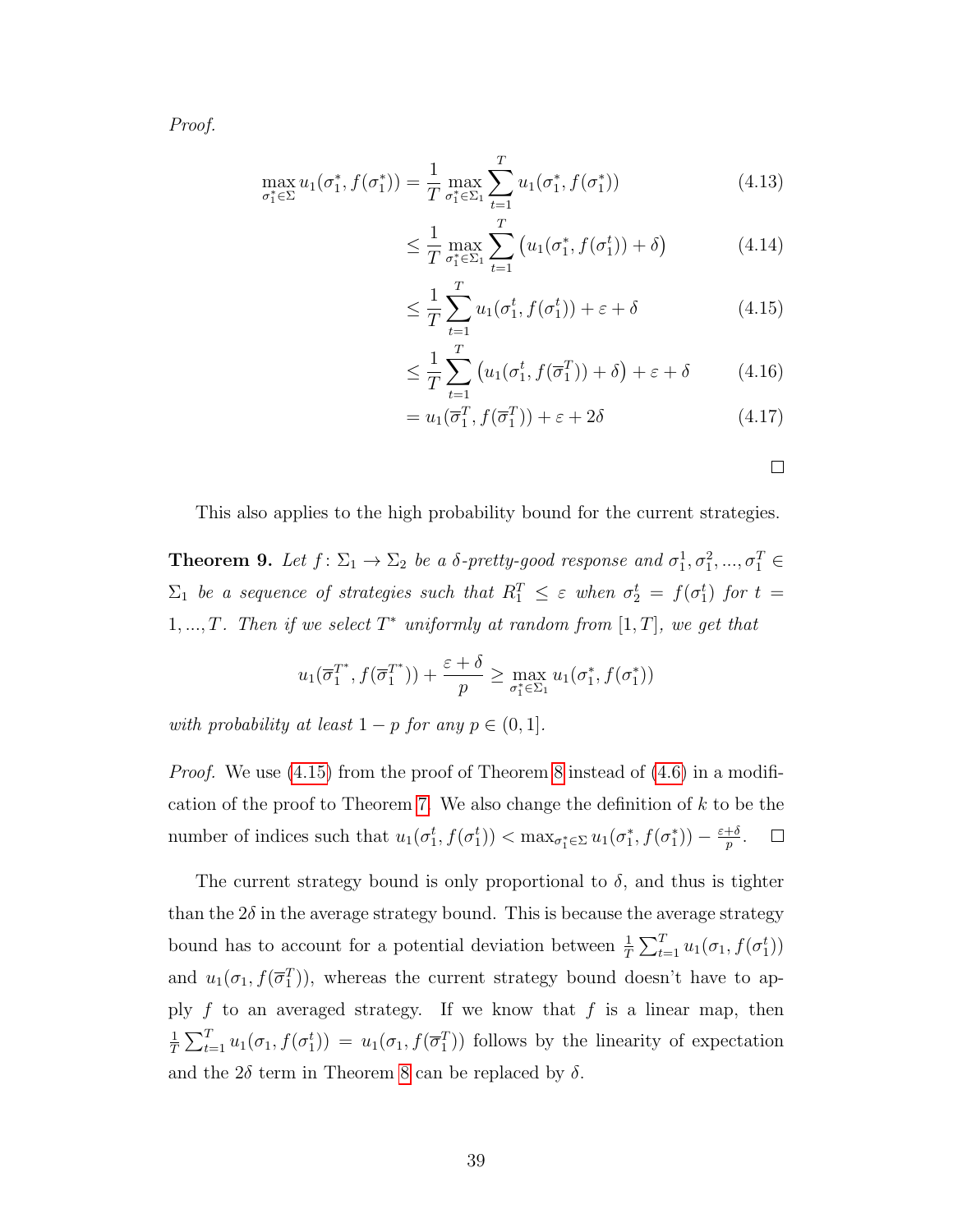### 4.2.2 Stochastic Response Functions

Although every response function is captured under the  $\delta$ -pretty good response theory for some  $\delta$ , the  $\delta$ -PGR condition might not always be a good measure of how far the function deviates from PGR behavior. For example, a stochastic response function might violate the PGR condition by a large difference in utility, but only with a small probability. We now consider functions that meet the PGR condition in expectation or with high probability.

A stochastic response function maps a strategy  $\sigma_1$  to a probability distribution over  $\Sigma_2$ . Equivalently, we can work with a probability distribution over response functions  $F \in \Delta_{\{f : \Sigma_1 \to \Sigma_2\}}$ . The idea of a response value function still holds for such distributions:  $v_F(\sigma_1) = E_{f \sim F}[u_1(\sigma_1, f(\sigma_1))]$ . The CFR-f algorithm is extended to sample a response function  $f_t \sim F$  on each iteration. We must also extend our notions of pretty-good response and no-regret learnable.

**Definition 16.** Let  $F \in \Delta_{\{f : \Sigma_{-i} \to \Sigma_i\}}$  be a probability distribution over response functions. We say that  $F$  is an expected pretty-good response if

$$
E_{f \sim F}[u_i(\sigma_{-i}, f(\sigma_{-i}))] \ge E_{f \sim F}[u_i(\sigma_{-i}, f(\sigma'_{-i}))]
$$
\n(4.18)

for all  $\sigma_{-i}, \sigma'_{-i} \in \Sigma_{-i}$ . We say that F is an expected  $\delta$ -pretty-good response if

$$
E_{f \sim F} \left[ u_i(\sigma_{-i}, f(\sigma_{-i})) \right] + \delta \ge E_{f \sim F} \left[ u_i(\sigma_{-i}, f(\sigma'_{-i})) \right] \tag{4.19}
$$

for all  $\sigma_{-i}, \sigma'_{-i} \in \Sigma_{-i}$ .

**Definition 17.** Let  $F \in \Delta_{\{f : \Sigma_1 \to \Sigma_2\}}$  be a probability distribution over response functions, and define  $\sigma_2^t = f_t(\sigma_1^t)$  for  $t = 1, ..., T$ , where each  $f_t \sim F$  is chosen independently.  $F$  is called **no-regret learnable** if for every sequence of strategies  $\sigma_1^1, \sigma_1^2, ..., \sigma_1^T \in \Sigma_1$  such that  $R_1^T \leq \varepsilon$ , we have that

$$
E_{f \sim F} \left[ u_1(\overline{\sigma}_1^T, f(\overline{\sigma}_1^T)) \right] + \varepsilon \ge \max_{\sigma_1^* \in \Sigma_1} E_{f \sim F} \left[ u_1(\sigma_1^*, f(\sigma_1^*)) \right]
$$

F is called no-regret δ-learnable if we choose  $f_1, ..., f_T$  ∼ F independently and for every sequence of strategies  $\sigma_1^1, \sigma_1^2, ..., \sigma_1^T \in \Sigma_1$  such that  $R_1^T \leq \varepsilon$ , we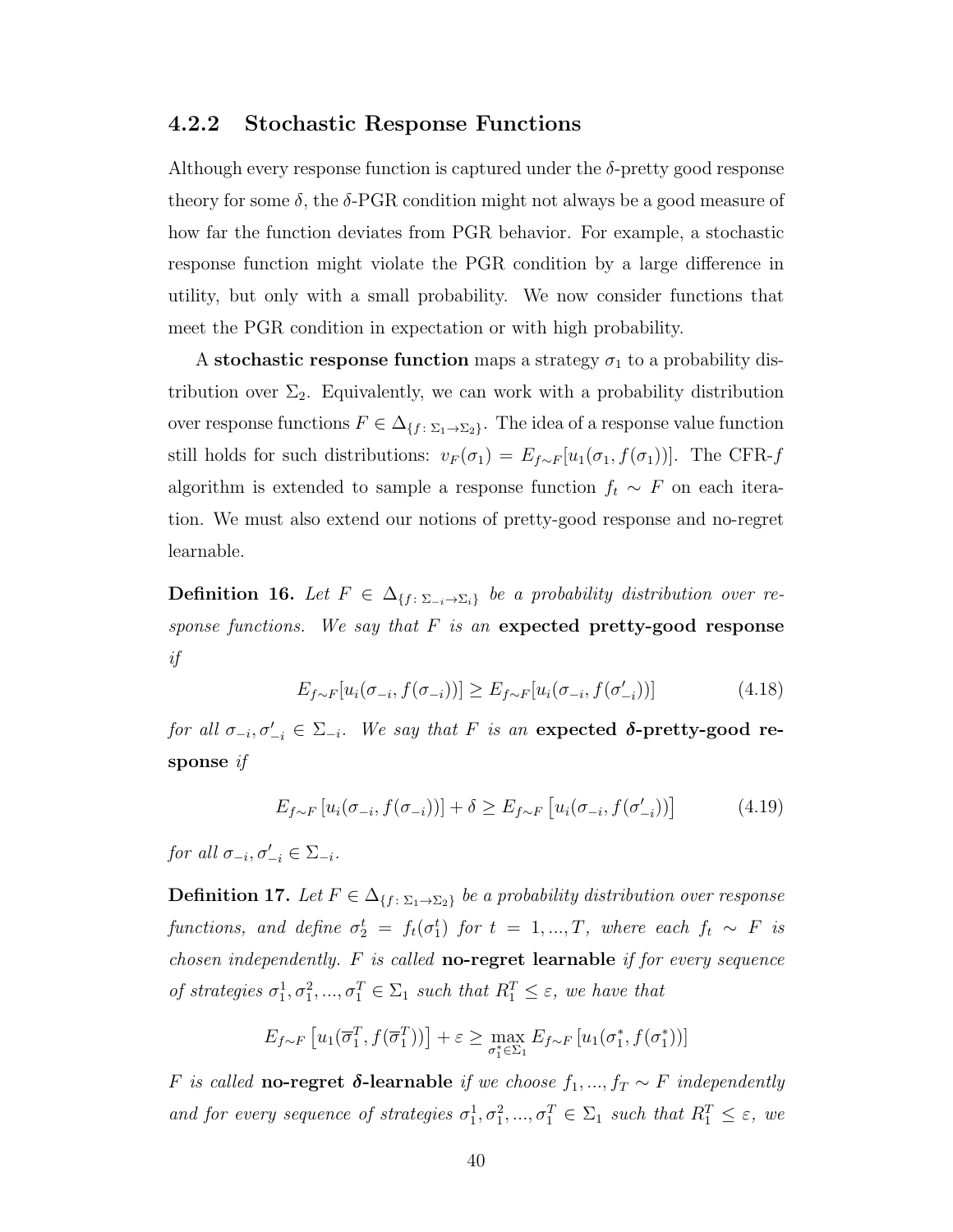have that

$$
E_{f \sim F} \left[ u_1(\overline{\sigma}_1^T, f(\overline{\sigma}_1^T)) \right] + \varepsilon + \delta \ge \max_{\sigma_1^* \in \Sigma_1} E_{f \sim F} \left[ u_1(\sigma_1^*, f(\sigma_1^*)) \right]
$$

Let  $u_{\text{max}} = \max_{\sigma_1 \in \Sigma_1, \sigma_2 \in \Sigma_2} u_1(\sigma_1, \sigma_2)$  be the maximum expected utility that player 1 can achieve and  $u_{\min} = \min_{\sigma_1 \in \Sigma_1, \sigma_2 \in \Sigma_2} u_1(\sigma_1, \sigma_2)$  be the minimum expected utility that player 1 can achieve (so  $\Delta_1 = u_{\text{max}} - u_{\text{min}}$ ). We now show that expected pretty-good responses are no-regret learnable.

<span id="page-48-2"></span>**Theorem 10.** Every F that is an expected  $\delta$ -pretty-good response is no-regret  $(2\delta + \gamma)$ -learnable with probability at least  $1 - 2\exp(-\frac{T^2\gamma^2}{2\Delta^2})$  $\frac{T^2\gamma^2}{2\Delta_1^2}$ ), for any  $\gamma > 0$ .

*Proof.* Let  $\sigma_1^1, \ldots, \sigma_1^T$  be a sequence of strategies such that  $R_1^T \leq \varepsilon$ , and let  $f_t \sim F$  be sampled independently for  $t = 1, ..., T$ .

Let  $\sigma_1^* \in \text{argmax}_{\sigma_1 \in \Sigma_1} E_{f \sim F}[u_1(\sigma_1, f(\sigma_1))]$ . If we assume each of the following:

$$
E_{f \sim F} \left[ \frac{1}{T} \sum_{t=1}^{T} u_1(\sigma_1^*, f(\sigma_1^t)) \right] \leq \frac{1}{T} \left[ \sum_{t=1}^{T} u_1(\sigma_1^*, f_t(\sigma_1^t)) \right] + \frac{1}{2} \gamma \tag{4.20}
$$

$$
\frac{1}{T} \sum_{t=1}^{T} u_1(\sigma_1^t, f_t(\sigma_1^t)) \le E_{f \sim F} \left[ \frac{1}{T} \sum_{t=1}^{T} u_1(\sigma_1^t, f(\sigma_1^t)) \right] + \frac{1}{2} \gamma \tag{4.21}
$$

then it follows that F is no-regret  $(2\delta + \gamma)$ -learnable:

$$
\max_{\sigma_1^* \in \Sigma_1} E_{f \sim F} \left[ u_1(\sigma_1^*, f(\sigma_1^*)) \right] = \frac{1}{T} \sum_{t=1}^T E_{f \sim F} \left[ u_1(\sigma_1^*, f(\sigma_1^*)) \right]
$$
(4.22)

<span id="page-48-1"></span><span id="page-48-0"></span>
$$
\leq \frac{1}{T} \left[ \sum_{t=1}^{T} E_{f \sim F} \left[ u_1(\sigma_1^*, f(\sigma_1^t)) \right] \right] + \delta \tag{4.23}
$$

$$
= E_{f \sim F} \left[ \frac{1}{T} \sum_{t=1}^{T} u_1(\sigma_1^*, f(\sigma_1^t)) \right] + \delta \tag{4.24}
$$

$$
\leq \frac{1}{T} \left[ \sum_{t=1}^{T} u_1(\sigma_1^*, f_t(\sigma_1^t)) \right] + \delta + \frac{1}{2}\gamma \tag{4.25}
$$

$$
\leq \frac{1}{T} \left[ \sum_{t=1}^{T} u_1(\sigma_1^t, f_t(\sigma_1^t)) \right] + \varepsilon + \delta + \frac{1}{2}\gamma \tag{4.26}
$$

$$
\leq E_{f \sim F} \left[ \frac{1}{T} \sum_{t=1}^{T} u_1(\sigma_1^t, f(\sigma_1^t)) \right] + \varepsilon + \delta + \gamma \quad (4.27)
$$

$$
\leq E_{f \sim F} \left[ \frac{1}{T} \sum_{t=1}^{T} u_1(\sigma_1^t, f(\overline{\sigma}_1^T)) \right] + \varepsilon + 2\delta + \gamma \tag{4.28}
$$

$$
= E_{f \sim F} \left[ u_1(\overline{\sigma}_1^T, f(\overline{\sigma}_1^T)) \right] + \varepsilon + 2\delta + \gamma \tag{4.29}
$$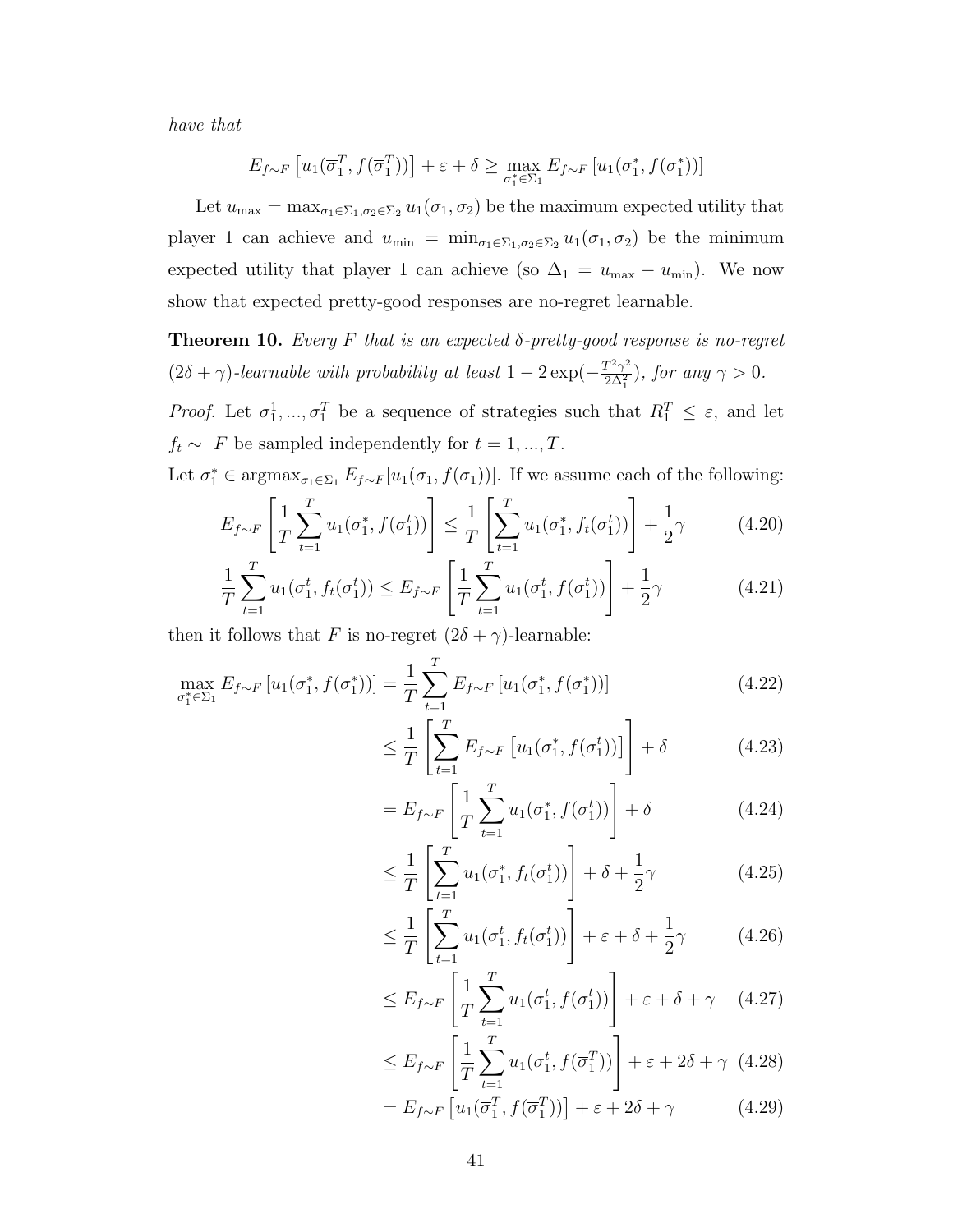Thus we can bound the overall probability that F is not no-regret  $(2\delta + \gamma)$ learnable by the probability that either [\(4.20\)](#page-48-0) or [\(4.21\)](#page-48-1) is false. Because  $f_1, ..., f_T$  are chosen independently, we can do this using Hoeffding's Inequality.

$$
\Pr\left[E_{f\sim F}\left[\frac{1}{T}\sum_{t=1}^{T}u_{1}(\sigma_{1}^{*},f(\sigma_{1}^{t}))\right]-\frac{1}{T}\sum_{t=1}^{T}u_{1}(\sigma_{1}^{*},f_{t}(\sigma_{1}^{t})) > \frac{1}{2}\gamma\right] \leq \exp\left(-\frac{T^{2}\gamma^{2}}{2\Delta_{1}^{2}}\right) \leq \exp\left(-\frac{T^{2}\gamma^{2}}{2\Delta_{1}^{2}}\right) \tag{4.30}
$$
\n
$$
\Pr\left[\frac{1}{T}\sum_{t=1}^{T}u_{1}(\sigma_{1}^{t},f_{t}(\sigma_{1}^{t})) - E_{f\sim F}\left[\frac{1}{T}\sum_{t=1}^{T}u_{1}(\sigma_{1}^{t},f(\sigma_{1}^{t}))\right] \geq \frac{1}{2}\gamma\right] \leq \exp\left(-\frac{T^{2}\gamma^{2}}{2\Delta_{1}^{2}}\right) \tag{4.31}
$$

The probability that either event is true is no more than the sum of their individual probabilities, which gives us the result.  $\Box$ 

Even if  $F$  is not a pretty-good response in expectation, it can be no-regret learnable if there is only a low probability  $p$  that a sample from it is not a pretty-good response. In this case, however, CFR-f does not converge fully to the optimal strategy according to  $v_F$ , but is only guaranteed to converge to a strategy that is within  $2p\Delta_1$  of optimal.

**Theorem 11.** Let  $F \in \Delta_{\{f : \Sigma_1 \to \Sigma_2\}}$  be a probability distribution over response functions such that for any  $\sigma_1, \sigma'_1 \in \Sigma_1$ , we have that  $u_1(\sigma_1, f(\sigma_1)) \leq$  $u_1(\sigma_1, f(\sigma'_1))$  with probability at least  $1-p$  given that  $f \sim F$ . Then F is noregret  $(2p\Delta_1 + \gamma)$ -learnable with probability at least  $1 - 2\exp(-\frac{T^2\gamma^2}{2\Delta^2})$  $\frac{1^2\gamma^2}{2\Delta_1^2}$ ), where  $\gamma$ is a free parameter.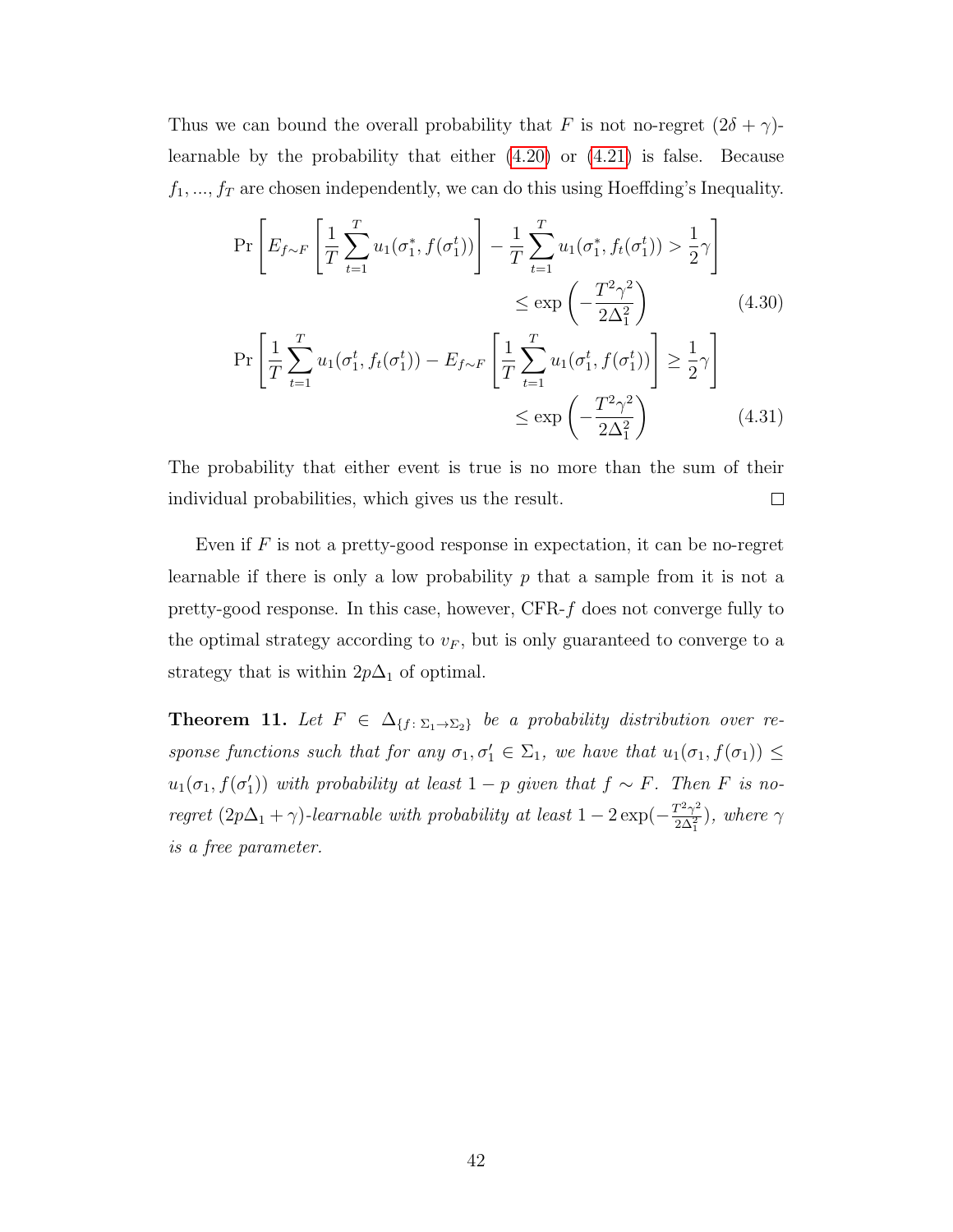Proof.

$$
E_{f \sim F} [u_1(\sigma_1, f(\sigma_1))]
$$
  
\n
$$
\leq E_{f \sim F} [u_1(\sigma_1, f(\sigma'_1)) | u_1(\sigma_1, f(\sigma_1)) \leq u_1(\sigma_1, f(\sigma'_1))]
$$
  
\n
$$
* \Pr [u_1(\sigma_1, f(\sigma_1)) \leq u_1(\sigma_1, f(\sigma'_1))]
$$
  
\n
$$
+ u_{\max} (1 - \Pr [u_1(\sigma_1, f(\sigma_1)) \leq u_1(\sigma_1, f(\sigma'_1))])
$$
(4.32)  
\n
$$
= E_{f \sim F} [u_1(\sigma_1, f(\sigma'_1))]
$$
  
\n
$$
- E_{f \sim F} [u_1(\sigma_1, f(\sigma'_1)) | u_1(\sigma_1, f(\sigma_1)) > u_1(\sigma_1, f(\sigma'_1))]
$$
  
\n
$$
* (1 - \Pr [u_1(\sigma_1, f(\sigma_1)) \leq u_1(\sigma_1, f(\sigma'_1))])
$$
  
\n
$$
+ u_{\max} (1 - \Pr [u_1(\sigma_1, f(\sigma_1)) \leq u_1(\sigma_1, f(\sigma'_1))])
$$
(4.33)  
\n
$$
\leq E_{f \sim F} [u_1(\sigma_1, f(\sigma'_1))]
$$
  
\n
$$
- u_{\min} (1 - \Pr [u_1(\sigma_1, f(\sigma_1)) \leq u_1(\sigma_1, f(\sigma'_1))])
$$
  
\n
$$
+ u_{\max} (1 - \Pr [u_1(\sigma_1, f(\sigma_1)) \leq u_1(\sigma_1, f(\sigma'_1))])
$$
  
\n
$$
\leq E_{f \sim F} [u_1(\sigma_1, f(\sigma'_1))] + \Delta_1 (1 - (1 - p))
$$
(4.34)  
\n
$$
= E_{f \sim F} [u_1(\sigma_1, f(\sigma'_1))] + p\Delta_1
$$
(4.35)

Thus F is an expected  $p\Delta_1$ -pretty-good response, and the result follows by Theorem [10.](#page-48-2)  $\Box$ 

## <span id="page-50-0"></span>4.3 A Generalization of Restricted Nash Responses

As we discussed in Section [2.6,](#page-28-0) Restricted-Nash Responses are a technique for creating strategies that do well against an opponent model while limiting the RNR strategy's own exploitability. Theorem [5](#page-29-0) shows what happens when we have a best response to an opponent which mixes between a static strategy and a best-response. We generalize this theorem to allow for any response functions.

For two response function  $f, g \colon \Sigma_1 \to \Sigma_2$ , define  $f \circ^p g$  to be their mixture such that  $(f \circ^p g)(\sigma_1) = f(\sigma_1)$  with probability p and  $(f \circ^p g)(\sigma_1) = g(\sigma_1)$  with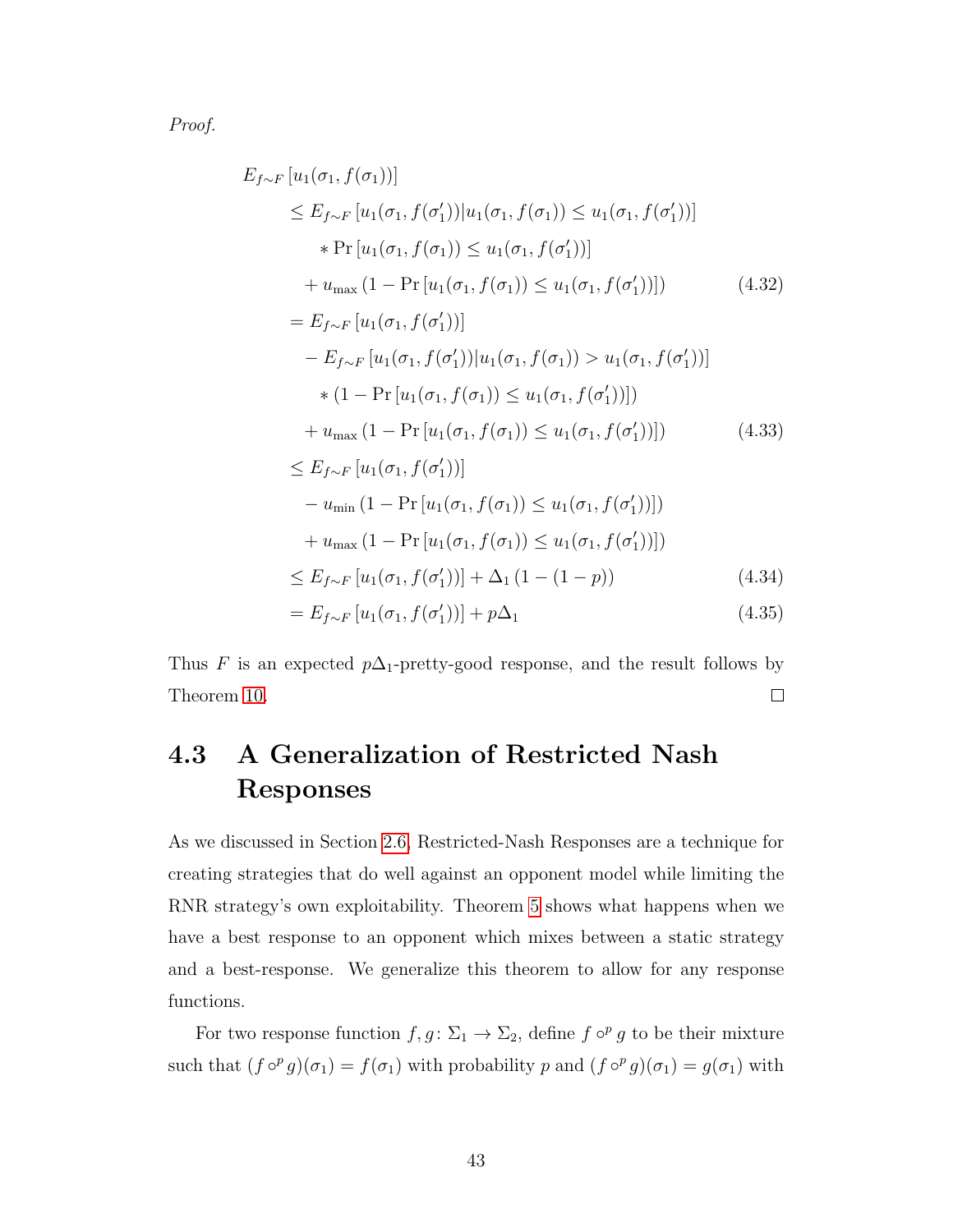probability  $1 - p^2$  $1 - p^2$  Define

$$
\Sigma_1^{f,\varepsilon-\text{safe}} = \{ \sigma_1 \in \Sigma_1 \colon u_1(\sigma_1, f(\sigma_1)) \ge \max_{\sigma_1^* \in \Sigma_1} u_1(\sigma_1^*, f(\sigma_1^*)) - \varepsilon \}
$$
(4.36)

to be the set of strategies that achieve a utility within  $\varepsilon$  of optimal when played against an opponent that responds with  $f$ . For a best-response function  $BR$ ,  $\Sigma_1^{BR,\varepsilon-\text{safe}}$  $B_{1}^{B_{R,\varepsilon-\text{safe}}}$  is the same as  $\Sigma_1^{\varepsilon-\text{safe}}$ , the set of  $\varepsilon$ -safe strategies as presented in [\[23\]](#page-74-0).

<span id="page-51-4"></span>**Theorem 12.** For any response functions f and q and any  $p \in (0, 1]$ , if there is an  $\phi > 0$  and a  $\sigma_1 \in \Sigma_1$  such that

<span id="page-51-1"></span>
$$
u_1(\sigma_1, (f \circ^p g)(\sigma_1)) \ge u_1(\sigma'_1, (f \circ^p g)(\sigma'_1)) - \phi \tag{4.37}
$$

for all  $\sigma'_1 \in \Sigma_1$ , then there is some  $\varepsilon$  such that  $\sigma_1 \in \Sigma_1^{g, \varepsilon - safe}$  and

$$
u_1(\sigma_1, f(\sigma_1)) \ge \max_{\sigma_1^* \in \Sigma_1^{g, \varepsilon - s a f e}} u_1(\sigma_1^*, f(\sigma_1^*)) - \phi
$$
 (4.38)

Proof. Let  $\varepsilon = \max_{\sigma_1^* \in \Sigma_1} u_1(\sigma_1^*, g(\sigma_1^*)) - u_1(\sigma_1, g(\sigma_1)).$  Clearly for this  $\varepsilon$ , we have  $\sigma_1 \in \Sigma_1^{g,\varepsilon-\text{safe}}$  $_{1}^{g,\varepsilon-\text{safe}}$ . Then we get:

$$
u_1(\sigma_1, (f \circ^p g)(\sigma_1)) = pu_1(\sigma_1, f(\sigma_1)) + (1 - p)u_1(\sigma_1, g(\sigma_1))
$$
\n(4.39)

<span id="page-51-2"></span>
$$
= pu_1(\sigma_1, f(\sigma_1)) + (1 - p) (\max_{\sigma_1^* \in \Sigma_1} u_1(\sigma_1^*, g(\sigma_1^*)) - \varepsilon) \tag{4.40}
$$

Pluggin any arbitrary  $\sigma'_1 \in \sum_1^{g,\varepsilon-\text{safe}}$  $_{1}^{g,\varepsilon-\text{safe}}$  into  $(4.37)$ , we also get:

$$
u_1(\sigma_1, (f \circ^p g)(\sigma_1)) \ge u_1(\sigma'_1, (f \circ^p g)(\sigma'_1)) - \phi \tag{4.41}
$$

<span id="page-51-3"></span>
$$
= pu_1(\sigma'_1, f(\sigma'_1)) + (1 - p)u_1(\sigma'_1, g(\sigma'_1)) - \phi \qquad (4.42)
$$

$$
\geq pu_1(\sigma'_1, f(\sigma'_1)) + (1-p)(u_1(\sigma_1^*, g(\sigma_1^*)) - \varepsilon) - \phi \quad (4.43)
$$

By subtracting [\(4.40\)](#page-51-2) from [\(4.43\)](#page-51-3) and rearranging, we get  $u_1(\sigma_1, f(\sigma_1)) \ge$  $u_1(\sigma'_1, f(\sigma'_1)) - \phi$ . Because this is true for every  $\sigma'_1 \in \Sigma_1^{g,\varepsilon-\text{safe}}$  $j_1^{\mathcal{G},\varepsilon-\text{safe}}$ , we get our desired result.  $\Box$ 

<span id="page-51-0"></span><sup>&</sup>lt;sup>2</sup>As we saw when discussing an average strategy (Section [2.1.1\)](#page-14-0), we can also find a behavioral strategy equivalent to  $(f \circ^p g)(\sigma_1)$  by performing a weighted average of  $f(\sigma_1)$ and  $g(\sigma_1)$  at each information set.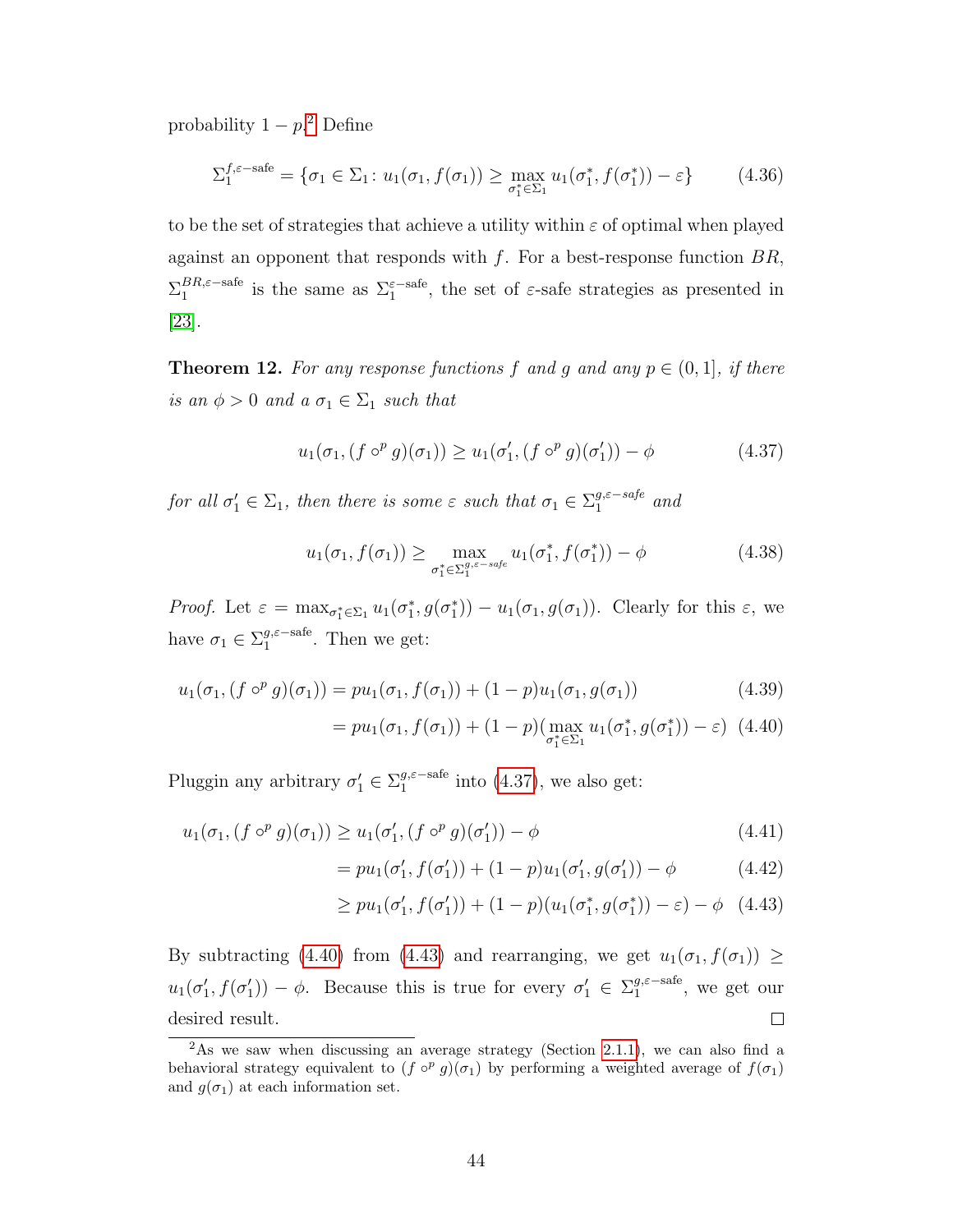By choosing f to output a static strategy  $(f(\sigma_1) = \sigma_2)$  and g to be a best-response  $(g(\sigma_1) \in \arg\max_{\sigma_2^* \in \Sigma_2} u_2(\sigma_1, \sigma_2^*)$ , we see that Theorem [5](#page-29-0) is a special case of Theorem [12.](#page-51-4) Theorem [12](#page-51-4) thus allows us to generalize a tradeoff between exploitation and exploitability to a tradeoff between performance by any two response value functions. In order to find the strategies that allow such a tradeoff, we must find strategies that satisfy the assumption in Theorem [12.](#page-51-4) We can do this with a modified form of the RNR algorithm.

**Corollary 1.** Let  $\sigma_1^1, ..., \sigma_1^T$  be a sequence of strategies for player 1 such that  $R_1^T \leq \phi$  (where phi > 0). For any pretty-good response functions f and g, let the strategies for player 2 be defined such that  $\sigma_2^t = (f \circ^p g)(\sigma_1^t)$  for each time step  $t = 1, ..., T$ . Then there is some  $\varepsilon$  such that  $\overline{\sigma}_1^T \in \Sigma_1^{g, \varepsilon - safe}$  and

$$
u_1(\overline{\sigma}_1^T, f(\overline{\sigma}_1^T)) \ge \max_{\sigma_1^* \in \Sigma_1^{g,\varepsilon - safe}} u_1(\sigma_1^*, f(\sigma_1^*)) - \phi \tag{4.44}
$$

*Proof.* Because f and g are pretty-good responses, so is  $f \circ^p g$ :

$$
u_1(\sigma_1, (f \circ^p g)(\sigma_1) = pu_1(\sigma_1, f(\sigma_1)) + (1 - p)u_1(\sigma_1, g(\sigma_1))
$$
 (4.45)

$$
\leq pu_1(\sigma_1, f(\sigma'_1)) + (1 - p)u_1(\sigma_1, g(\sigma'_1)) \tag{4.46}
$$

$$
= u_1(\sigma_1, (f \circ^p g)(\sigma'_1)) \tag{4.47}
$$

Then by Theorem [6,](#page-42-1) we know that

$$
u_1(\overline{\sigma}_1^T, (f \circ^p g)(\overline{\sigma}_1^T)) \ge \max_{\sigma_1^* \in \Sigma_1} u_1(\sigma_1^*, (f \circ^p g)(\sigma_1^*)) - \phi \tag{4.48}
$$

and the result follows by Theorem [12.](#page-51-4)

This corollary shows that if we run CFR- $(f \circ^p g)$  for pretty-good responses f and g, the CFR player's average strategy converges to a strategy that maximizes performance against  $f$  within a set of strategies with bounded loss against g. Again, by using a static strategy for f and a best-response for  $g$ , we get an algorithm which produces RNR strategies.

In Chapter [3](#page-30-0) we showed that PGRs can be useful as an evaluation tool, either replacing or supplementing exploitability. This corollary also shows how we can use the response value function  $v_f$  induced by a PGR f as a metric in

 $\Box$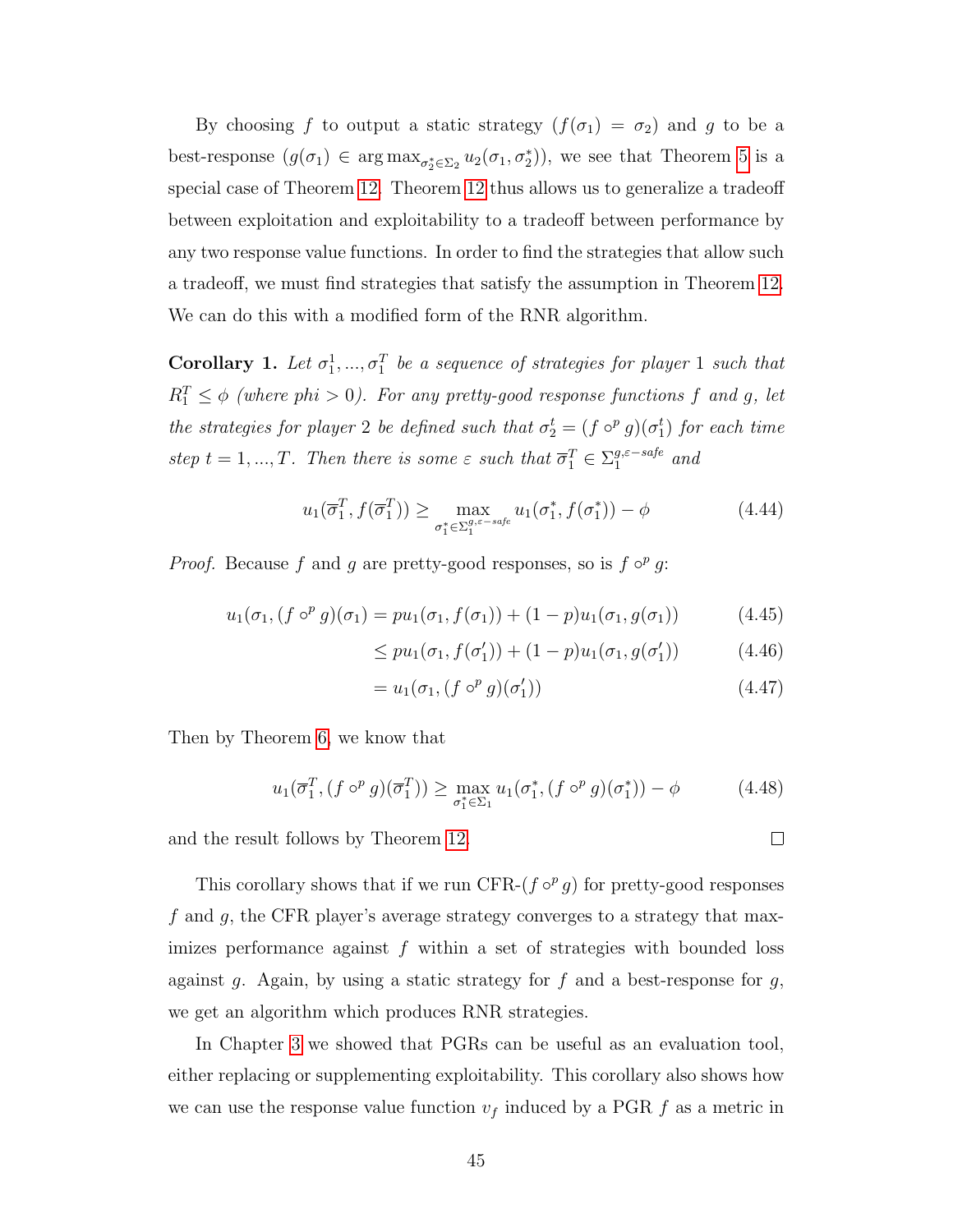the RNR technique instead of exploitability. By having player 2 mix between a static strategy  $\sigma_2$  and a pretty-good response  $f(\sigma_1^t)$ , we see that  $\overline{\sigma}_1^T$  converges to a strategy that is a best-response against  $\sigma_2$  within the set  $\Sigma_1^{f, \varepsilon-\text{safe}}$ . Thus we can find a strategy that exploits  $\sigma_2$  while bounding its loss against any specific PGR, not just a best-response.

#### 4.3.1 Regret Minimization and Best-Responses

Above, we showed convergence if player 2 mixes between a static strategy and a best-response. In the actual RNR implementation, though, the RNR opponent uses a regret minimization algorithm (i.e. CFR) instead of a best-response, because CFR iterations are computationally cheaper and the algorithm converges faster. Noting again that an  $f$  that always returns a static strategy  $(f(\sigma_1) = \sigma_2)$  is a pretty-good response, we generalize the RNR algorithm by having the response player mix between a regret minimization algorithm and a pretty-good response. Ultimately, we show that this algorithm converges as if the opponent had used a best-response whenever he actually used the regret minimization algorithm. From the results in the previous section, this thus lets us find  $\varepsilon$ -safe strategies that maximize performance against PGRs, while avoiding the cost of running a best-response computation on each iteration.

Because we are now dealing with a regret minimization algorithm that is only run probabilistically on each iteration, we introduce a new notation instead of discussing sequences that minimize regret. During an iterated game over T time steps, a regret minimization algorithm  $\mathcal A$  operates by specifying a strategy  $\sigma_{i,\mathcal{A}}^{t}$  for player i at each time  $t = 1, ..., T$ . The choice of  $\sigma_{i,\mathcal{A}}^{t}$ is a function of each of the observed previous utilities  $u_i(\sigma_{i,\mathcal{A}}^{t'}, \sigma_{-}^{t'}$  $t'_{-i}$ ) for  $t' =$ 1, ...,  $t-1$ . In the original RNR implementation, the opponent only runs A on each iteration with probability  $1-p$ . Formally, we can say the RNR opponent samples a set of time steps  $\mathcal{T} \subseteq \{1, ..., T\}$  such that  $t \in \mathcal{T}$  with independent probability  $1 - p$  for each  $t \in \{1, ..., T\}$ . We say  $K = |\mathcal{T}|$  is the number of such sampled time steps (so  $\mathbb{E}[K] = (1-p)T$ ), and label the elements of  $\mathcal T$ as  $t_{j_1},..., t_{j_K}$ . Then for the RNR opponent,  $\sigma_2^{t_{j_k}} = \sigma_{2,\mathcal{A}}^{j_k}$  for each  $t_{j_1} \in \mathcal{T}$ , and A only receives the inputs  $u_2(\sigma_1^{t_{j_{k'}}}, \sigma_{2,\mathcal{A}}^{j_{k'}})$  for  $k' = 1, ..., k-1$ . On time steps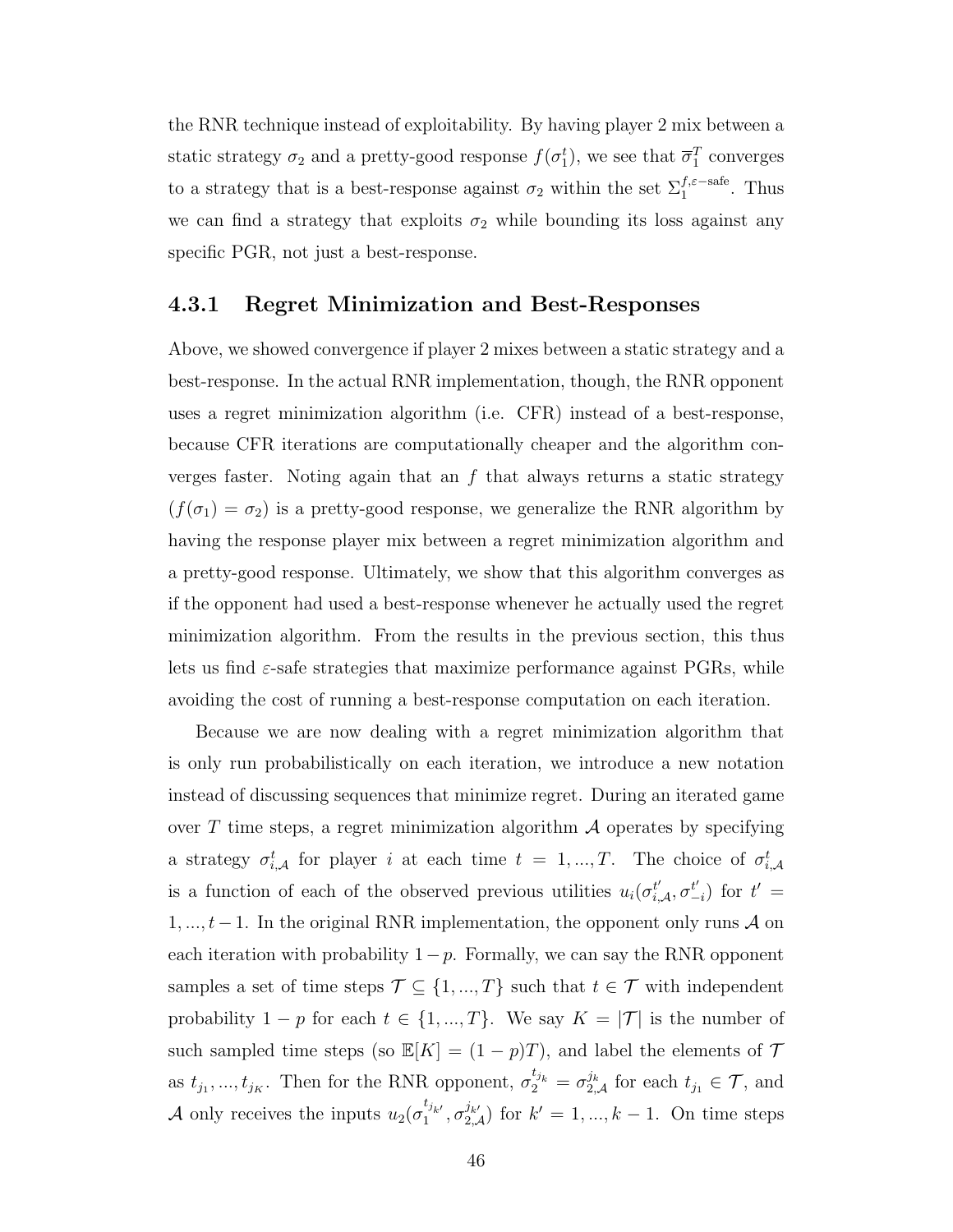$t \notin \mathcal{T}$ , the opponent sets  $\sigma_2^t = \sigma_2^t$ , where  $\sigma_2^t$  is the fixed opponent model played by the opponent with probability p, and  $A$  receives no input.

Using this notation, we prove the following lemma which is useful when analyzing players that do regret minimization on each iteration with some probability less than 1.

<span id="page-54-4"></span>**Lemma 2.** Let A be a regret algorithm that guarantees  $R_2^K \leq \varepsilon$  (where  $\varepsilon > 0$ ). Let  $\sigma_2^t$  be chosen on each time step  $t = 1, ..., T$  such that with probability  $0 < p \leq 1, \sigma_2^t$  is assigned by regret minimization algorithm  ${\cal A},$  and with probability  $1-p$ ,  $\sigma_2^t$  is set to any arbitrary strategy. Then the following holds

$$
\frac{1}{T} \max_{\sigma_2^* \in \Sigma_2} \sum_{t=1}^T \left( u_2(\sigma_1^t, \sigma_2^*) - u_2(\sigma_1^t, \sigma_{2, \mathcal{A}}^t) \right) \le \varepsilon
$$
\n(4.49)

where  $\sigma_{2,\mathcal{A}}^{t}$  is the strategy that  $\mathcal A$  would select on iteration t if  $\mathcal A$  were queried. *Proof.* Because  $\mathcal{T}$  is a random sample of  $\{1, ..., T\}$  we have that for any  $\sigma''_2 \in \Sigma_2$ 

$$
\frac{1}{K} \max_{\sigma_2^* \in \Sigma_2} \sum_{k=1}^K u_2(\sigma_1^{t_{j_k}}, \sigma_2^*) \ge \frac{1}{K} \sum_{k=1}^K u_2(\sigma_1^{t_{j_k}}, \sigma_2'')
$$
\n(4.50)

<span id="page-54-0"></span>
$$
= \mathbb{E}_{\mathcal{T}}\left[\frac{1}{K}\sum_{t \in \mathcal{T}} u_2(\sigma_1^t, \sigma_2'')\right]
$$
 (4.51)

<span id="page-54-2"></span><span id="page-54-1"></span>
$$
= \frac{1}{T} \sum_{t=1}^{T} u_2(\sigma_1^t, \sigma_2'')
$$
 (4.52)

Step [4.51](#page-54-0) is due to the linearity of expectation, step [4.52](#page-54-1) is because the expected mean of a sample is equal to the mean of the set sampled from. Because this is true for every  $\sigma''_2 \in \Sigma_2$ , it must be the case that

$$
\frac{1}{K} \max_{\sigma_2^* \in \Sigma_2} \sum_{k=1}^K u_2(\sigma_1^{t_{j_k}}, \sigma_2^*) \ge \frac{1}{T} \max_{\sigma_2^* \in \Sigma_2} \sum_{t=1}^T u_2(\sigma_1^t, \sigma_2^*)
$$
\n(4.53)

Again, because the expected mean of a sample is equal to the mean of the set sampled from, we have

<span id="page-54-3"></span>
$$
\frac{1}{K} \sum_{k=1}^{K} u_2(\sigma_1^{t_{j_k}}, \sigma_{2,\mathcal{A}}^{t_{j_k}}) = \frac{1}{T} \sum_{t=1}^{T} u_2(\sigma_1^t, \sigma_{2,\mathcal{A}}^t)
$$
(4.54)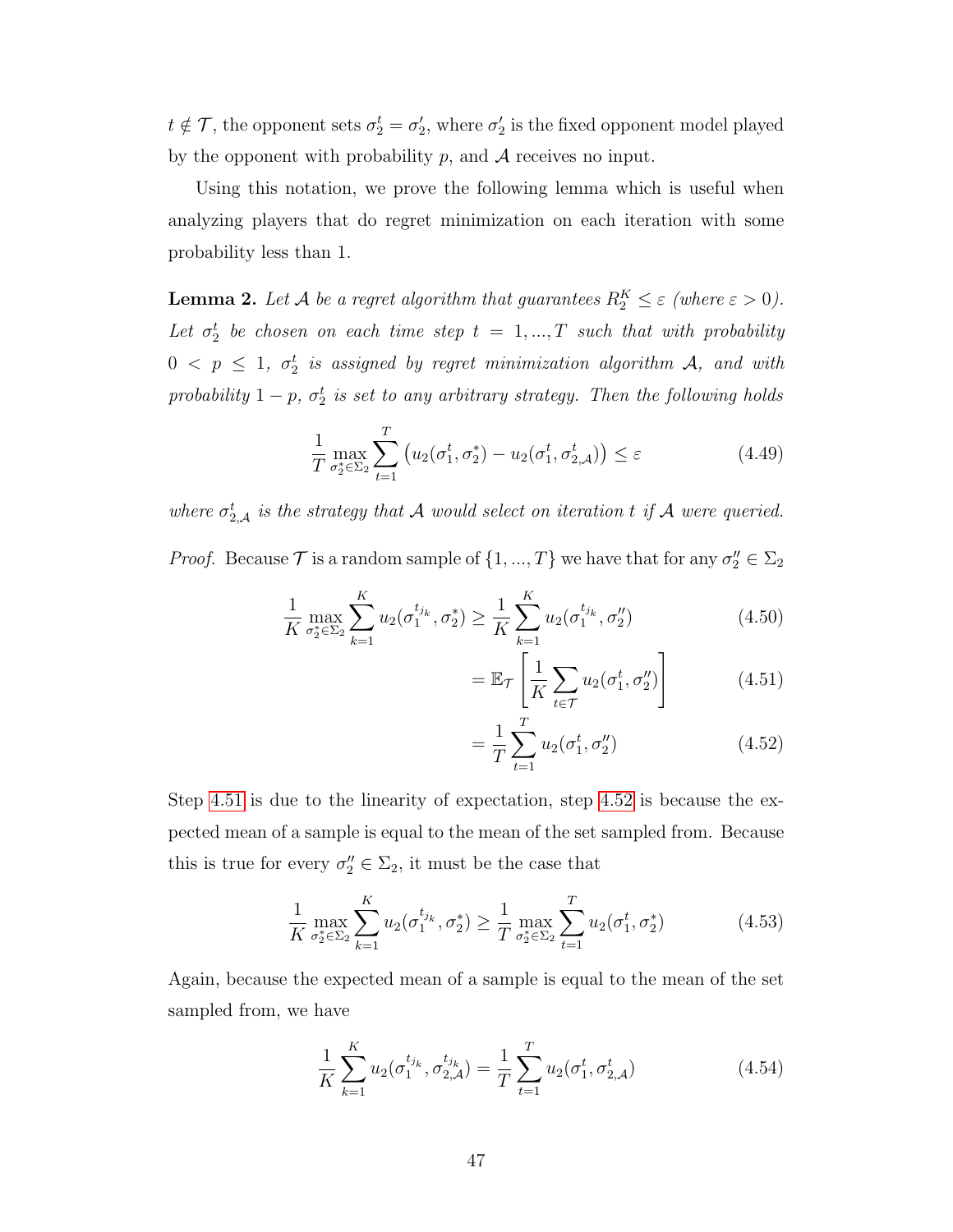The regret minimization guarantee of  $A$  shows

$$
\frac{1}{K} \max_{\sigma_2^* \in \Sigma_2} \sum_{k=1}^K \left( u_2(\sigma_1^{t_{j_k}}, \sigma_2^*) - u_2(\sigma_1^{t_{j_k}}, \sigma_{2, \mathcal{A}}^{t_{j_k}}) \right) \le \varepsilon
$$
\n(4.55)

By applying [\(4.53\)](#page-54-2) to the left side of the sum and [\(4.54\)](#page-54-3) to the right side of the sum, we get the result.  $\Box$ 

Using the lemma, we can now analyze an algorithm that mixes between regret minimization and a pretty-good response.

<span id="page-55-2"></span>**Theorem 13.** Let A be a regret algorithm that guarantees  $R_i^T \leq \varepsilon_i$  (where  $\varepsilon_i > 0$  and  $\varepsilon_i = o(1)$ , and let  $f: \Sigma_1 \to \Sigma_2$  be a pretty-good response. For  $t = 1, ..., T$  let  $\sigma_1^t = \sigma_{1,\mathcal{A}}^t$  be assigned by  $\mathcal{A}$ , and let  $\sigma_2^t$  be chosen such that  $\sigma_2^t = f(\sigma_1^t)$  with probability  $p \in (0,1]$  and  $\sigma_2^t = \sigma_{2,\mathcal{A}}^t$  with probability  $1-p$ . Then the average strategy for player 1 satisfies

<span id="page-55-0"></span>
$$
u_1(\overline{\sigma}_1^T, (f \circ^p BR)(\overline{\sigma}_1^T)) \ge u_1(\sigma'_1, (f \circ^p BR)(\sigma'_1)) - |o(1)| \tag{4.56}
$$

for all  $\sigma'_1 \in \Sigma_1$ , where BR is a best-response function defined as  $BR(\sigma_1)$  =  $\arg \max_{\sigma_2^* \in \Sigma_2} u_2(\sigma_1, \sigma_2^*)$ .

Proof. We start by proving the following:

<span id="page-55-1"></span>
$$
u_1(\overline{\sigma}_1^T, \overline{\sigma}_2^T) \ge \max_{\sigma_1^* \in \Sigma_1} u_1(\sigma_1^*, \overline{\sigma}_2^T) - |o(1)| \tag{4.57}
$$

$$
u_2(\overline{\sigma}_1^T, \overline{\sigma}_2^T) \ge pu_2(\overline{\sigma}_1^T, f(\overline{\sigma}_1^T)) + (1 - p) (\max_{\sigma_2^* \in \Sigma_2} u_2(\overline{\sigma}_1^T, \sigma_2^*)) - |o(1)| \qquad (4.58)
$$

These equations show that  $\bar{\sigma}_1^T$  converges to a best-response to  $\bar{\sigma}_2^T$ , and  $\bar{\sigma}_2^T$ converges to a mixture between  $f(\overline{\sigma}_1^T)$  and a best-response.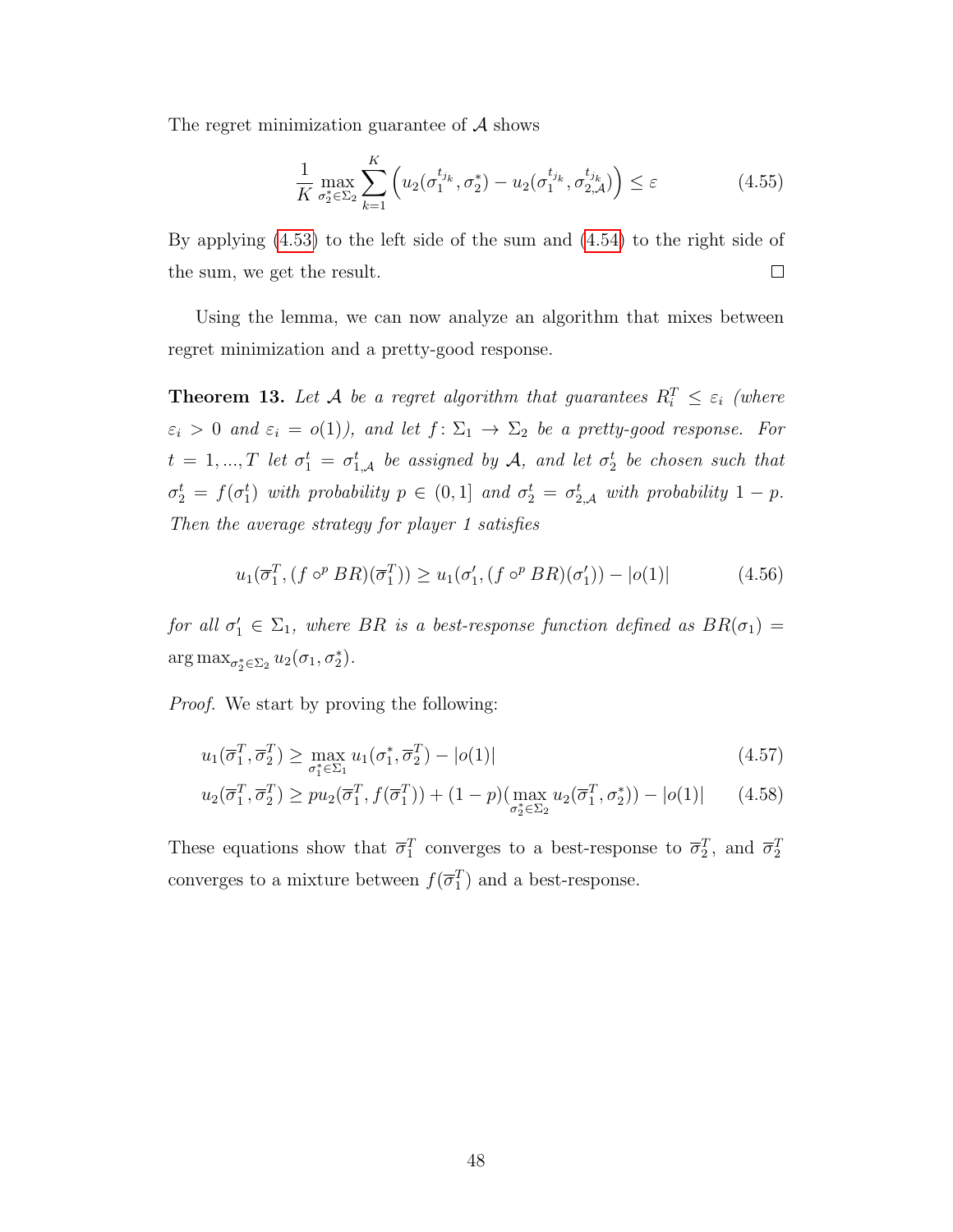We first prove [\(4.57\)](#page-55-0).

$$
u_1(\overline{\sigma}_1^T, \overline{\sigma}_2^T) = \frac{1}{T} \sum_{t=1}^T u_1(\overline{\sigma}_1^T, \sigma_2^t)
$$
\n(4.59)

$$
= \frac{1}{T} \sum_{t=1}^{T} \left( pu_1(\overline{\sigma}_1^T, f(\sigma_1^t)) + (1 - p)u_1(\overline{\sigma}_1^T, \sigma_{2, \mathcal{A}}^t) \right)
$$
(4.60)

<span id="page-56-0"></span>
$$
\geq p \frac{1}{T} \sum_{t=1}^{T} u_1(\overline{\sigma}_1^T, f(\overline{\sigma}_1^T)) + (1-p) \frac{1}{T} \min_{\sigma_2^* \in \Sigma^2} \sum_{t=1}^{T} u_1(\overline{\sigma}_1^T, \sigma_2^*)
$$
(4.61)

<span id="page-56-2"></span>
$$
\geq pu_1(\overline{\sigma}_1^T, f(\overline{\sigma}_1^T)) + (1-p)\frac{1}{T}\sum_{t=1}^T u_1(\sigma_1^t, \sigma_{2,\mathcal{A}}^t) - (1-p)|o(1)| \quad (4.62)
$$

$$
= p \frac{1}{T} \sum_{t=1}^{T} u_1(\sigma_1^t, f(\overline{\sigma}_1^T)) + (1-p) \frac{1}{T} \sum_{t=1}^{T} u_1(\sigma_1^t, \sigma_{2,\mathcal{A}}^t) - |o(1)| \qquad (4.63)
$$

<span id="page-56-1"></span>
$$
\geq p \frac{1}{T} \sum_{t=1}^{T} u_1(\sigma_1^t, f(\sigma_1^t)) + (1-p) \frac{1}{T} \sum_{t=1}^{T} u_1(\sigma_1^t, \sigma_2^t) - |o(1)| \tag{4.64}
$$

$$
=\frac{1}{T}\sum_{t=1}^{T}u_{1}(\sigma_{1}^{t},\sigma_{2}^{t})-|o(1)|
$$
\n(4.65)

<span id="page-56-3"></span>
$$
\geq \frac{1}{T} \max_{\sigma_1^* \in \Sigma_1} \sum_{t=1}^T u_1(\sigma_1^*, \sigma_2^t) - |o(1)| - |o(1)| \tag{4.66}
$$

$$
= \max_{\sigma_1^* \in \Sigma_1} u_1(\sigma_1^*, \overline{\sigma}_2^T) - |o(1)| \tag{4.67}
$$

Steps [4.61](#page-56-0) and [4.64](#page-56-1) use the PGR condition on the left sum. Step [4.62](#page-56-2) uses Lemma [2](#page-54-4) and that  $\varepsilon_2 = o(1)$ , and step [4.66](#page-56-3) uses that  $R_1^T \leq \varepsilon_1$  and  $\varepsilon_1 = o(1)$ .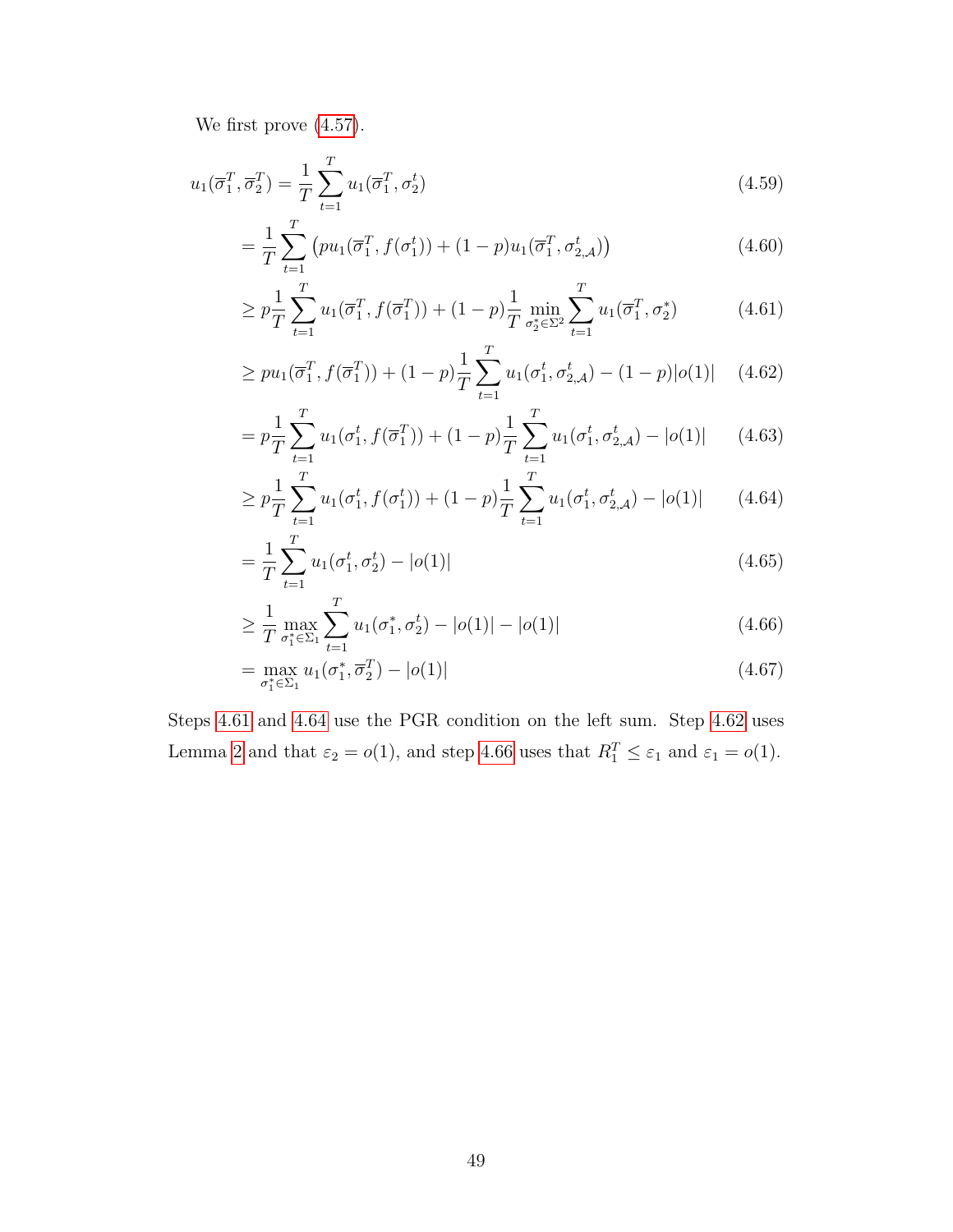We now prove [\(4.58\)](#page-55-1)

$$
u_2(\overline{\sigma}_1^T, \overline{\sigma}_2^T) = \frac{1}{T} \sum_{t=1}^T u_2(\overline{\sigma}_1^T, \sigma_2^t)
$$
\n(4.68)

$$
\geq \frac{1}{T} \min_{\sigma_1^* \in \Sigma_1} \sum_{t=1}^T u_2(\sigma_1^*, \sigma_2^t) \tag{4.69}
$$

<span id="page-57-0"></span>
$$
\geq \frac{1}{T} \sum_{t=1}^{T} u_2(\sigma_1^t, \sigma_2^t) - |o(1)| \tag{4.70}
$$

$$
= \frac{1}{T} \sum_{t=1}^{T} \left( pu_2(\sigma_1^t, f(\sigma_1^t)) + (1 - p)u_2(\sigma_1^t, \sigma_{2, \mathcal{A}}^t) \right) - |o(1)| \tag{4.71}
$$

$$
\geq p \frac{1}{T} \sum_{t=1}^{T} u_2(\sigma_1^t, f(\overline{\sigma}_1^T)) + (1-p) \frac{1}{T} \max_{\sigma_2^* \in \Sigma_2} \sum_{t=1}^{T} u_2(\sigma_1^t, \sigma_2^*) - (1-p)|o(1)| - |o(1)| \tag{4.72}
$$

<span id="page-57-1"></span>
$$
= p u_2(\overline{\sigma}_1^T, f(\overline{\sigma}_1^T)) + (1 - p) (\max_{\sigma_2^* \in \Sigma_2} u_1(\overline{\sigma}_1^T, \sigma_2^*)) - |o(1)| \qquad (4.73)
$$

Step [4.70](#page-57-0) uses  $R_1^T \leq \varepsilon_1$  and  $\varepsilon_1 = o(1)$ , and step [4.72](#page-57-1) uses the PGR condition on the left sum and Lemma [2](#page-54-4) on the right sum.

Using [\(4.57\)](#page-55-0) and [\(4.58\)](#page-55-1) we now show the following for arbitrary  $\sigma'_1 \in \Sigma_1$ :

$$
pu_1(\overline{\sigma}_1^T, f(\overline{\sigma}_1^T)) + (1 - p) \left( \min_{\sigma_2^* \in \Sigma_2} u_1(\overline{\sigma}_1^T, \sigma_2^*) \right)
$$
  
 
$$
\ge u_1(\overline{\sigma}_1^T, \overline{\sigma}_2^T) - |o(1)| \tag{4.74}
$$

$$
\geq \max_{\sigma_1^* \in \Sigma_1} u_1(\sigma_1^*, \overline{\sigma}_2^T) - |o(1)| - |o(1)| \tag{4.75}
$$

$$
\geq u_1(\sigma_1', \overline{\sigma}_2^T) - |o(1)| \tag{4.76}
$$

$$
= \frac{1}{T} \sum_{t=1}^{T} \left( pu_1(\sigma'_1, f(\sigma_1^t) + (1-p)u_1(\sigma'_1, \sigma_{2,\mathcal{A}}^t) \right) - |o(1)| \tag{4.77}
$$

$$
\geq \frac{1}{T} \sum_{t=1}^{T} \left( p u_1(\sigma'_1, f(\sigma'_1)) + (1-p) \min_{\sigma_2^* \in \Sigma_2} u_1(\sigma'_1, \sigma_2^*) \right) \tag{4.78}
$$

$$
= p u_1(\sigma'_1, f(\sigma'_1)) + (1-p) \min_{\sigma_2^* \in \Sigma_2} u_1(\sigma'_1, \sigma_2^*)
$$
\n(4.79)

The result follows by linearity of expectation.

This shows that the average strategy for player 1 converges to a strategy that maximizes performance against an opponent that mixes between the

 $\Box$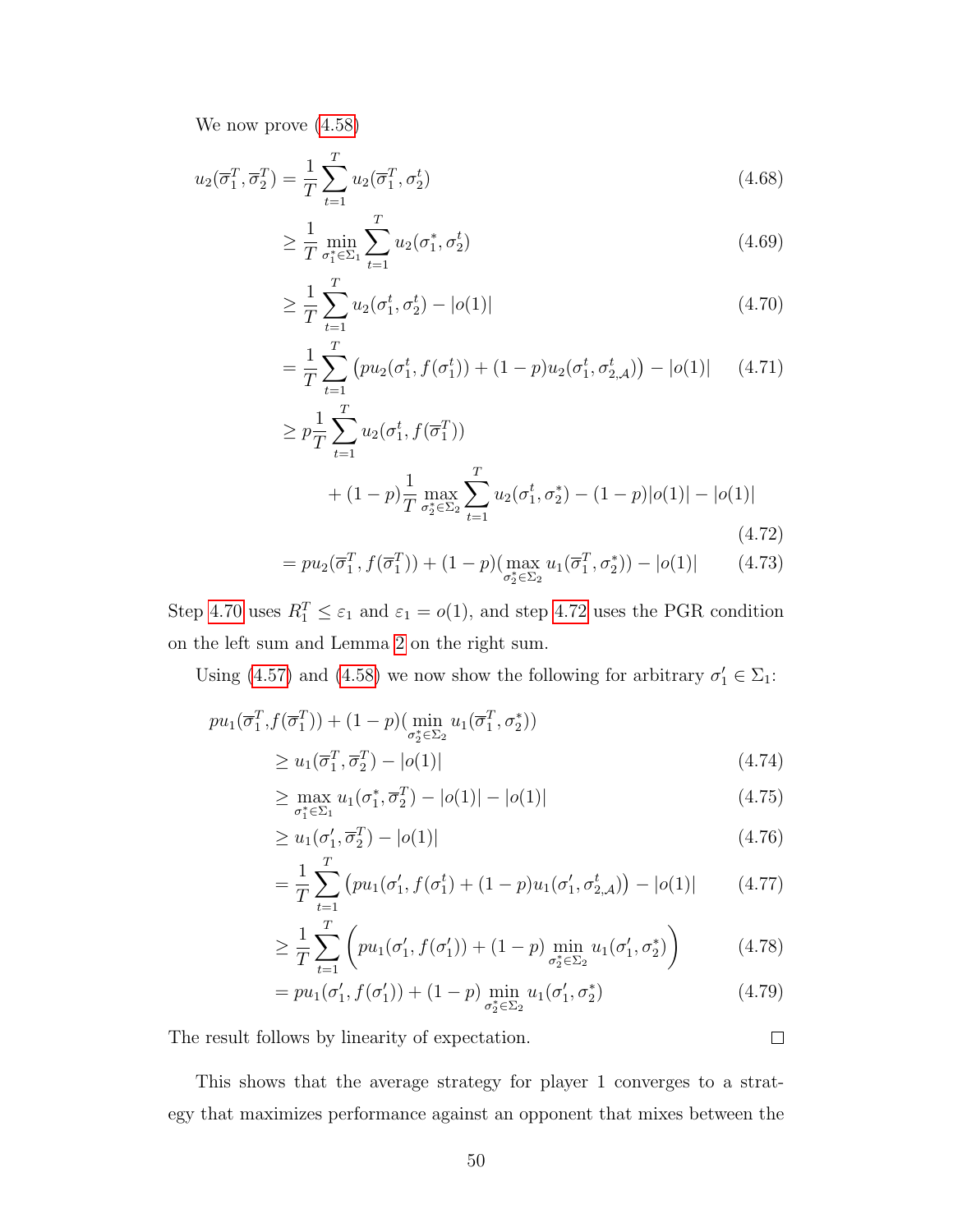pretty-good response f and a best-response.

**Corollary 2.** Let A be a regret algorithm that guarantees  $R_i^T \leq \phi$  (where  $\phi > 0$  and  $\phi = o(1)$ , and let  $f: \Sigma_1 \rightarrow \Sigma_2$  be a pretty-good response. For  $t = 1, ..., T$  let  $\sigma_1^t = \sigma_{1,\mathcal{A}}^t$  be assigned by  $\mathcal{A}$ , and let  $\sigma_2^t$  be chosen such that  $\sigma_2^t = f(\sigma_1^t)$  with probability  $p \in (0,1]$  and  $\sigma_2^t = \sigma_{2,\mathcal{A}}^t$  with probability  $1-p$ . Then there is some  $\varepsilon$  such that  $\sigma_1 \in \sum_1^{f,\varepsilon-safe}$  and

$$
u_1(\overline{\sigma}_1^T, f(\overline{\sigma}_1^T)) \ge \max_{\sigma_1^* \in \Sigma_1^{\varepsilon - s a f e}} u_1(\sigma_1^*, f(\sigma_1^*)) - |o(1)| \tag{4.80}
$$

Proof. The proof follows immediately from applying Theorem [12](#page-51-4) with the result from Theorem [13](#page-55-2)  $\Box$ 

From this corollary, we see that we can also generalize the RNR algorithm to be able to find strategies that maximize performance against a PGR while ensuring bounded exploitability.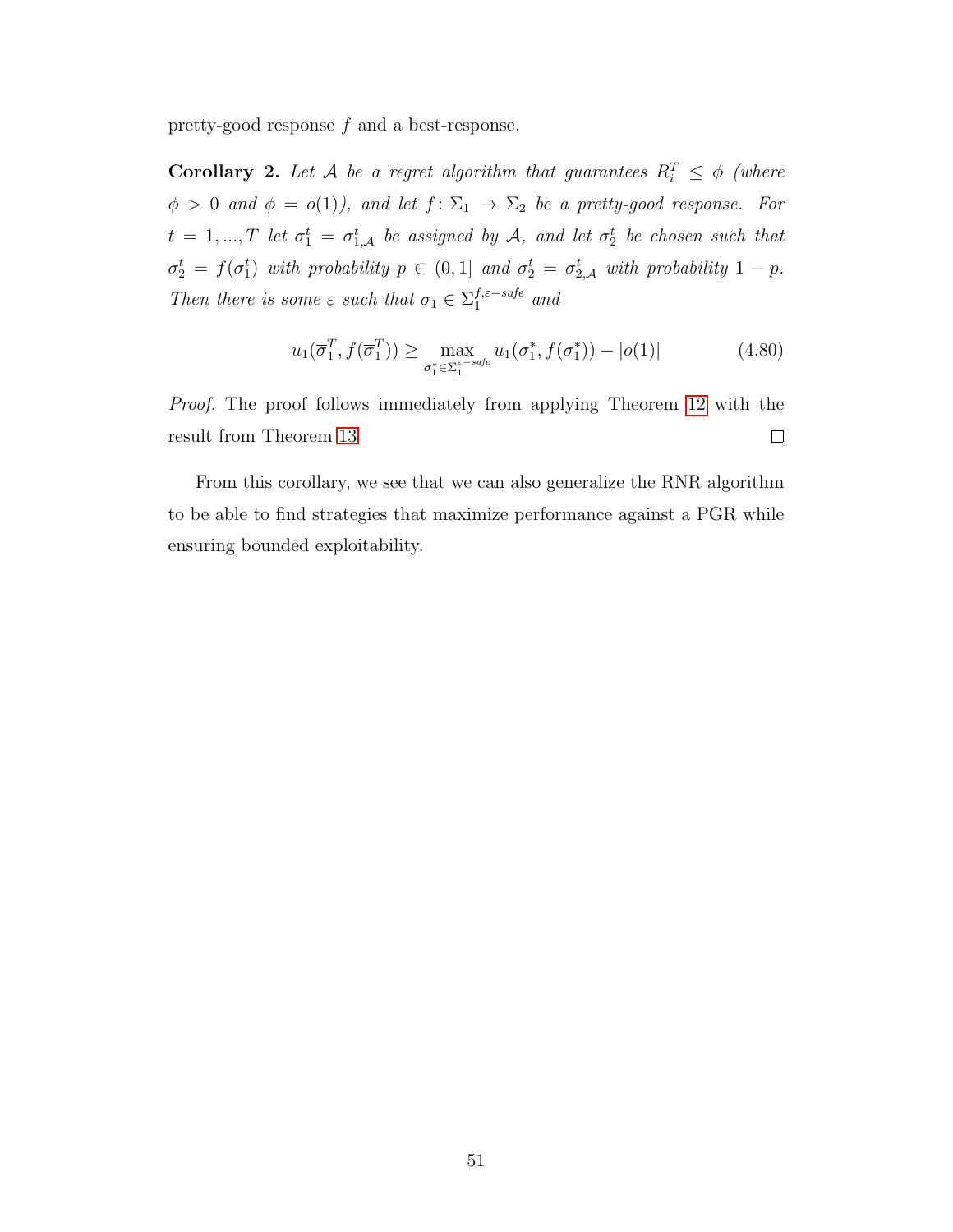## <span id="page-59-0"></span>Chapter 5

## Empirical Results: Learning to Beat Opponents that Learn

In the previous chapter we showed that we can use CFR-f to learn static strategies that are close to optimal for playing against certain adaptive opponents. However, there are widely used response agents that do not fit neatly into the pretty-good response framework. These responses are  $\delta$ -pretty-good responses for some  $\delta$ , but it is hard to put a tight bound on  $\delta$ . In this chapter, we empirically examine whether CFR-f can learn strong strategies against such response functions.

In particular, we want to examine response functions that are used in strong adaptive agents. The response function framework assumes that the response player has full access to the other player's strategy; without knowledge of  $\sigma_1$ , they can't compute  $f(\sigma_1)$ . However, typical play takes place in an online setting, where the only knowledge that player 2 can gain about  $\sigma_1$  is by observing the actions it takes during play. Thus, any practical response function for online play must be able to take a set of samples as input, as opposed to a full strategy.

In order to approximate how an adaptive agent works with samples in the online setting, we examine Monte Carlo response functions. A Monte Carlo response function  $f : \Sigma_1 \to \Sigma_2$  can be thought of as a composition of two functions  $f_1: \Sigma_1 \to \Psi$  and  $f_2: \Psi \to \Sigma_2$ , where  $\Psi$  is the set of possible observations of strategies in  $\Sigma_1$ .  $f_1$  samples a set of observations of  $\sigma_1$ , and then  $f_2$  constructs a response strategy based on the observations. In the online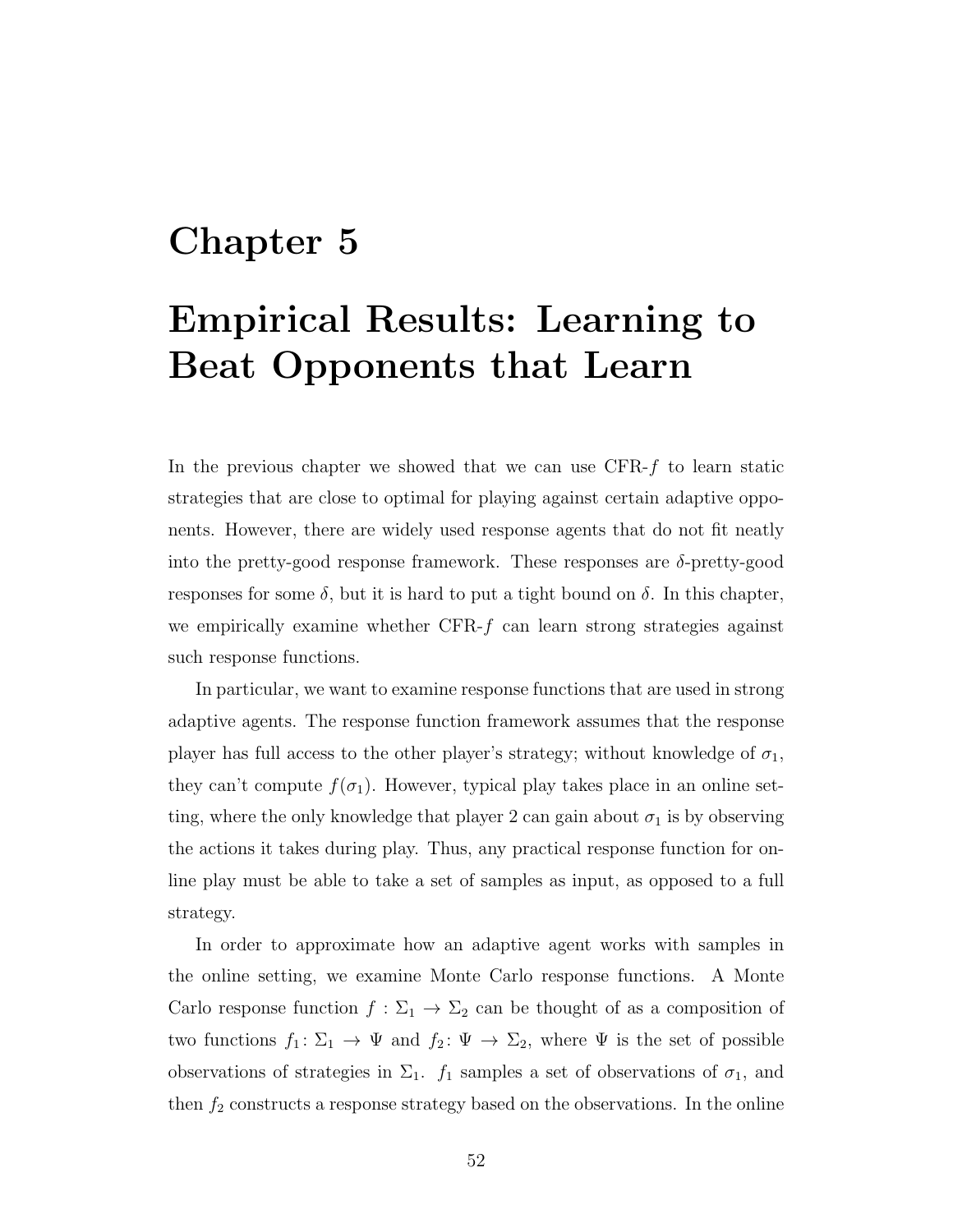setting, the responder would simply use  $f_2$  based on the actual observations from previous time steps.

In addition to their similarity to adaptive online agents, we want to use Monte Carlo methods because they have properties which make them useful for strategy evaluation. In general, a Monte Carlo method will make some number of samples *n* of the opponent strategy  $\sigma_1$ . As the number of samples increases, the responder's knowledge of  $\sigma_1$  increases, and thus he is better able to exploit his opponent. Thus, by choosing different values of  $n$  in a Monte Carlo method, we can actually generate a series of response functions which vary in their exploitative strength. This gives us a convenient way to measure multiple dimensions of strategy strength.

## 5.1 Monte Carlo Tree Search in Leduc Hold'em

Monte Carlo tree search (MCTS) is an online learning framework for extensive-form games. A MCTS algorithm builds an approximation of the game tree through repeated sampling, during which it uses two components. A selection rule is used to choose which action to make at player choice nodes where data is available from previous time steps, and a **rollout** player is used to make decisions once the game enters a state not encountered on previous time steps. Monte Carlo tree search methods only converge in single-player games or in games with perfect information (i.e., all information sets have size 1), and thus they can't be applied directly to general extensive-form games.

UCT is a MCTS algorithm that uses a selection rule adapted from the multi-armed bandit setting [\[28\]](#page-75-1). In particular, it selects the action with the largest upper confidence bound, as defined in the **UCB1** algorithm, which achieves optimal regret in the bandit setting where each action results in a utility sampled from a stationary distribution associated with the action [\[2\]](#page-73-0). As the number of training iterations goes to infinity, the strategy proposed by the UCT selection rule converges to optimal. In practice, UCT has been used to create strong agents in large extensive-form games, particularly Go [\[15\]](#page-74-1).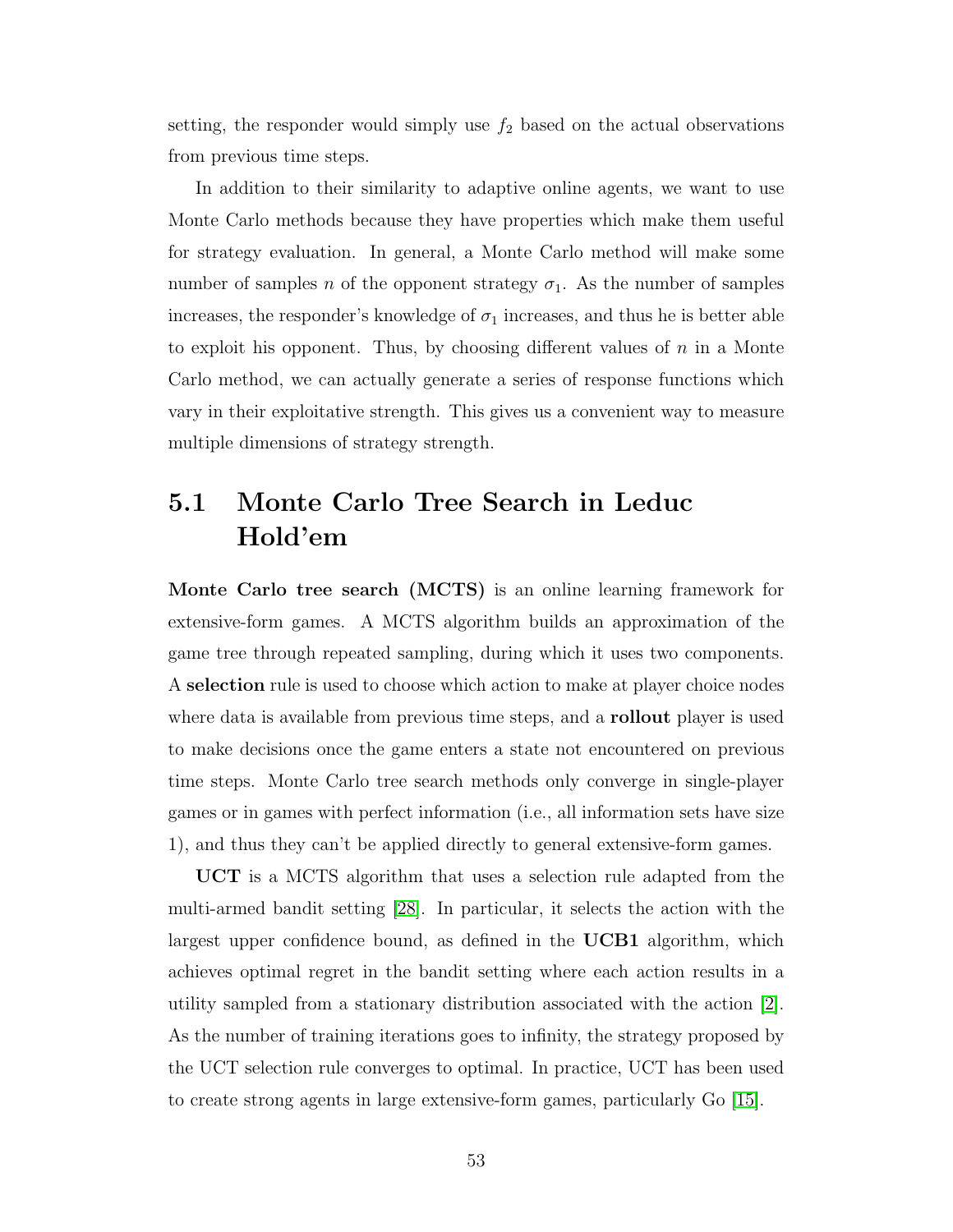### 5.1.1 Algorithm Design

By fixing a strategy  $\sigma_1$  for player 1, we can turn an imperfect information two-player game into a perfect information one-player game. All of player 1's choice nodes are turned into chance nodes with probability distributions corresponding to  $\sigma_1$ . Any actions or chance events that are unobserved by player 2 can be thought of as happening only when player 2 observes the result (e.g. at a terminal node); Bayes' rule can be used to ensure all outcome possibilities are unchanged.

In this way, we turn UCT into a response function UCT:  $\Sigma_1 \rightarrow \Sigma_2$ . Given a static player strategy  $\sigma_1$ , UCT gets *n* iterations to explore the one-player game tree and learn the utilities of different actions. For the rollout policy, we use always call to rollout player 2's actions, as it has been shown to outperform other default policies [\[21,](#page-74-2) Figure 4.3]. At every information set, always call selects the call/check action. After the *n* training iterations, we select the strategy  $\sigma_2$  which plays the action with the highest observed average utility during the training iterations. At information sets that the UCT training never reached, we again have  $\sigma_2$  default to the call/check action with probability 1. Because the strategy output by UCT depends on the number of training iterations n, we denote the fully specified response function as  $\text{UCT-}n$ .

Now that we have a UCT response function, we can plug it into  $CFR-f$ , resulting in CFR-UCT-n. For each iteration t of CFR-UCT-n, we run a CFR update for player 1 create strategy  $\sigma_1^t$ , and then we apply response function UCT-n to generate  $\sigma_2^t = \text{UCT-}n(\sigma_1^t)$ . In order to ensure that UCT-n depends only on the current strategy  $\sigma_1^t$ , we wipe the UCT game tree on every CFR iteration, before running  $n$  UCT iterations from scratch.

#### 5.1.2 Results

We trained CFR-UCT-n strategies in Leduc Hold'em using a variety of  $n$ values. To create a baseline, we also trained a strategy with CFR, resulting in an  $\varepsilon$ -Nash equilibrium exploitable for only 2 milli-bets per game (mb/g). Against each of these strategies, we ran the response function  $\text{UCT-}n$  with a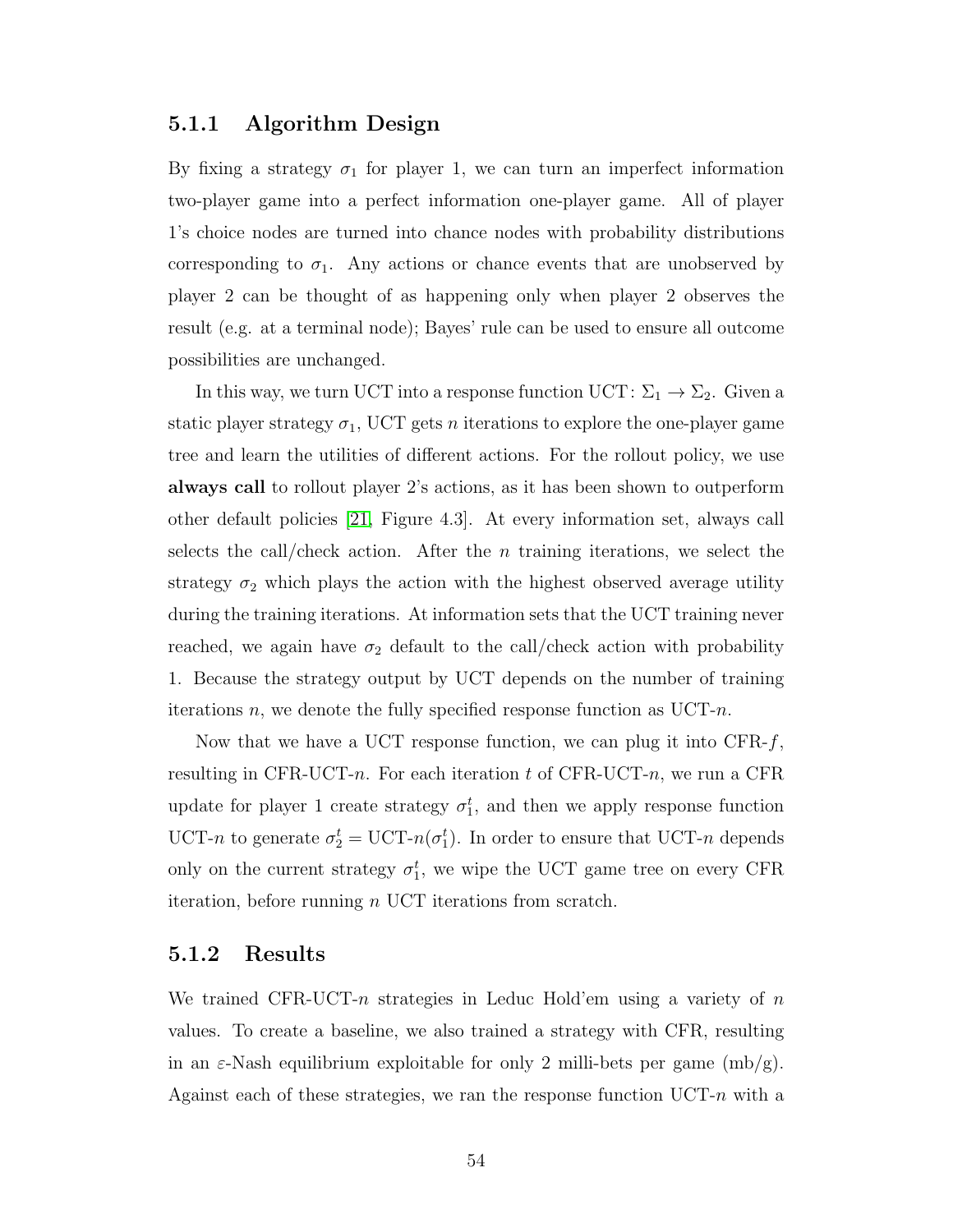variety of  $n$  values to create counter-strategies, and then measured how well the test strategies do when played against their respective counter-strategies. To reduce variance caused by the random sampling in UCT, we used 100 independent runs of UCT-n for each n value and averaged performance over the resulting strategies. 95% confidence intervals are not shown, but are on the order of  $\pm 1$  mb/g for all values.



<span id="page-62-0"></span>Figure 5.1: Performance of CFR-UCT-n strategies and a CFR strategy against  $\text{UCT-}n$  counter-strategies, as the counter-strategy n value is increased.

Figure [5.1](#page-62-0) shows the results of playing CFR-UCT-1k, CFR-UCT-10k, CFR-UCT-100 $k$ , and the CFR strategy against UCT-n counter-strategies trained using a range of  $n$  values. Each line represents one of the strategies being tested, and the x-axis shows how many iterations  $\text{UCT-}n$  is given to learn a strategy for playing against each target strategy. Figure [5.2](#page-63-0) shows much of the same data, but now with more  $n$  values for CFR-UCT- $n$  represented on the x-axis, and also shows how the CFR-UCT strategies do in one-on-one play against the CFR strategy and against a best response. Each line represents a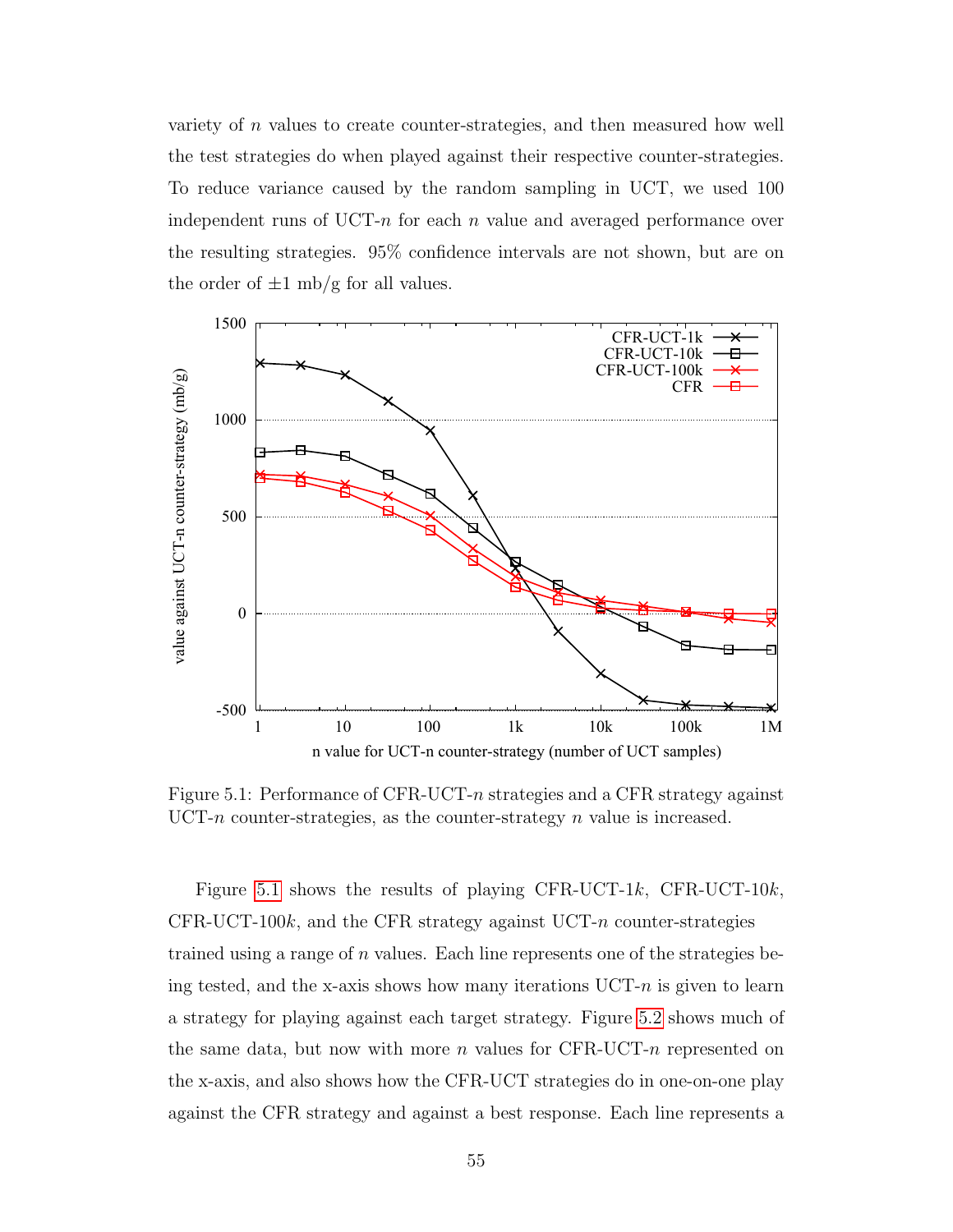

<span id="page-63-0"></span>Figure 5.2: Performance of CFR-UCT-n strategies against a variety of opponents as the n value is increased.

particular opponent that we play our CFR-UCT-n strategies against.

From the results we can see that for any  $n_2 \leq n_1$ , the strategy produced by CFR-UCT- $n_1$  will achieve higher value than an  $\varepsilon$ -equilibrium in one-onone play against UCT- $n_2$ . We have thus shown that using CFR-f, we can learn to do better against adaptive opponents than we would do by playing an optimal strategy for the game. In addition, we have shown that CFR-f can converge to an effective strategy against an opponent not covered by the pretty-good response theory. Despite being highly exploitable, the CFR-UCT strategies lose only a small amount in one-on-one play against an  $\varepsilon$ -equilibrium (the CFR strategy), and do not lose to the weaker UCT counter-strategies which are actively trying to exploit them, indicating that they are difficult to exploit, a strength not shown via the exploitability metric. The UCT- $n_2$ response strategies are able to exploit the CFR-UCT- $n_1$  strategies only when  $n_2$  is much larger than  $n_1$ , which lends credence to our conjecture that using a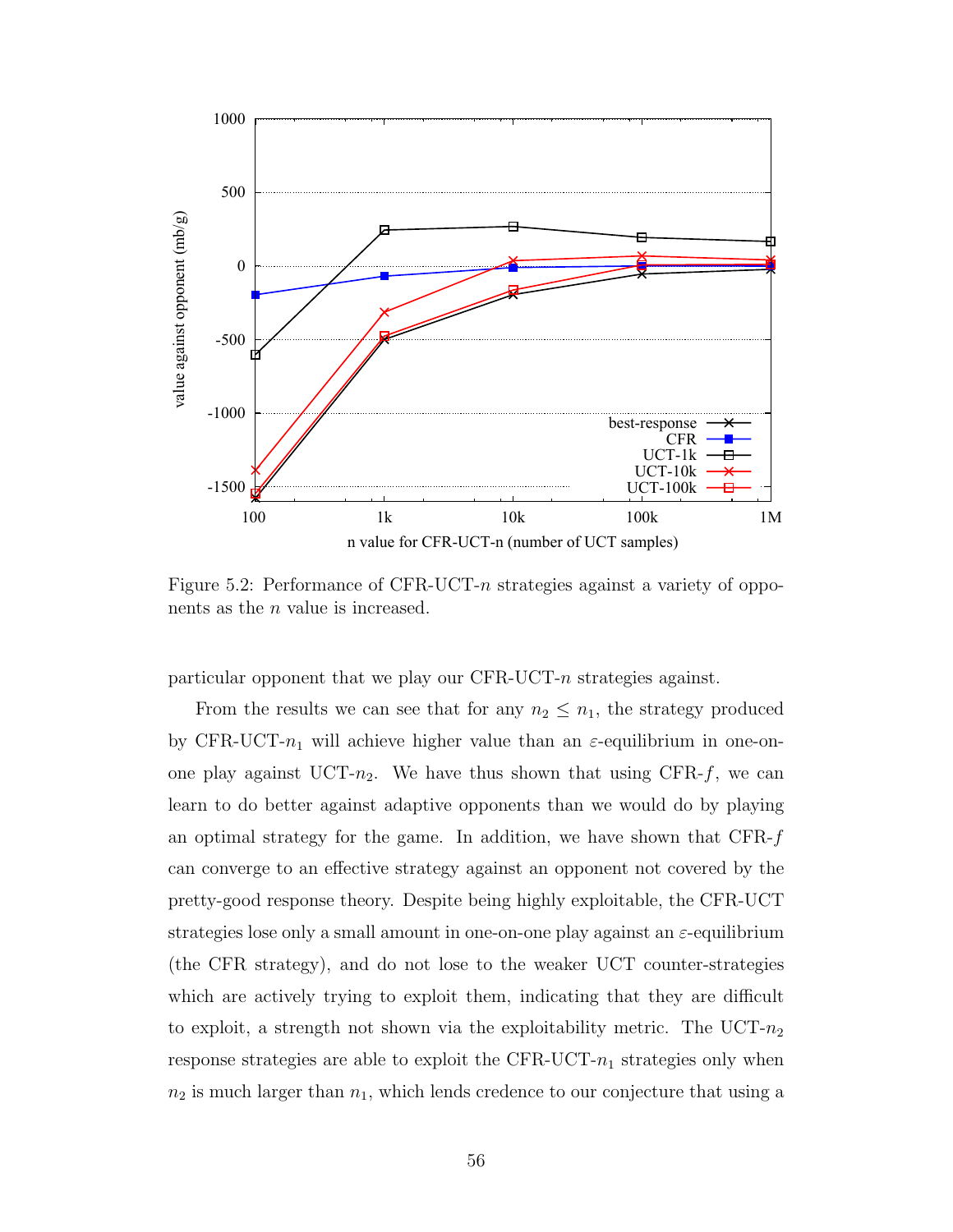range of k values gives us a set of response functions which are able to exploit the opponent with varying strength.

## 5.2 Frequentist Best-Response in Texas Hold'em

The results using UCT in Leduc Hold'em were promising, and as a next step we wanted to investigate how  $CFR-f$  would scale to a large game such as Texas Hold'em. Preliminary tests showed that UCT doesn't scale well to Texas Hold'em. Even when we gave the UCT player over 50 minutes to learn a counter-strategy, resulting in over 50 million UCT iterations, the UCT player produced counter-strategies that still lost 41 mbb/g against a CFR strategy which was exploitable for 282 mbb/g. In order to run CFR-f in a timely manner, the  $f$  iterations would need to be faster than this, so UCT will be too weak of a response function to be considered a reasonable exploitative agent.

Instead, we use the technique of Frequentist Best-Response (FBR), first introduced for use in poker games by [Johanson et al.](#page-74-0) as a method for quickly approximating a best-response[\[23\]](#page-74-0). FBR works in two steps. First, it uses some form of Monte Carlo sampling to construct a model of the target strategy. Second, it computes a best-response to the model, thus approximating a best-response to the actual strategy. Because of sparsity and computation concerns, the model and best-response are generally constructed in some abstract game. If the target strategy is consistent with the FBR model abstraction, the model converges to the target strategy as the number of samples increases, and FBR thus converges to a (abstract game) best-response.

To compare how they scale, we ran FBR in a small abstraction to respond to the same CFR strategy that UCT couldn't beat after 50 million iterations. The FBR strategy needed less than 100,000 iterations and less than a minute of computation time to produce a strategy with positive expected utility against the CFR strategy. We conclude that (abstracted) FBR is a better method than (unabstracted) UCT for creating exploitative agents in Texas Hold'em.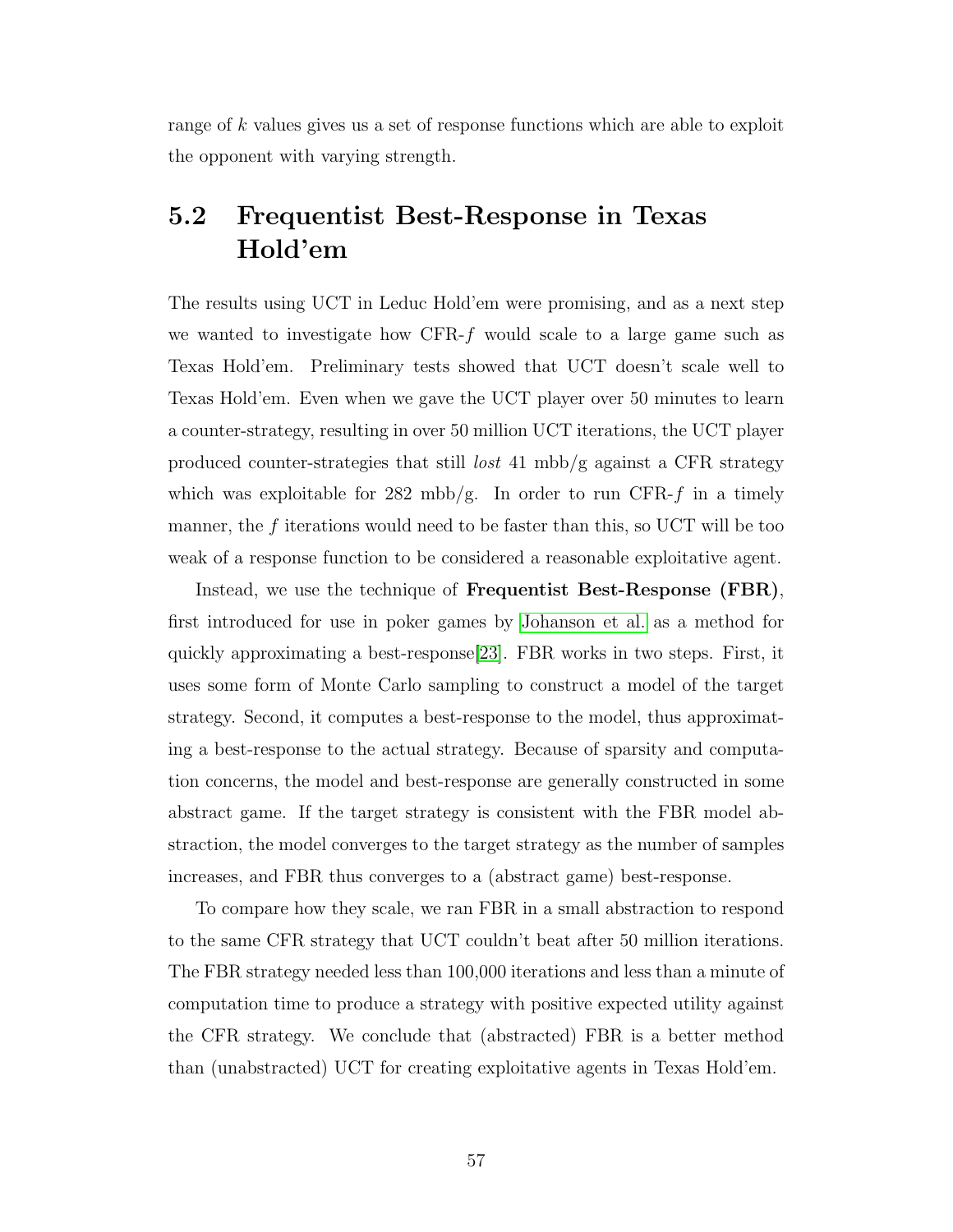### 5.2.1 Algorithm Design

[Johanson](#page-74-2) explored different parameter choices for constructing a FBR [\[21\]](#page-74-2). Following his lead, we collect the sampled data for the model by playing simulated games between the target strategy and a probe strategy, which mixes between the call/check and bet/raise actions with equal probability. We also set the model's default strategy to always call; this will be the strategy played by the model in information sets that were never sampled from the target strategy. We label the response function that results from running FBR with *n* training iterations as FBR-*n*:  $\Sigma_1 \rightarrow \Sigma_2$ . When FBR-*n* is called on  $\sigma_1$ , it plays n hands of probe against  $\sigma_1$ , constructs a model from the resulting data, and then outputs a best-response to the model.

Using an FBR-n response function in CFR- $f$  results in the algorithm CFR-FBR-n. Because a full tree walk is computationally infeasible in some abstractions, we make use of public chance sampling during the CFR iterations. This has the added benefit of making the CFR iterations faster, but it also means that the CFR iterations are much slower than the FBR-n iterations, which must make a full tree walk in the best-response abstraction. To balance the time spent on each player, we run 1200 PCS iterations parellelized over 24 CPUs to update the CFR strategy between each run of FBR-n.

### 5.2.2 Training with CFR-FBR

For computational reasons, we ran our  $CFR-FBR-n$  experiments in a small Texas Hold'em abstraction which groups hands into five percentile buckets on each betting round using expected hand strength squared. This abstraction contains  $3.6 \times 10^6$  information sets, as compared to 1116 in Leduc Hold'em, so it is still useful for testing how CFR-f scales. In order to evaluate our techniques, we ran CFR in the same abstraction in order to produce an abstract game  $\varepsilon$ -Nash equilibrium, resulting in a strategy exploitable (in the abstract game) for only 4 mbb/g. Running CFR in the same abstraction which we are using to produce FBR makes sense not only because we can directly compare the resources used by CFR-UCT to the resources used by CFR, but also because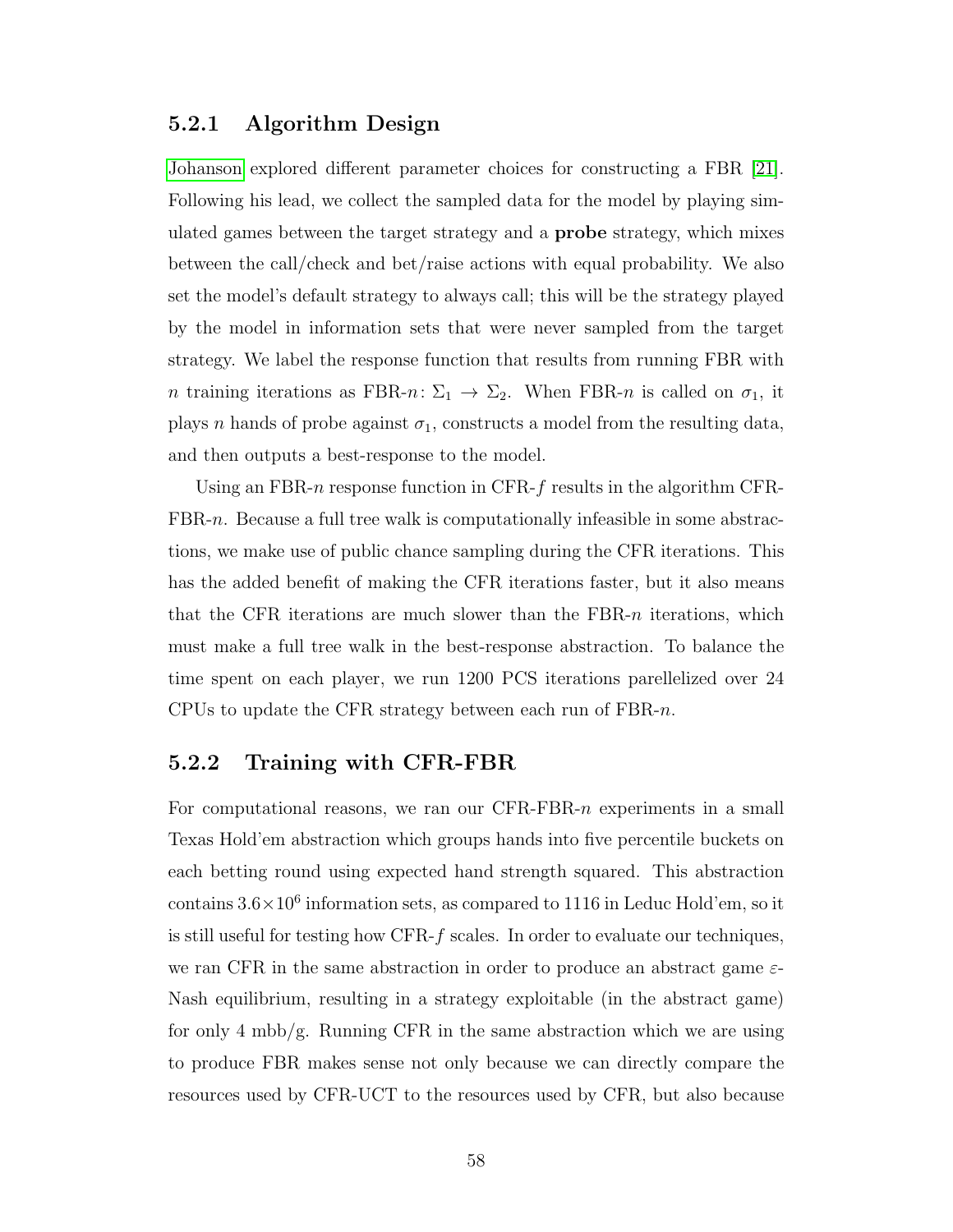we expect a CFR strategy specifically designed for our test abstraction to do well against responses in the same abstraction, thus giving us the strongest possible benchmark to compare against.



<span id="page-66-0"></span>Figure 5.3: Performance of CFR-FBR-10k and CFR during training as measured by value against a FBR-10k adversary.

We began by training a strategy with CFR-FBR-10 $k$ . Over the course of running the algorithm, we had it periodically output the strategy it would return if stopped at that time, and we used FBR-10k to evaluate these checkpoint strategies. We similarly evaluated the CFR strategy at a number of checkpoints during CFR training. The results are shown in Figure [5.3.](#page-66-0)

From the graph we see that CFR very quickly produces a strategy that does well against the FBR-10k adversary, but then performance plateaus. In contrast, CFR-FBR-10k takes a comparatively long time to find a strategy that does not have very poor performance against the FBR-10k opponent; through 24 hours of computation, it is still exploitable for positive utility by this response function which loses 75 mbb/g to the CFR strategy after only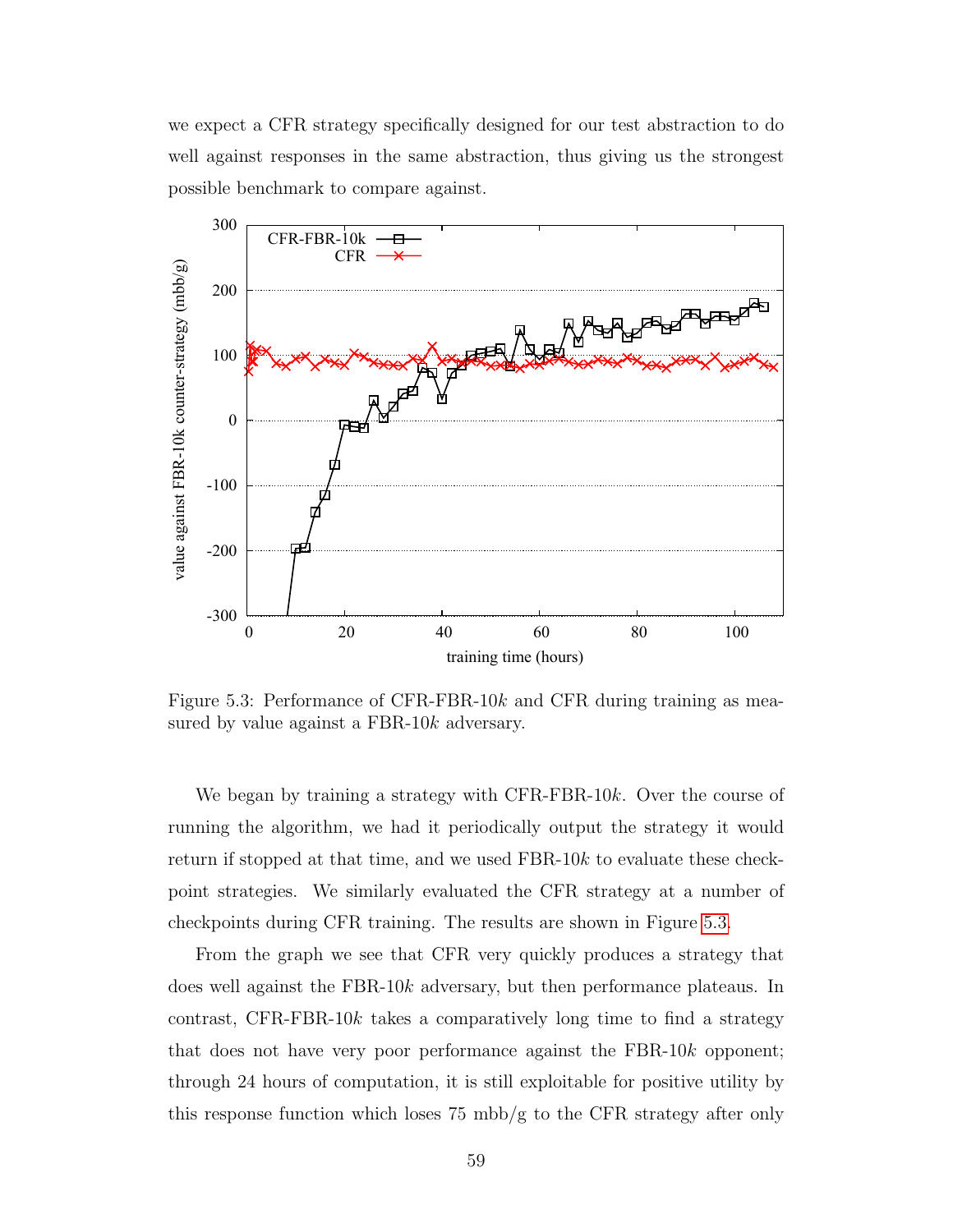

20 minutes of training. Given enough computation time, though, the CFR-FBR-10k strategy eventually passes the equilibrium in performance.

<span id="page-67-0"></span>Figure 5.4: Abstract game exploitability of CFR-FBR-10k during training as the training time is increased.

Figure [5.4](#page-67-0) shows the abstract game exploitability of the CFR-FBR-10k strategy over time. Although the CFR-FBR-10k strategy achieves performance comparable to CFR against FBR-10k, and eventually rates better by that evaluation metric, we can see from this graph that the CFR-FBR-10 $k$ strategy never even approaches the CFR strategy by the traditional metric of exploitability. The CFR-FBR-10k plateaus with an exploitability above  $1000 \text{ mbb/g}$ ; in contrast, an **always fold** strategy, which simply surrenders its forced bet on every hand, is exploitable for 750 mbb/g. By comparing the two graphs, we can also see that the CFR-FBR-10k strategy continues to improve according to the FBR-10k metric even after its exploitability levels off and even slightly degrades. This clearly demonstrates that exploitability and the FBR metric are measuring different dimensions of strategy strength.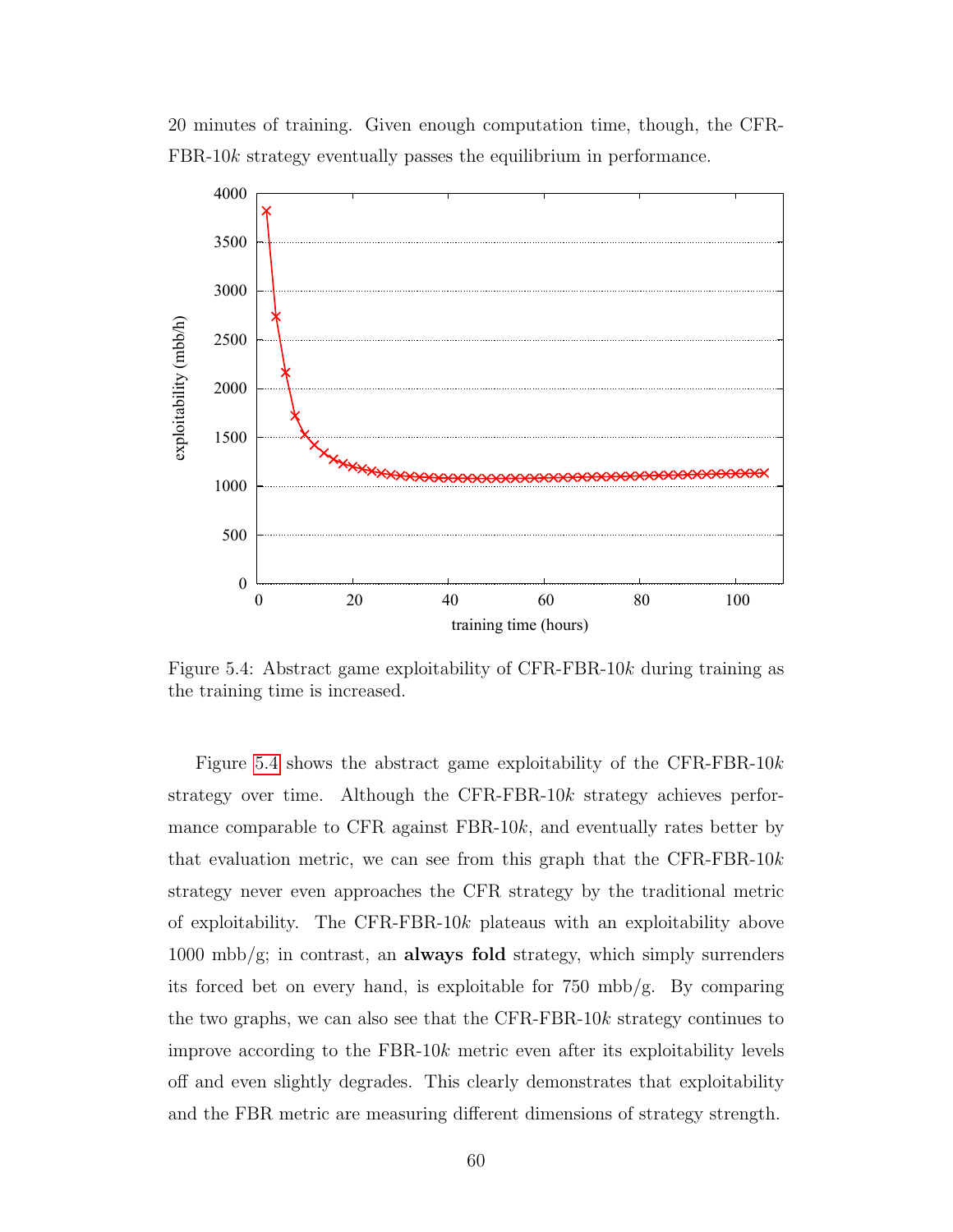### 5.2.3 Results



<span id="page-68-0"></span>Figure 5.5: Performance of CFR-FBR-n strategies and a CFR strategy against FBR-n counter-strategies, as the counter-strategy n value is increased.

Similar to our evaluation of CFR-UCT, we ran CFR-FBR-n for a variety of  $n$  values to produce a set of strategies. We then evaluated each of these strategies, along with the CFR reference strategy, by running FBR-n with a variety of n values to produce counter-strategies. Figure [5.5](#page-68-0) shows the results. Each line corresponds to one of the  $CFR-FBR-n$  strategies being tested with the exception of one line which represents the CFR benchmark strategy. The x-axis shows hows many sample iterations were used in FBR to create a counter-strategy to a given test strategy. 95% confidence intervals are not shown, but are on the order of  $\pm 5$  mbb/g for all values.

For CFR-FBR-n strategies trained with low n values, we see results similar to CFR-UCT results in Leduc. For example, the CFR-UCT-10k strategy outperforms the CFR strategy when each plays against the response strategy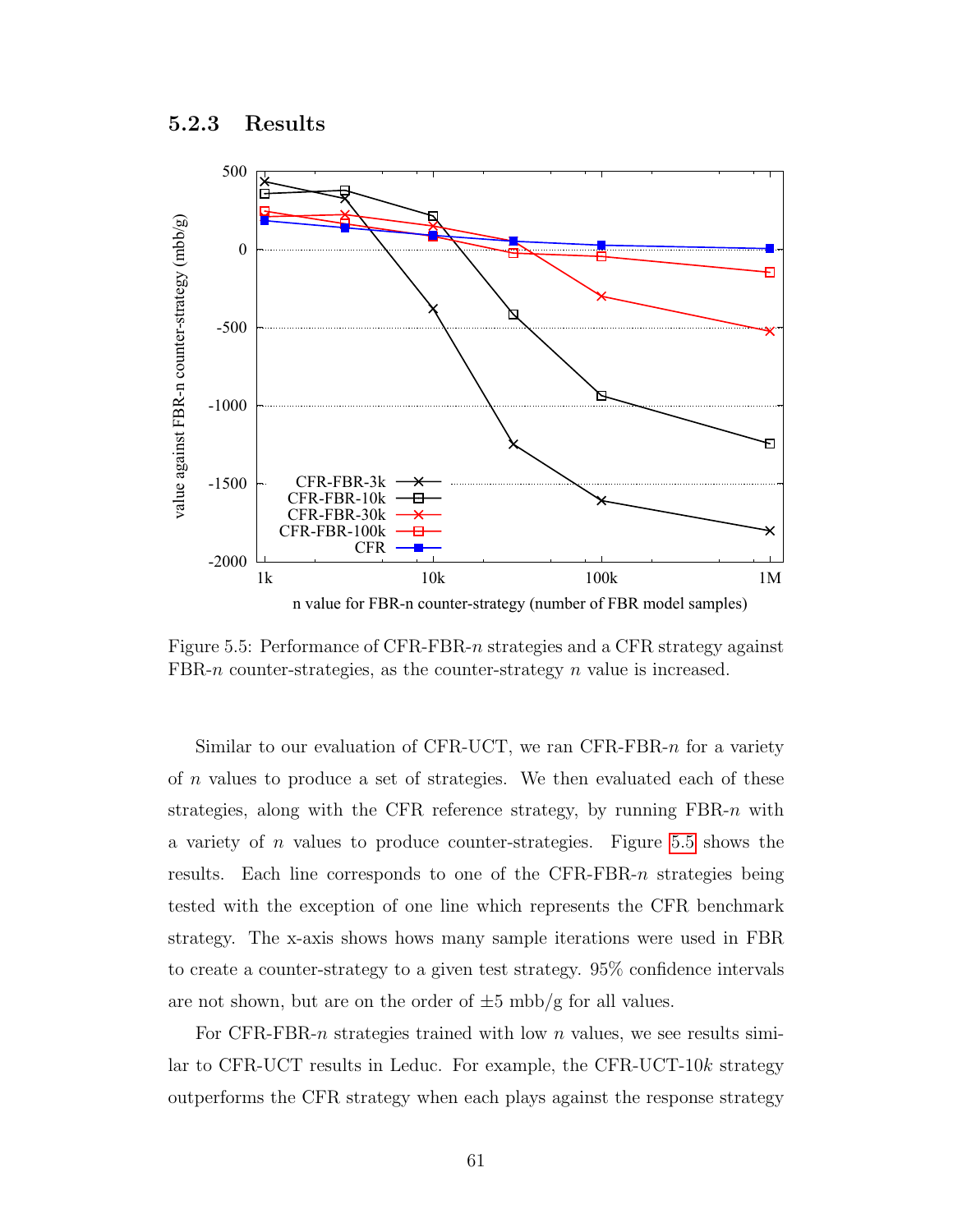it was trained to beat  $(FBR-10k)$ , but it also has stronger performance when played against FBR-3k or FBR-1k. Thus by training against a FBR- $n_1$  opponent, the CFR-FBR-n strategies also learn how to play well against  $FBR-n_2$ opponents where  $n_2 < n_1$ . Even in large games, for at least some interesting response functions  $f$ , CFR- $f$  can be used to learn strategies that are strong according to  $v_f$ .

On the other hand, CFR-FBR-n does not create strong strategies for higher n values. The CFR-FBR-30k strategy only gets a value approximately equal to the CFR strategy against  $FBR-30k$ , and the CFR-FBR-100k strategy does worse than the CFR strategy against FBR-100k. Despite this, the performance of these strategies against  $FBR-1M$  show that they are still quite exploitable, so they must differ greatly from the unexploitable CFR strategy. However, there is some evidence that the CFR-FBR- $n$  strategies are still improving; we ran CFR-FBR-100k for approximately 5.8 million CFR iterations, and over the last 1 million iterations its value against FBR-100k improved by approximately 23 mbb/g. Thus, it is possible that if  $CFR-FBR-n$  is run for long enough, it will produce strategies that outperform a CFR strategy against  $FBR-n$ , even for large n. On the other hand, if CFR-FBR-n never outperforms CFR against FBR-n for large n, it simply shows that there are f for which CFR-f doesn't converge to a near-optimal strategy, which reinforces the importance of the PGR framework for ensuring that CFR-f converges.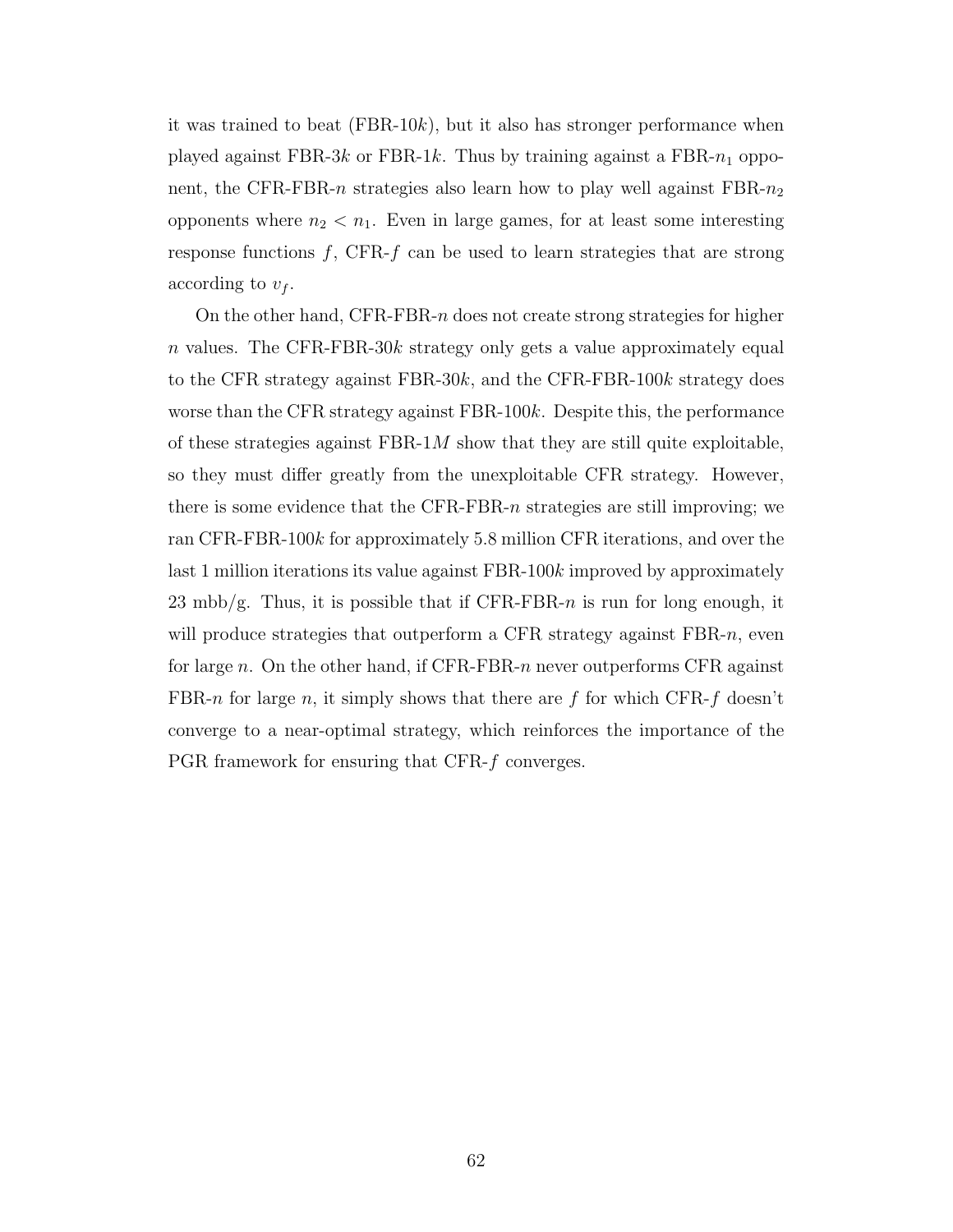# Chapter 6 Conclusion

In Chapter [3,](#page-30-0) we demonstrated that the exploitability metric leaves much to be desired as a measure of strategy strength. By using other metrics to complement it, we can measure not just a strategy's worst-case performance, but how likely it is that an opponent can effectively exploit it. The pretty-good response condition allows us to create evaluation metrics which use adaptive opponents which exploit a strategy but with varying degrees of exploitative power. By using several metrics from this framework, including exploitability, we can capture different dimensions of strategy strength. We demonstrated this empirically in our comparison of a CFR strategy and a CFR-BR strategy. CFR-BR is the clear winner by exploitability, but weaker PGRs measured CFR as the stronger strategy, indicating that CFR strategies are harder to exploit.

In Chapter [4](#page-41-1) we introduced a new learning method for any multiagent domain with regret minimization algorithms; in particular,  $CFR-f$  is an algorithm for learning with adaptive opponents in extensive-form games. We showed that CFR- $f$  always converges to an optimal strategy when  $f$  is a PGR. This means that no matter which PGR we decide to use as an evaluation metric, we can efficiently find a strategy that is optimal under the metric. In addition, we showed that the degree to which we can learn to play against an adaptive opponent is directly related to the degree to which his response function deviates from a PGR.

In Section [4.3,](#page-50-0) we generalized the idea of Restricted Nash Responses using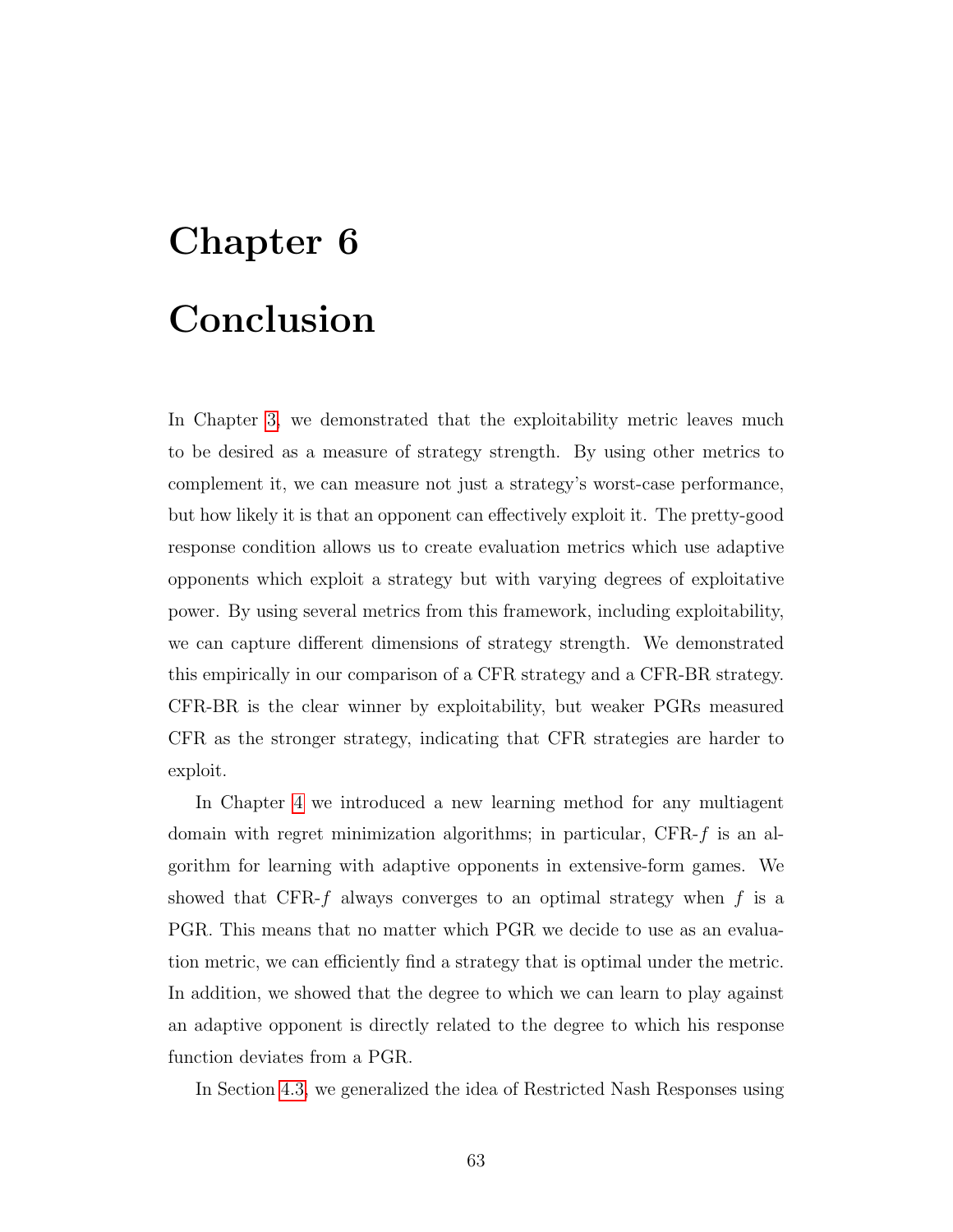mixtures of PGRs. This allows us to efficiently combine evaluation metrics when learning a strategy. In particular, by having the opponent mix between any PGR and a regret-minimization player (i.e. CFR), we can search for PGRoptimal strategies within the set of strategies with bounded exploitability. By mixing between a PGR and a static strategy, we can compute different kinds of robust responses. Where the original technique found best-responses within the set of strategies with low exploitability, we can find best-responses within the set of strategies that are hard to exploit.

In Chapter [5](#page-59-0) we tested how CFR- $f$  worked in poker games for learning against adaptive opponents. With Monte Carlo responses, we showed how we can use sampling during solving to learn how to play well against opponents who will respond to actual observations of our strategy during online play. The results with UCT in Leduc Hold'em were especially promising, showing that we can find static strategies that do better than an equilibrium against these adaptive opponents. Although we evaluated our strategies by letting UCT learn offline and then only measuring the performance with the final strategy produced by UCT, we also found that our CFR-UCT strategies did well when we played against UCT opponents that use less samples than the training opponent. This means that our CFR-UCT strategies would also do well against an opponent who uses UCT to learn online.

### 6.1 Future Work

Although we hope that we provided broad answers to the questions of strategy evaluation and learning with new metrics, there is still work to be done. We showed how pretty-good responses are a powerful framework for evaluating strategies, but the question still remains as to how this framework should best be used. There are an uncountably infinite number of possible prettygood responses, but realistically we can only select a small subset with which to evaluate strategies. Investigating how this subset should be chosen is an interesting line of further work. This isn't just a matter of empirically testing PGRs; by investigating the similarities and differences in how PGRs evaluate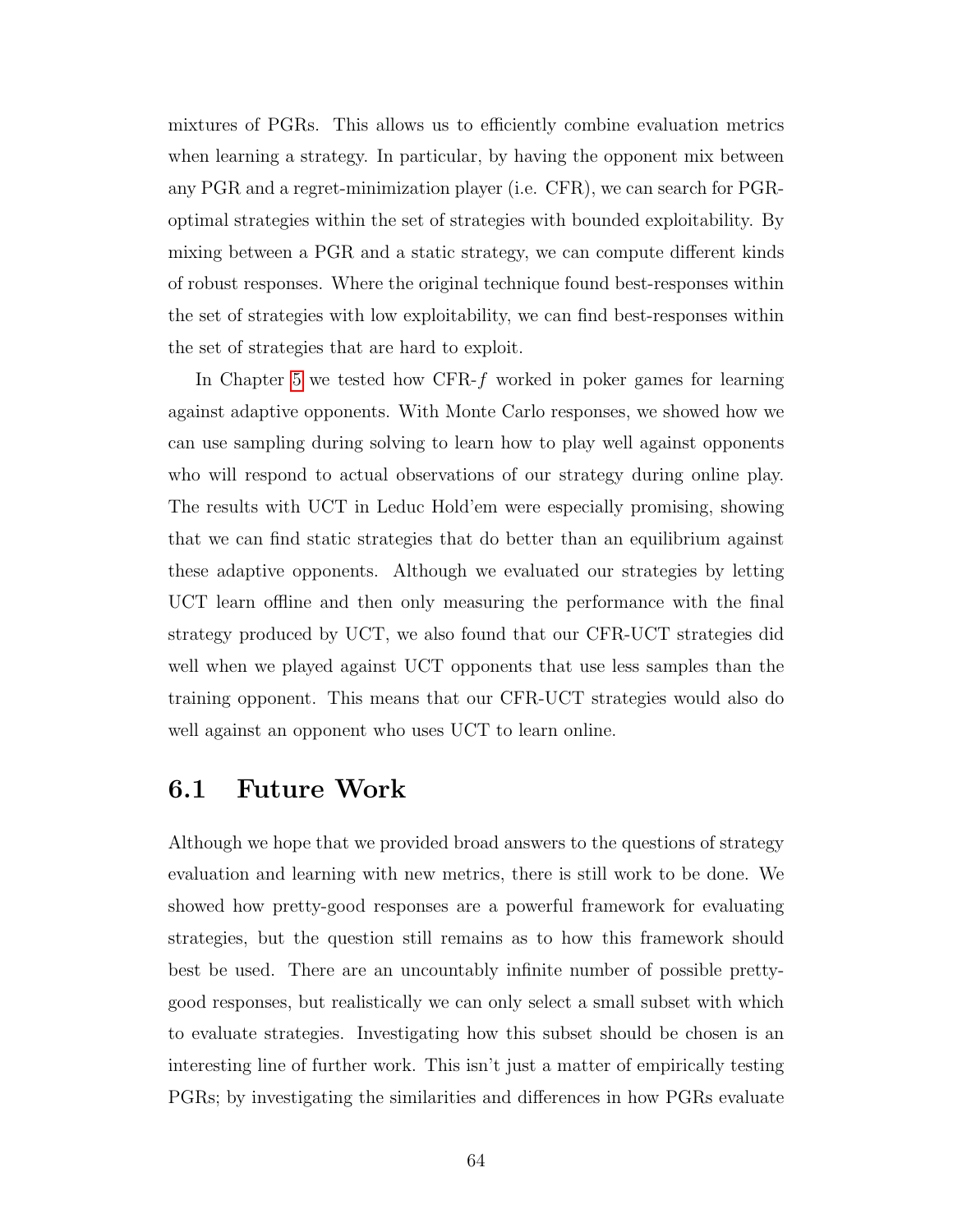strategies, we might be able to find representative PGRs which best evaluate different dimensions of strategy strength.

Although we have shown that  $CFR-f$  is an efficient algorithm for learning against response functions, this efficiency is dependent on the computational complexity of  $f$ . We know that best-responses, one example of a PGR, are computationally expensive and thus intractable in very large games. In games where the best-response is computable, CFR-BR takes longer to converge than the standard CFR algorithm [\[25\]](#page-75-0), and this is without considering the gains in efficiency that sampling can give when used in CFR. In order for CFR-f to be a competitive algorithm in large games, we must find a way to make it faster. An obvious way to do this is to use an  $f$  that can be quickly calculated, but it is not clear if response functions exist that are both computationally simple and interesting as evaluation tools.

A different approach to the efficiency issue could be to change how  $f$  is applied. In the CFR-f algorithm presented here, we calculate  $f(\sigma_1^t)$  from scratch on every iteration. For convergence guarantees to hold, though, all we need is for the CFR player to observe utilities as if the response player used  $f(\sigma_1^t)$  on each iteration. It could be possible to maintain a convergence guarantee while only partially generating the response player's strategy, or while only applying an incremental update on each iteration. For one specific example of how this can work, consider CFR-BR where the CFR agent uses some sampling scheme. In subgames which aren't sampled, we know that the CFR agent's strategy will not change; this also means that the BR player's strategy in these subgames doesn't have to change. Thus we don't have to apply a full best-response calculation on every iteration, but can get away with only updating the sampled subgames.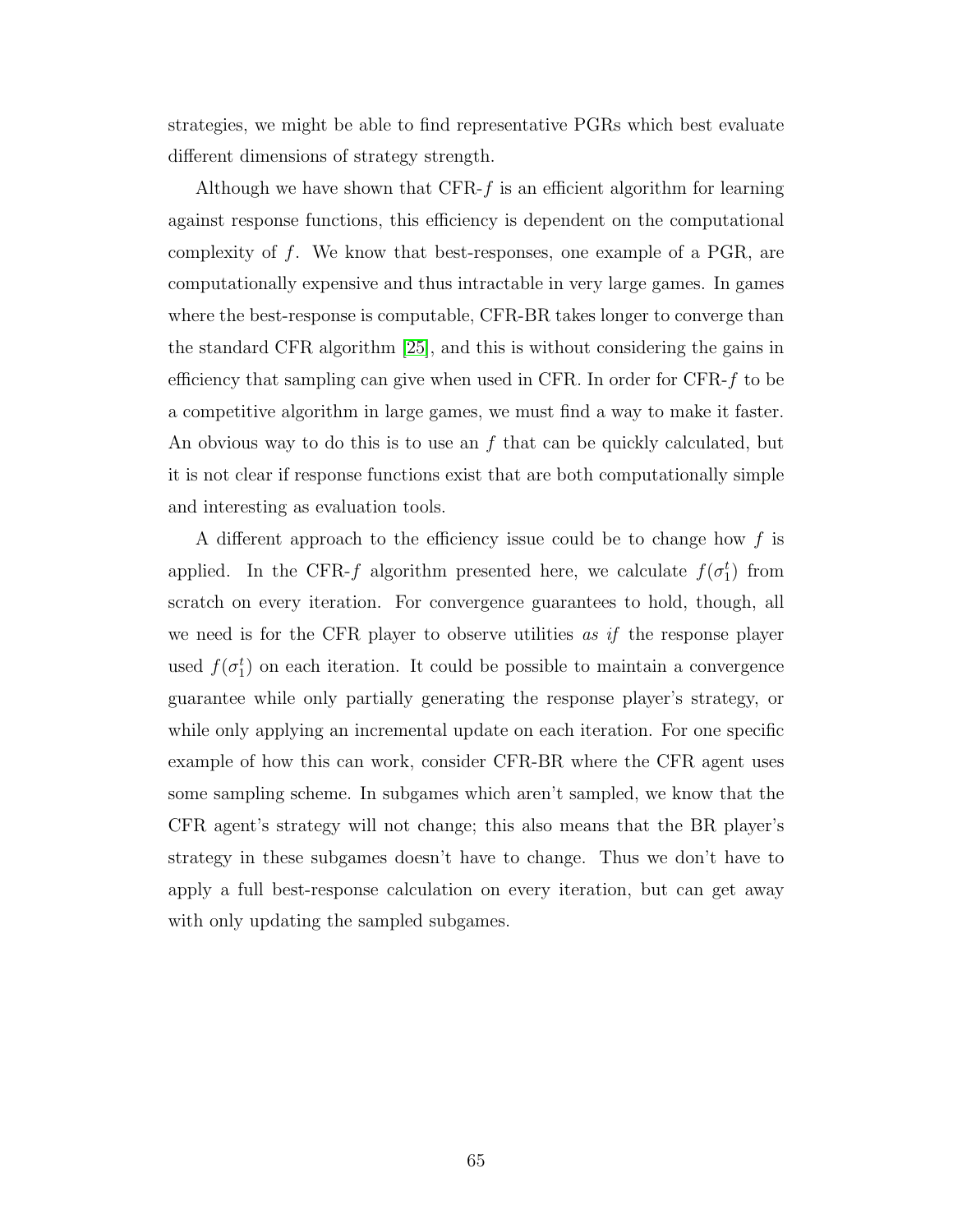## Bibliography

- [1] Annual Computer Poker Competition. [http://www.](http://www.computerpokercompetition.org/) [computerpokercompetition.org/](http://www.computerpokercompetition.org/). Accessed 2015-03-05.
- [2] Peter Auer, Nicolo Ces-Bianchi, and Paul Fischer. Finite-time analysis of the multiarmed bandit problem. Machine Learning, 47(2-3):235–256, 2002.
- [3] Nolan Bard, Michael Johanson, Neil Burch, and Michael Bowling. Online implicit agent modeling. In Proceedings of the 12th International Conference on Autonomous Agents and Multiagent Systems (AAMAS), 2013.
- [4] Nolan Bard, Michael Johanson, and Michael Bowling. Asymmetricabstraction for adversarial settings. In Proceedings of the 13th International Conference on Autonomous Agents and Multiagent Systems (AAMAS), 2014.
- [5] David Blackwell. An analog of the minimax theorem for vector payoffs. Pacific Journal of Mathematics, 6(1):1–8, 1956.
- [6] Michael Bowling, Neil Burch, Michael Johanson, and Oskari Tammelin. Heads-up limit hold'em poker is solved. Science, 347(6218):145–149, 2015.
- [7] Noam Brown, Sam Ganzfried, and Tuomas Sandholm. Hierarchical abstraction, distributed equilibrium computation, and post-processing, with application to a champion no-limit texas hold'em agent. In Proceedings of the 14th International Conference on Autonomous Agents and Multiagent Systems (AAMAS), 2015. to appear.
- [8] Neil Burch. Private communication, 2015.
- [9] Trevor Davis, Neil Burch, and Michael Bowling. Using response functions to measure strategy strength. In Proceedings of the 28th AAAI Conference on Artificial Intelligence (AAAI), 2014.
- [10] Yoav Freund and Robert Schapire. A decision-theoretic generalization of on-line learning and an application to boosting. Journal of Compute and Science Systems, 55(1):119–139, 1997.
- [11] Sam Ganzfried and Tuomas Sandholm. Game theory-based opponent modeling in large imperfect-information games. In Proceedings of the 10th International Conference on Autonomous Agents and Multiagent Systems (AAMAS), 2011.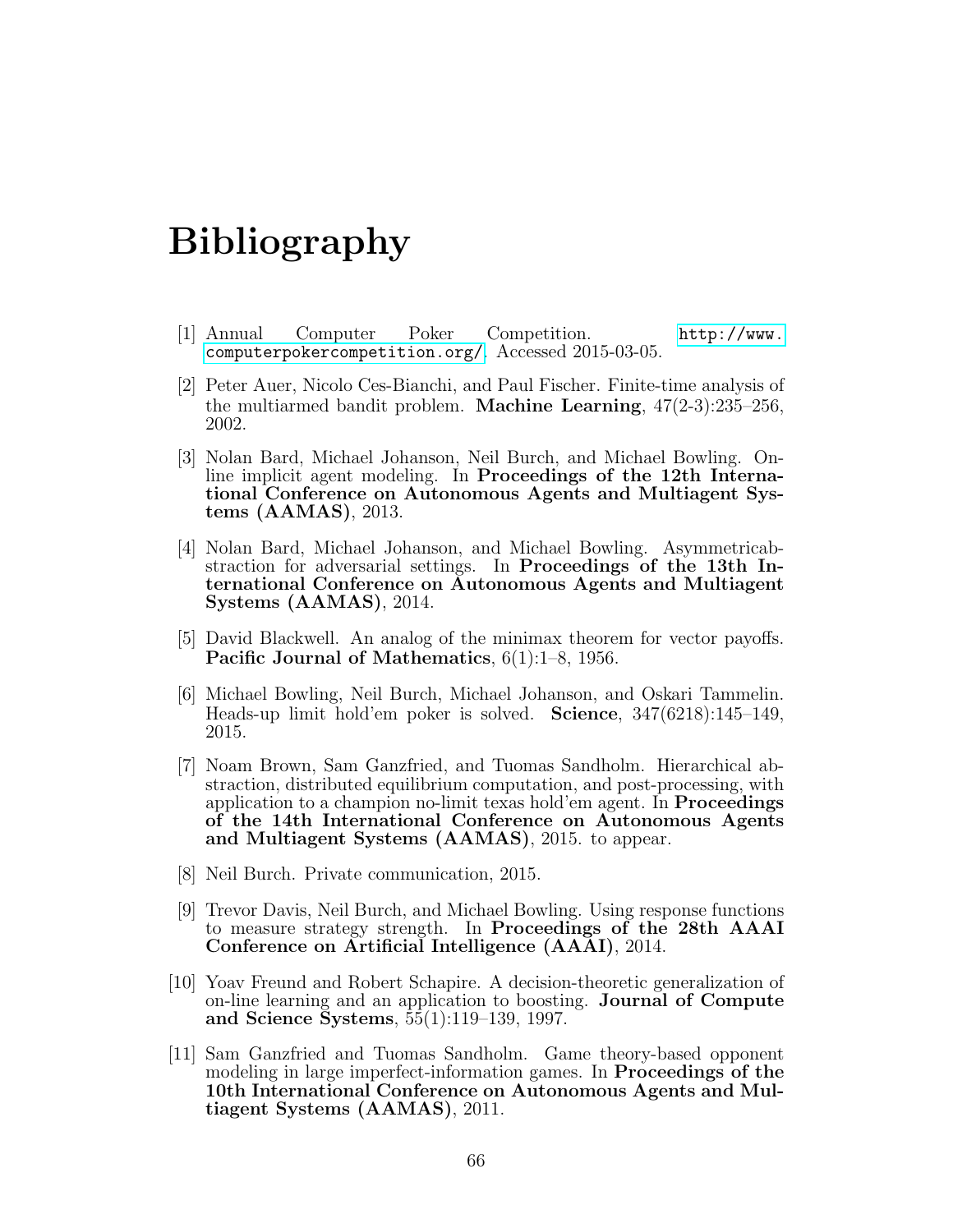- [12] Sam Ganzfried and Tuomas Sandholm. Action translation in extensiveform games with large action spaces: Axioms, paradoxes, and the pseudoharmonic mapping. In Proceedings of the 23rd International Joint Conference on Artificial Intelligence (IJCAI), 2013 (to appear).
- [13] Sam Ganzfried and Tuomas Sandholm. Potential-aware imperfect-recall abstraction with earth mover's distance in imperfect information games. In Proceedings of the 28th AAAI Conference on Artificial Intelligence (AAAI), 2014.
- [14] Sam Ganzfried, Tuomas Sandholm, and Kevin Waugh. Strategy purification and thresholding: Effective non-equilibrium approaches for playing large games. In Proceedings of the 11th International Conference on Autonomous Agents and Multiagent Systems (AA-MAS), 2012.
- [15] Sylvain Gelly and Yizao Wang. Exploration exploitation in Go: UCT for Monte-Carlo Go. In Advances in Neural Information Processing Systems 19 (NIPS), 2006.
- [16] Richard Gibson, Marc Lanctot, Neil Burch, Duane Szafron, and Michael Bowling. Generalized sampling and variance in counterfactual regret minimization. In Proceedings of the 26th AAAI Conference on Artificial Intelligence (AAAI), 2012.
- [17] Andrew Gilpin and Tuomas Sandholm. Expectation-based versus potential-aware automated abstraction in imperfect information games: An experimental comparison using poker. In **Proceedings of the 23rd** Conference on Artificial Intelligence (AAAI), 2008.
- [18] Geoffrey Gordon. No-regret algorithms for online convex programs. In Advances in Neural Information Processing Systems 19 (NIPS), 2006.
- [19] Amy Greenwald, Zheng Li, and Casey Marks. Bounds for regret-matching algorithms. Technical report, Brown University, 2006.
- [20] Sergiu Hart and Andreu Mas-Colell. A simple adaptive procedure leading to correlated equilibrium. **Econometrica**,  $68(5):1127-1150$ ,  $2000$ .
- [21] Michael Johanson. Robust strategies and counter-strategies: Building a champion level computer poker player. Master's thesis, University of Alberta, Edmonton, Alberta, Canada, 2007.
- [22] Michael Johanson. Measuring the size of large no-limit poker games. Technical Report TR13-01, Department of Computing Science, University of Alberta, 2013.
- [23] Michael Johanson, Martin Zinkevich, and Michael Bowling. Computing robust counter-strategies. In Advances in Neural Information Processing Systems 20 (NIPS), 2007.
- [24] Michael Johanson, Kevin Waugh, Michael Bowling, and Martin Zinkevich. Accelerating best response calculation in large extensive games. In Proceedings of the 22nd International Joint Conference on Artificial Intelligence (IJCAI), 2011.